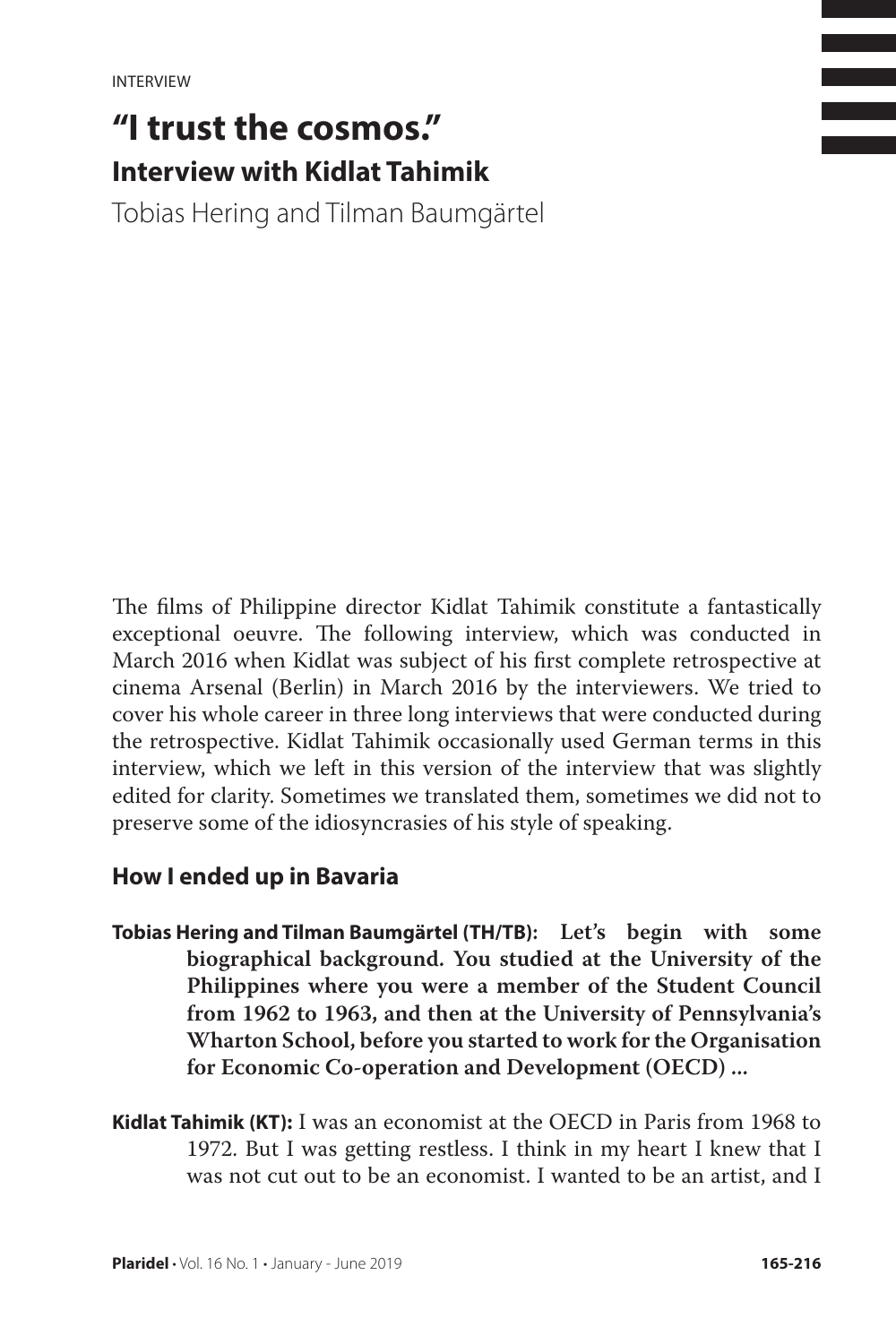did not believe in the growth-oriented prescriptions that Western economists had for developing countries like the Philippines. So in 1971, I tore up my diploma.

# **TH/TB: Did you really physically tear up your diploma?**

**KT:** Yes. It was my own, private ritual. And just before I did it, I thought to myself: But I owe this diploma to my parents. They paid for my studies and my plane to Paris before I got a scholarship. So I was asking myself: Am I insulting my parents when I tear up this diploma? I asked the university for a second copy and sent it to my parents. And then I destroyed my own copy.

# **TH/TB: How do you feel about that part of your career, about being an economist?**

**KT:** That was my evolution. I did burn my bridges with that profession, to free myself to do what I wanted to do. So it was symbolic for me. It was a decision pro something rather than against something. When I tore up my diploma I threw away a convenient career, because I had a comfortable lifestyle in Paris.

> In a way I overdid it because as a filmmaker I could have gotten into a more commercial type of a production, like Werner Herzog or these new French cinema *auteurs* did. They would have regular productions, but they kept it indie. For me it was not only that I did not follow such a formula, but I just allowed time to accommodate my production. With regular film productions, even with indie films, everything's so organized. Every step is measured, and even after the film is finished, everything measured: It will generate so much income because of the TV sales, or distribution contracts. I never made a film this way.

# **TH/TB: At that point you had no experience in film making. How did you get from being an economist in Paris to being a burgeoning film maker in Munich?**

**KT:** I was looking for an opportunity to make some quick money, because I wanted to be an artist. I wanted to work on a play that I had in mind. The *Olympiade* in Munich in 1972 had the *Waldi*, a colorful dachshund, as a logo. I always say, I came into Germany not riding on a white horse, but on a Waldi. I proposed to the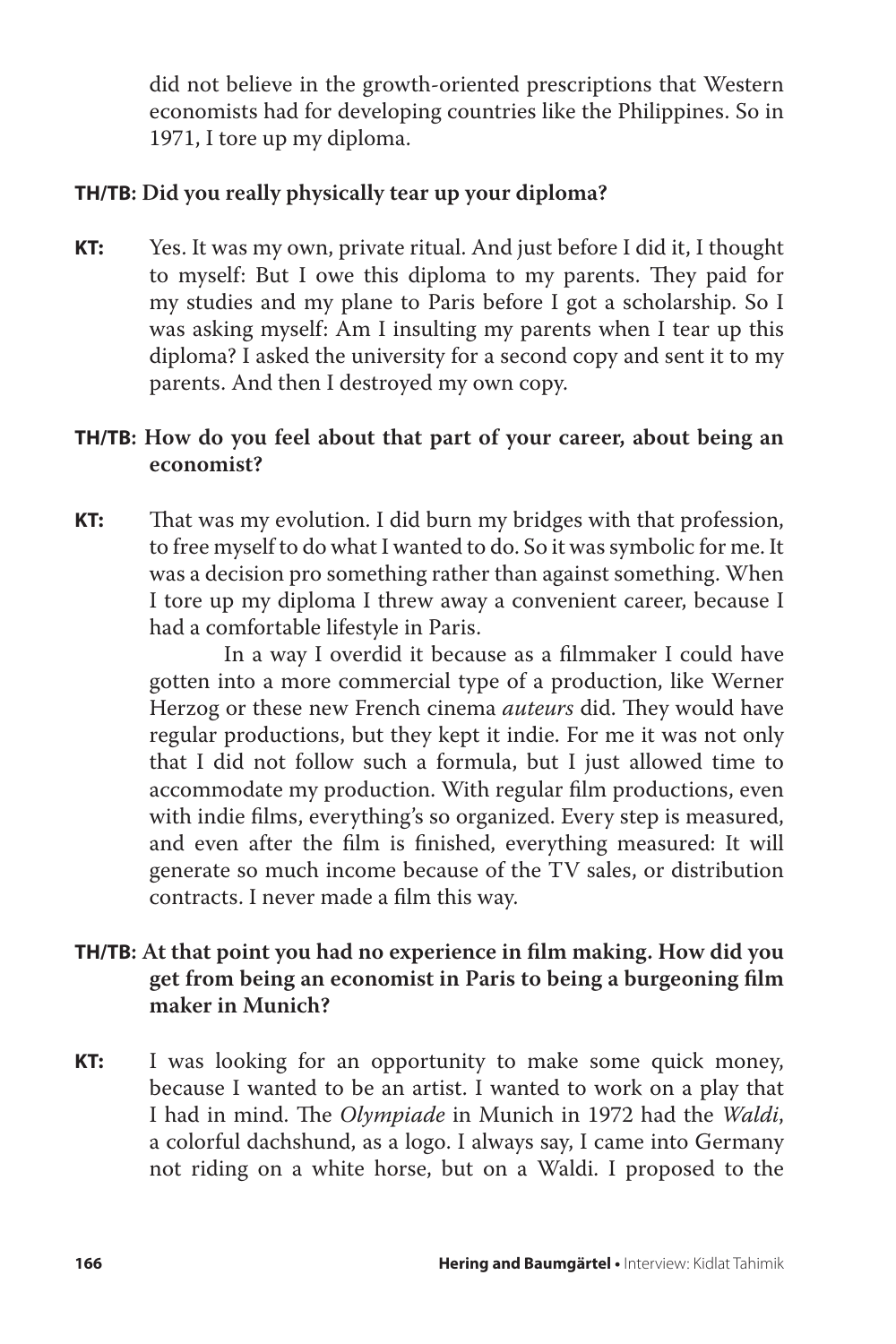Olympic committee to produce a version of the *Olympia Waldi*, out of mother of pearl. They let you produce any kind of kitsch, key chains, throw pillows and what not, if you pay them a 20 percent commission on your profits. That later became an autobiographical motive in my film *Turumba*. My Waldi was also a Windspiel in the shape of a Dachshund in the different colors of the rainbow. It had 25 shells, and when the wind would blow, it would make a nice "klingel, klingel" sound. The Olympic committee approved it. Don't forget that the 1972 Olympics were trying so hard to come across as the rainbow Olympics, because the previous Olympics were the 1936 Hitler Olympics.

 I had them produced in the Philippines, and I arrived with 25,000 of those in Munich. In the first week they were selling very well. They became very popular, and I kept getting orders from the shops. Then the Olympic hostage crisis happened, all the optimism was gone, nobody wanted to buy my mascots anymore, and I ended up not being able to send my last 10,000 dogs. And I was stuck in Munich, bankrupt. I had to move in with this commune of artists, who had rented a barn outside of Munich and split the rent there. Katrin, now my wife, and three other women were renting a villa next to it, and they had a spare room and I ended up moving into that. One year and a half later, we had our first kid. I also met a student from the Hochschule für Film in Munich, who did very strange projects, and it was through him that I got my first Bolex camera. And with that Bolex I shot *Perfumed Nightmare* and most of the *Yoyo* film.

# **The Making of** *The Perfumed Nightmare*

- **TH/TB:** *Perfumed Nightmare* **feels fresh and new every time I see it, and I notice new details every time. There was never any attempt to copy and reference the film, and so it is very much a class of its own ...**
- **KT:** In fact, I am surprised every time I see the film. When I worked on the film I did not have a script, and I allowed all these random incidents to influence the film. Why was my son born during the shooting? Why did I meet my friend Hartmut, who opened to doors of the Filmhochschule, so I could use the *Schneidetisch* there? Why did I buy my eggs at the egg lady in Paris? I actually bought these double-yolk eggs—that I mention in the film—from her for five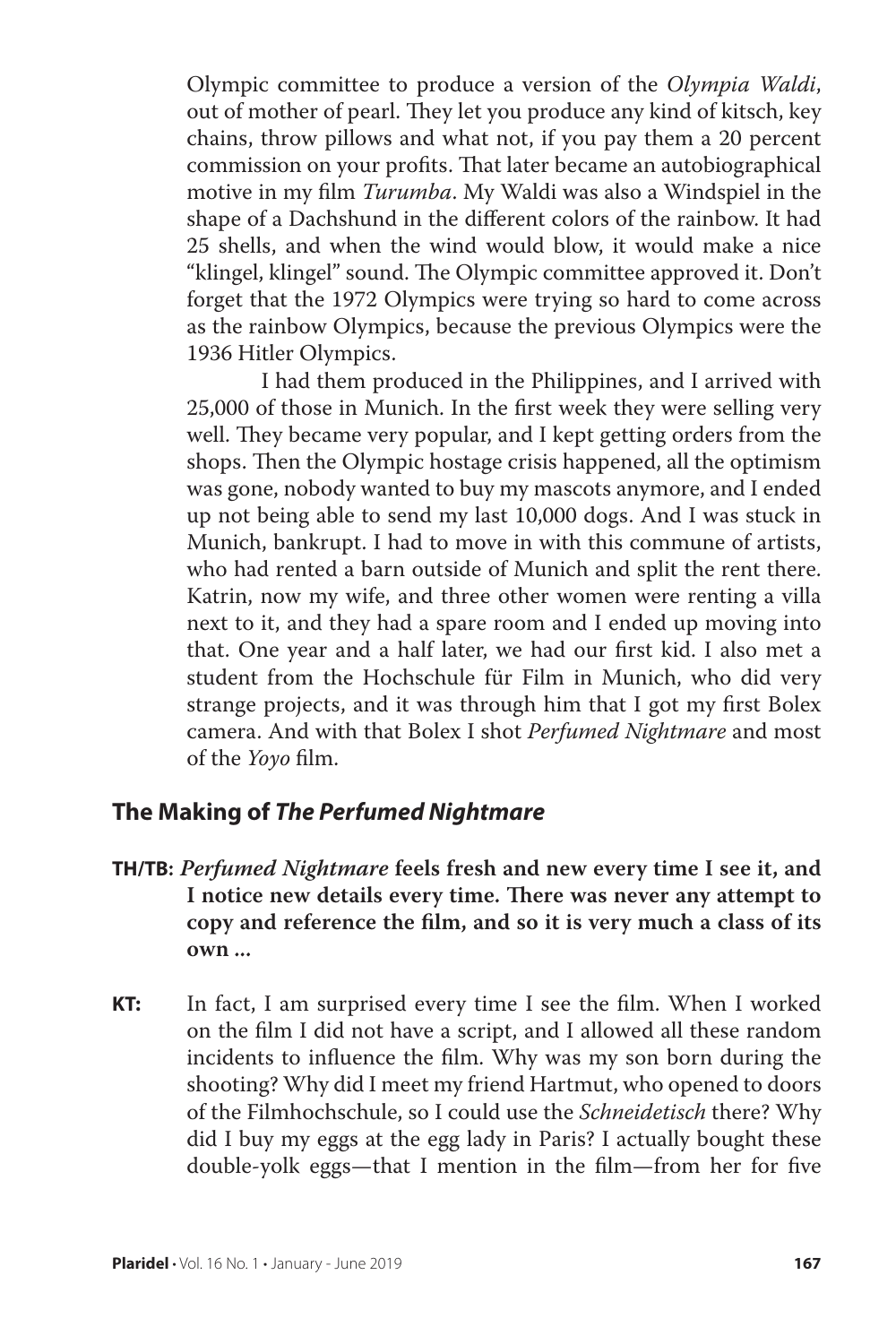years, before I asked her to play a part in my film. And then she tells me that she was an actress and a double when she was young. She had been in a dozen films in the 1920s. How did I come across such a person? These ingredients were cosmically thrown at me, when I was shooting the film.

- **TH/TB**: **Parts of the film were shot in Germany, parts in France, and parts in the Philippines. Can you tell us about the production of the film?**
- **KT:** With *Perfumed Nightmare*, I always said it would take five months, four months, six months, and it dragged on for two years. I started shooting on expired film stock from students from the Filmhochschule in Munich that I had met in a commune. I taught myself how to make a film while shooting it. Before I had shot a bit of Super-8, but nothing else. Some of my friends knew Werner Herzog. Once I was in a workshop that he taught, and afterwards Herzog asked me if I was an actor. I was flattered but said no. Then he sked me to be in a film he was making, *The Mystery of Kaspar Hauser.* I played Humbercito, a character who appears in the circus scene. On the set, I discovered a bit about movie making. Then I traveled to France with some friends who were shooting a film in an abandoned mountain village. I drove them in my "jeepney," the Philippine minibus that you see in *Perfumed Nightmare. This* jeep of mine had come to the Munich Olympics from the Philippines. And eventually this jeep became the star of my film, because people were always so curious about it and reacted to the jeep.

 I remember that one night after a projection at the Filmhochschule my wife Katrin threatened to throw the film reels into the Isar, because it took me so long to edit the film. Originally we had agreed that I had a year to finish the film. And then I would take over little Kidlat, and she would do her *Abschluß* at the Kunstakademie. So she was expecting by May 1976 that it would be her turn. But the editing of the film took another year.

 I think I finished the almost final version or at least a showable version in April or maybe even March 1977. I started looking for a festival and true to my promise, I told Katrin, I am going to Paris and other places, and I'll bring little Kidlat along. I just had my backpack, and I had Kidlat in one arm and a plastic bag with my two film reels. We jumped on trains, we hitchhiked to Paris, and Avignon, then we were going to London and Edinburgh.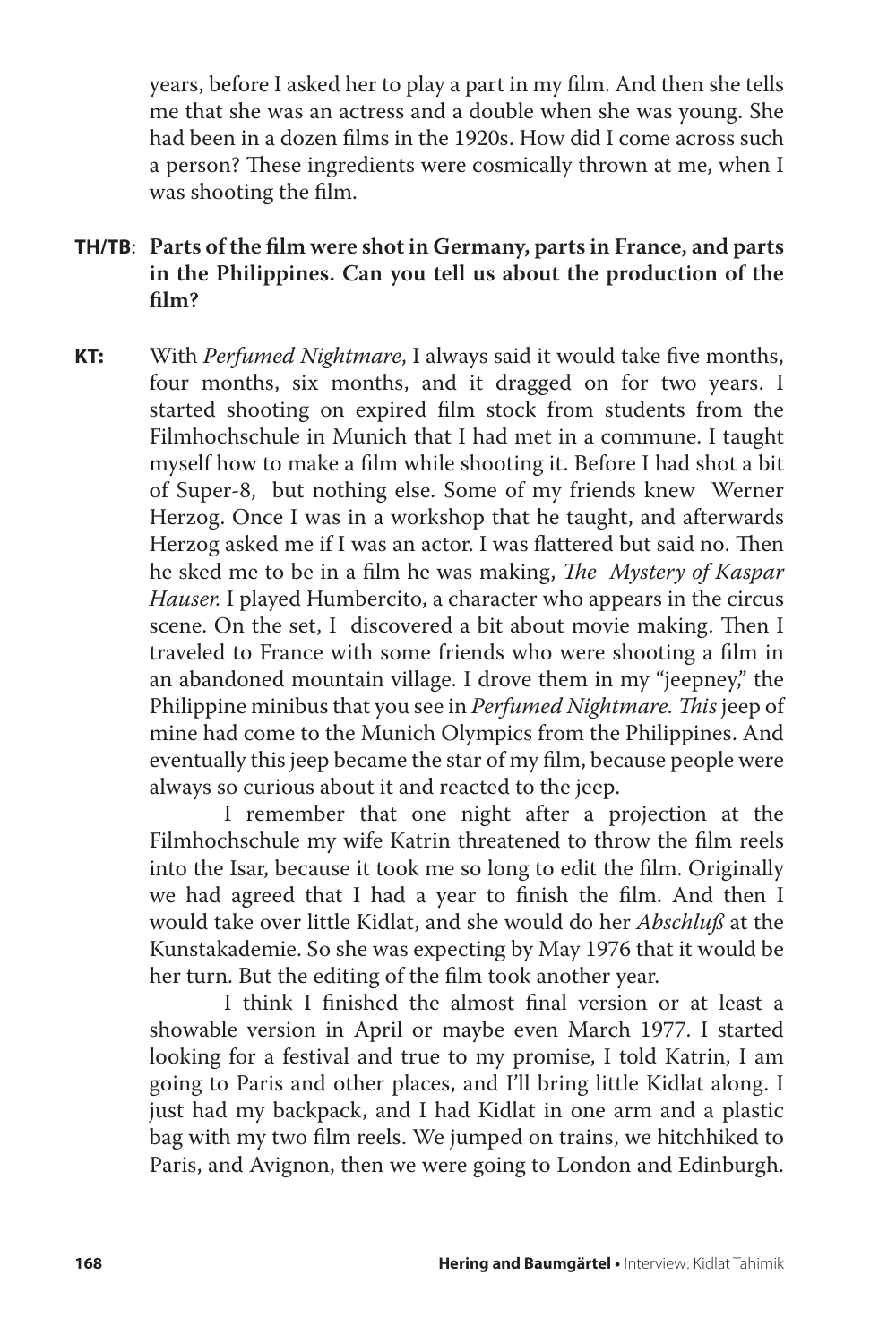I would just knock on the door and say: "I have a film. Can you look at it?"

 For me, I really felt the festival was just a way to get an audience. I never thought of winning prizes. I had a vague idea about distribution, but I really just wanted to fill up an auditorium two or three nights and see how people felt about the film.

## **TH/TB**: **Did you have a budget for** *Perfumed Nightmare***?**

**KT:** I once wrote an article on the subject of film financing, that is called "Cups of Gas film making versus "Full tank cum Credit card." I was trying to explain how I put on cup of gas into my vehicle and then I go as far as my cup of gas will take me. Then I beg, steal, and borrow my next cup of gas. It might take me three years from East coast to West coast. The usual way is the efficient way: you have your production money, so you have a full tank and a map of all the gasoline stations, so you can do the cross-country in ten days. I can take my time, and it can take me five years or ten years to finish a film. Or 35, as in the case of my last film. I'm able to do this, because I am not prisoner of a time table. If you make time your ally, things will come your way that will allow you to finish your voyage. That's what happened to most of my films.

> But there is one other thing: I come from an upper-middle class family. My mother had the resources to make sure that my children would never starve. So I was able to take risks and take my time to finish my films. In the traditional way of film making, you have a quick, efficient pressure-cooker situation. That's why you need money, because you want to put it on the market right away to earn your billion investment quickly. But since that is not part of my vocabulary, I am able to take my time. I just trust the cosmos.

# **TH/TB**: **What is the significance of the butterfly that you talk about at the end of the film?**

**KT:** That sounds like the riddle of the Sphinx, doesn't it? Even some Filipinos have asked me if that was some old saying from some tribal folklore. For me the butterfly is the symbol of breaking free, of leaving that strange, primitive cocoon to achieve freedom. I don't know where that line came from. But sometimes, in the loneliness of the editing room, when you play ping-pong with your sequences and when you play ping-pong with the energies that enter the film,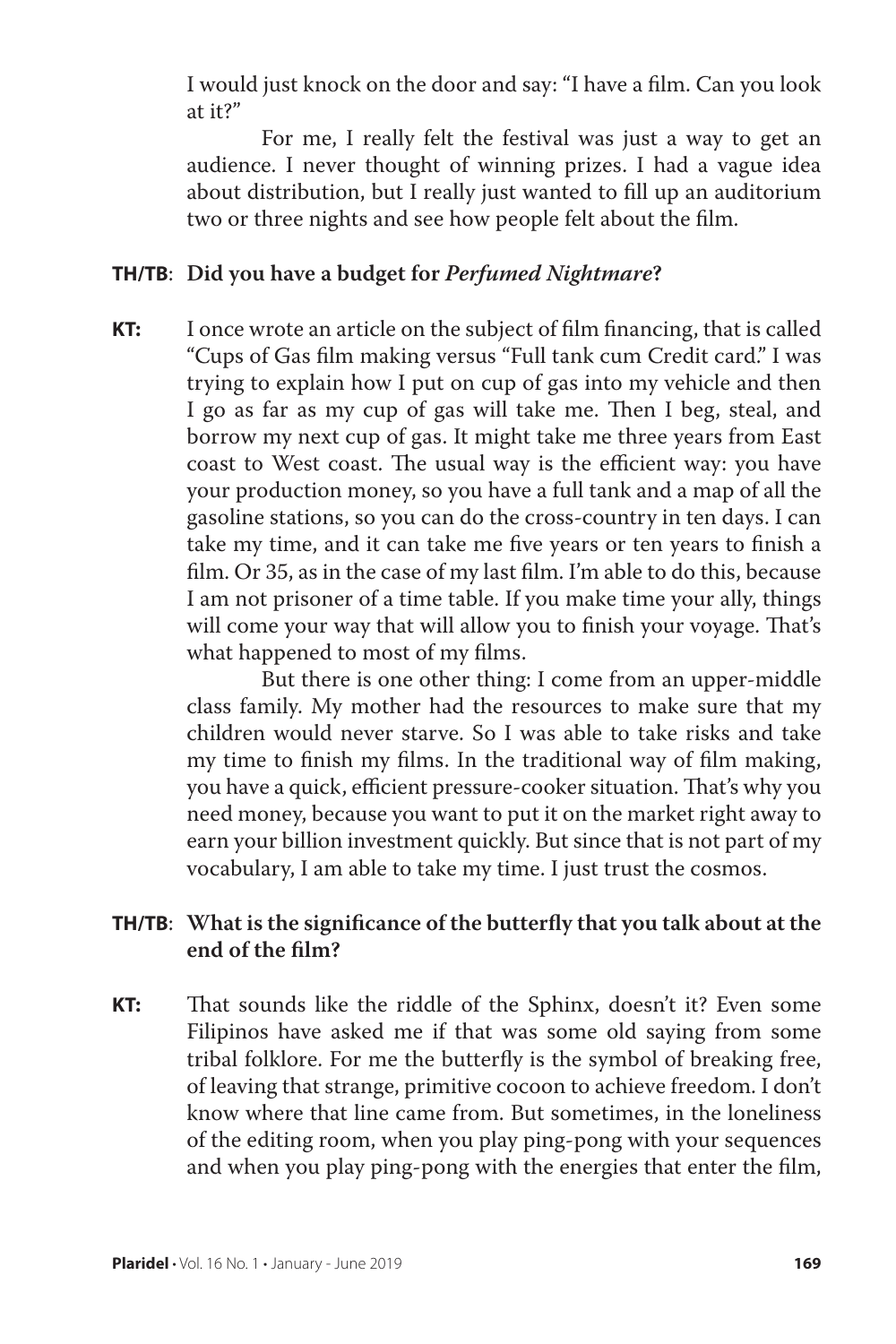your own memories from your lifetime and maybe even from a different lifetime, are criss-crossing in front of you, and that's where this line came from. I am sorry, I don't want to sound mysterious here, but I think that can happen to anyone when you are desperate to tell your story.

- **TH/TB**: **Can you talk about the connection between the scene about San Juan Bridge in Manila and the scene about harnessing the winds of Amuk Mountain?**
- **KT:** That is not so much about defeating the colonial power. It was more of finding your strength, an ancient strength our culture had, a cultural treasure that makes us a respectable country. As far as the scene about the San Juan bridge is concerned: It's a historical fact that Filipino soldiers were banned from entering Manila after the Spanish surrendered. And on the San Juan Bridge was a skirmish that started what you call the Philippine-American War. We call it the Philippine-American War, but the Americans call it the Philippines' insurrection. A certain Sergeant Grayson fired the first shot, which resulted in many deaths. That was on February 4, 1899, and on February 25, the US Senate ratified the Treaty of Paris, and one part of this was that the Spanish sold the Philippines to America for 20 million dollars. I actually made a mistake in the film. I say it was 12 million dollars but historians later corrected me. Then the next question is, was that incited on San Juan Bridge rigged? The decision to annex the Philippines was based on that incident: "Wow! Stupid Filipinos are starting a war. Now we have a good excuse for the rest of the world to take over the country so that we can civilize and Christianize the Filipinos and prepare them for self-government." In the film, mentioning that the father was involved in that incident was a way of showing that the father had this cultural strength, and that is something that later Kidlat has to find out in Paris on his own. It's a *balik kultura*, a return of the cultural strength that we lost.
- **TH/TB:** Can you talk about the village where the film was shot? You seem to be very familiar with the culture there, the religious traditions, the people ...
- **KT:** The village where *Perfumed Nightmare* was shot was the village of my father and we used to go there during the summer, so I had a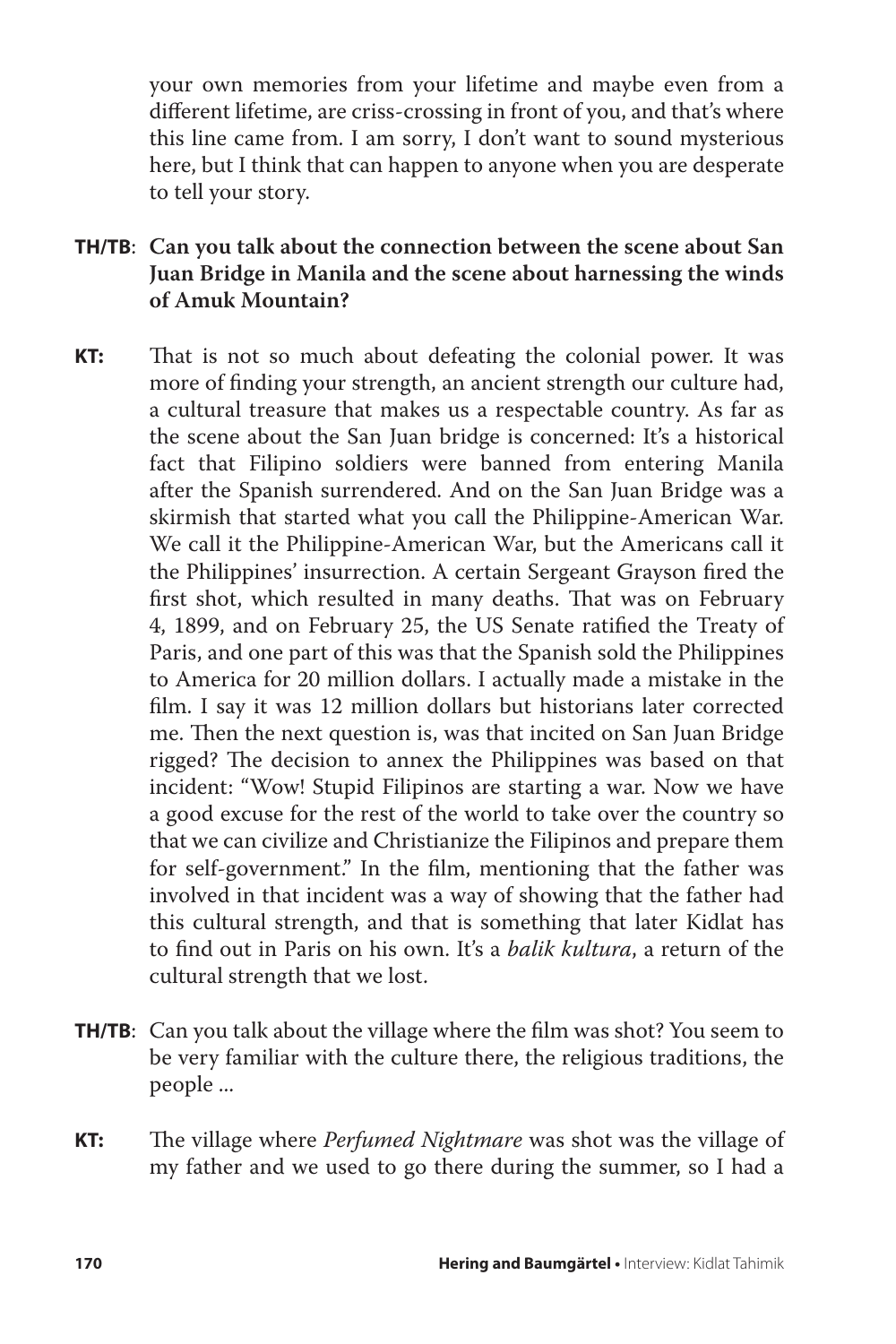strong bond to the place and this bridge. This scene was not in the original concept. There was this bridge that said to me: Film me! And then I found this toy and this small jeepney, and that's how the scene came together. Originally I wanted to start the film by saying "If you cross this bridge, you find your destiny." But then Werner Herzog encouraged me to start to talk in the first person right there, and that's why I say these lines: "I am Kidlat Tahimik, I can cross this bridge." But the visuals developed, just because somebody had a toy, and somebody had built a bridge a century before.

#### **TH/TB: What is the music that you used in the film?**

**KT:** At that time, the great ethnomusicologist José Maceda had just finished travelling the 7,000 islands of the Philippine, where he recorded the music of the villages and the tribes. I don't know what prompted him to let me copy these tapes. I took them back to Munich with me, and asked Katrin's brother, who was a musician, to pick music for the unfinished film. I tried the music out and what he had picked fit perfectly. It was yet another cosmic incidence.

# **TH/TB: The Kidlat character in** *Perfumed Nightmare* **is this likeable, open person; he even has been compared with Charlie Chaplin. How did you come up with that character?**

**KT:** Just in my personal flow. Maybe I've always had this certain confidence because of my family. My mother was the mayor of the city and she was an accomplished, intelligent person. It was not an accident that she was the first woman mayor in the Philippines. But I think having grown up with that kind of background, I had a certain confidence and maybe social grace wherever I went. Maybe I am likeable, I don't know, but I rarely get into confrontational situations, not like my wife, who is quite frank about everything. I guess that's her Bavarian background. Sometimes I tell her to be more Filipino. But it's probably my training. My parents were both active in the Boy Scouts. I think I have a strong *kapwa*-orientation, and wherever I've gone it opens doors.

# **TH/TB**: **The Kidlat character in the film is a jeepney driver, he's a "subaltern." You don't seem to mind playing such a lowly character.**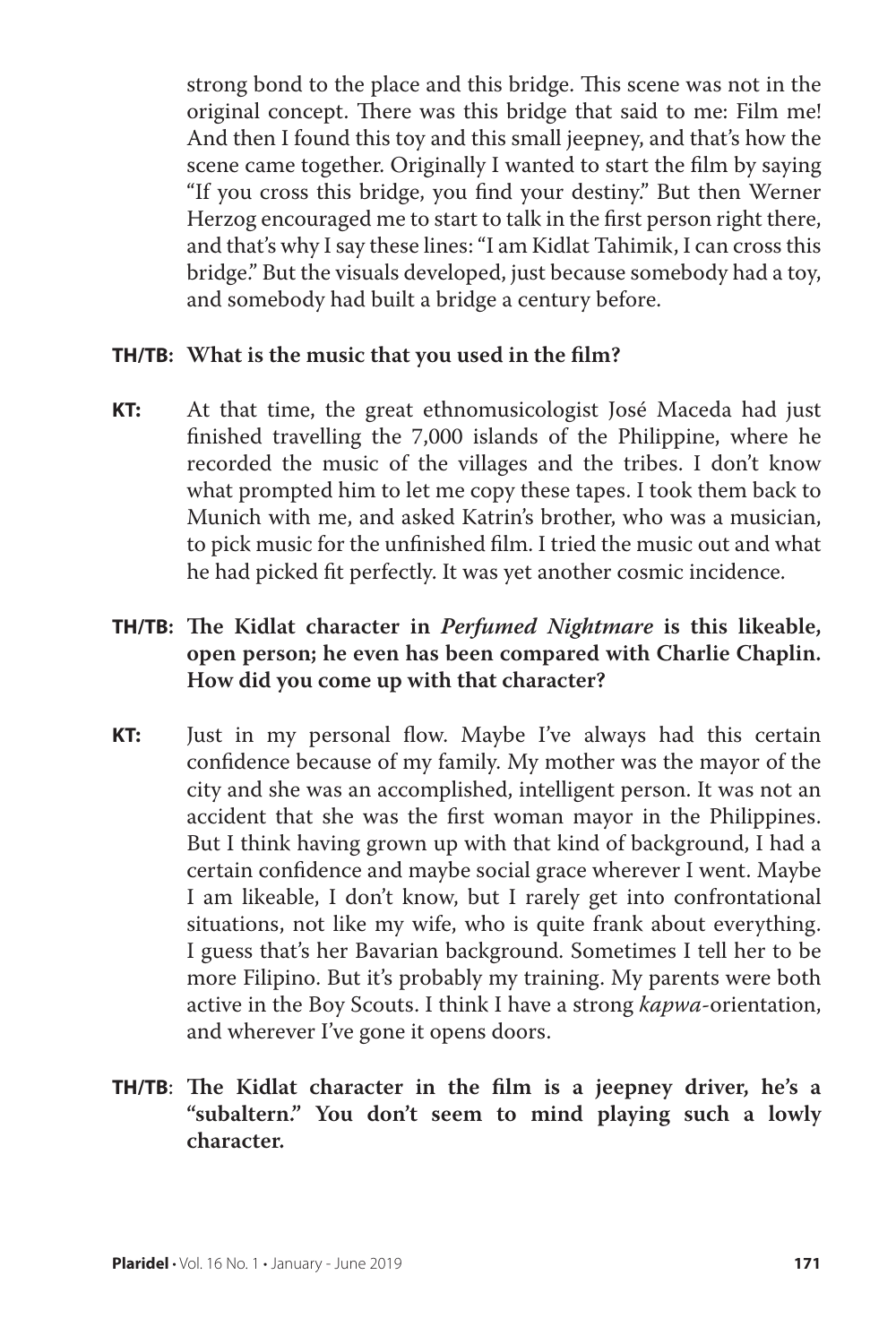**KT:** I have always admired the creativity of the Filipino in making things like the jeepney. So my choice of the jeepney driver was because of this romantic fascination with how Filipinos transform anything into something that they can manage. They have that open attitude. Without any manual they can repair anything. Well, sometimes they also get something totally *kaput*. But in general they find a way to get things running again. I think I have that kind of optimism myself.

> I think what comes across in my films, is partly my own openness. A lot of the first critiques I got for *Perfumed Nightmare* called the film a very autobiographical film, and I would really have to correct people and say, "I'm not really a jeepney driver, that's not my village." But I think I could sense it, this discovery, and being able to break out of this colonial straitjacket, breaking out of the cocoon, as the film says. That really was my final way to discover that there's so much strength in our old culture—why not get back to it? And so as Kidlat in the film learns to blow again, I learned to blow again. I think in that sense it's an autobiographical explosion of recognizing one's own potential. I was lucky that I had the Gregors at the right time who snuck me into the Berlinale festival, just at the right moment. That gave me more confidence to stay an indie filmmaker.

# **Alienation, distancing, estrangement**

- **TH/TB**: You said Filipinos are good in transforming things, making them their own. And one thing that happens in *Perfumed Nightmare* and that happens in almost all of your films, is that you misread objects that you encounter: these chimneys are really rockets and that root is really Magellan and things like that ...
- **KT:** I think it's normal: the outsider sees things differently than people who are used to them and who are jaded.
- **TH/TB: There are these constant transformations in your films: a Zwiebelturm turns into a rocket, the Centre Pompidou turns into a UFO …**
- **KT:** In *Perfumed Nightmare*, I had all these rockets technology as a juxtaposition to the first world. Maybe when I had was editing it for a long time I got fascinated with the different shapes. It's like you're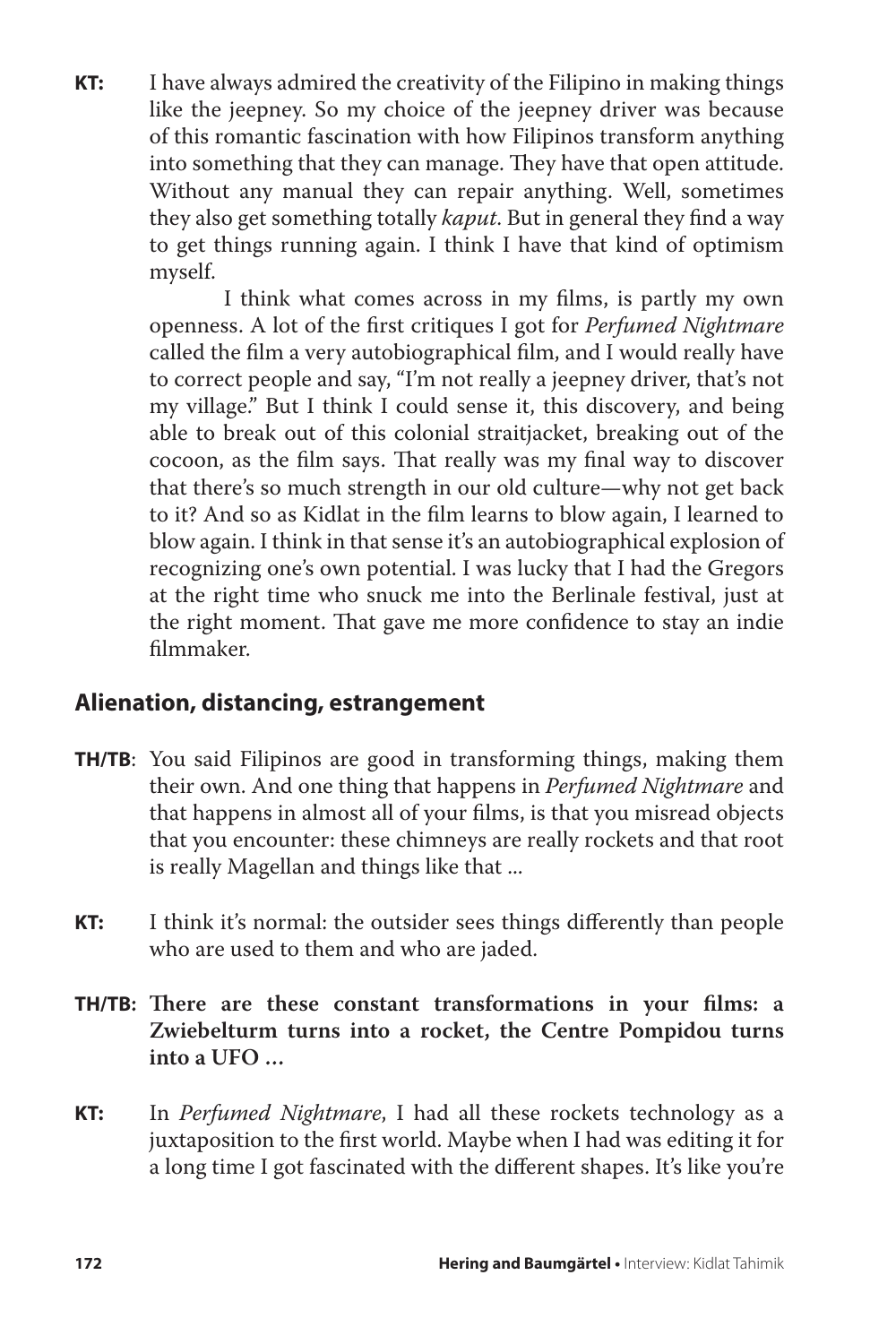noticing clouds or shadows, when you look to play with your kids. It's like when a child is first fascinated with his matchbox cars and then they become aware of different models of cars or they zero in on what makes one car different from another. When you're editing you go back and forth, and then later you begin to notice all these different *Zwiebels.* I just kept shooting and then suddenly I see: Oh, there's a madonna and her child. Or this looks like King Kong. You get deeper and deeper and play with those nuances as an artist. But it starts with some kind of a childlike framing. You develop a very playful way of reframing things visually. Like, we're eating and then the way you bit bread made a face and I'm always taking pictures of these things.

- **TH/TB**: On one level there can be this kind of a childlike wonder. But at the same time there's another perspective. It has to do with distance. As a foreigner, you see other things. In Brecht and his concept of *Verfremdung*, there is this idea that you only understand certain things from a distance. In Brecht's theatre, this means creating a certain technique of seeing things anew as something strange and to get rid of the routine of seeing things or understanding things and only then when we get rid of the routine will we understand. There's been a long struggle over the translation of this term and it's usually translated as "estrangement" or "alienation" and now the common translation is "distancing"...
- **KT:** Well, the outsider's eye is distant. It doesn't have the same framing the culture has imposed on people who see these things every day. I'm not trying to distance myself, but my distance allows me to frame things in an unusual way**.**
- **TH/TB**: But you do not look at things in the way an ethnographer would. In *Perfumed Nightmare*, it's like you are make an ethnographic film on Bavaria. But the typical ethnographer would usually attempt to enter a culture and see it from within, he would learn the language, understand every gesture, the objects and the rituals. But you don't try to give up your distance because the way you see things is more useful for your story.
- **KT:** That's an interesting observation. I'm always picking up stones and things like that. I guess my eye frames certain things, and maybe it's instinctive. I pick something up, and later it finds its place. It might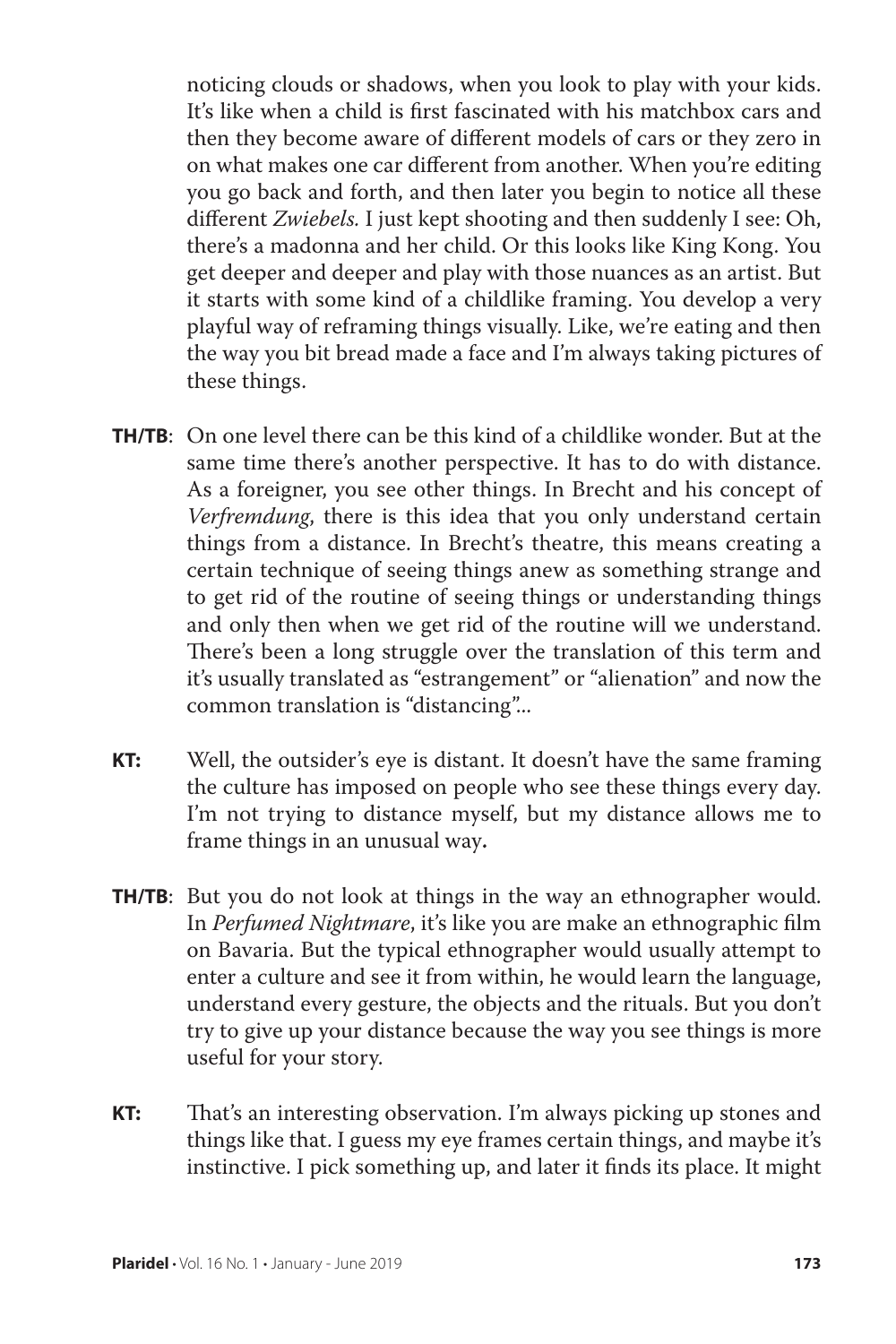be an installation, or it might end up getting filmed. Yesterday, someone was commenting about the little figurine that I use in the language scene in *Balikbayan No. 1*, when I try to learn Russian and Italian. And maybe that was suggested by *Titanic*. But you think it is animistic?

- **TH/TB: There are a lot of these objects in your films. In the** *Yoyo* **film there is the icon that you find in the fountain. And in** *Balikbayan***, there is even a scene, where you say that rocks have a heartbeat and a pulse. And that this is just there, waiting to tell their story.**
- **KT:** Maybe that's part of my mindset. When Katrin and I would go around the beach where we shot those scenes, I kept looking for stones. Because that particular beach is near a volcano, and a lot of the rocks had these interesting colors and patterns. I thought at one point that I would use the stones as a map, because a lot of them look like maps, islets, and passages. That's why I first began picking up the stones. I see things in the shapes, especially if you are so close that you don't recognize them anymore. That skull with all these canals becomes the moon. You think it's connected to animism? Maybe. (Chuckles)
- **TH/TB: With your films it sometimes seems as if you were amazed by the fact that you were actually making a film. You're not playing by the conventional rules of filmmaking, but you are not even ignoring them on purpose, like Godard for instance …**
- **KT:** Because I am working intuitively. Here is a good example for this: When we started to shoot "Perfumed Nightmare", Hartmut would say: "Okay, ready, clap!" So I did the same thing, except that I didn't know that the clap has to be in front of the lens, because it serves a reference point for the sound. So I was like a child copying or mimicking the director. And when I showed the "Zwiebelturm" sequence to some of the students at the Munich Hochschule, while I was working on it, they said: "But that is parallel editing! Nobody does that anymore! Parallel cutting is passé!" (Of course, these are film students that were trying to create new expressions.) And I thought to myself, "Wow. I didn't even know what parallel cutting was." I don't know. I don't belong to that tradition.

 I wonder if I had studied film, would I have had the same freedom to express that in the film? Probably not. If I would know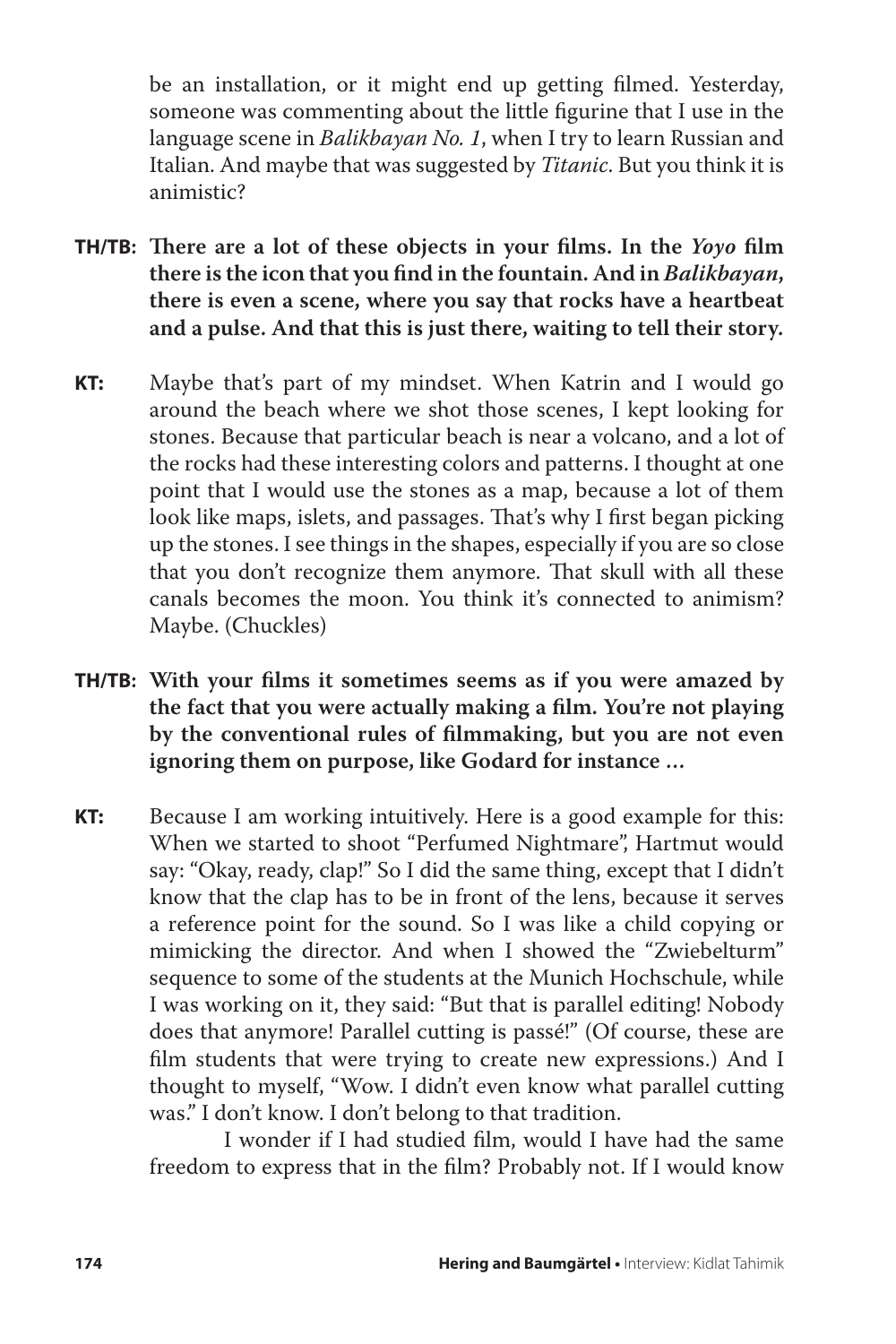all these techniques of film making to make things visually perfectly clear to the audience—where you show the eyes and then you show what is being looked at—I would not make that kind of organic link quickly, which is what stayed in the film.

# **Charlie Fugunt**

- **TH/TB: Charlie Fugunt is frequently listed as your editor in the credits of your films until 1990, so it seems like he's a very important collaborator.**
- **KT:** Yes. Charlie had a small sound studio. He was a self-made man; he never went to school. In those days, people just learned their craft and worked for technical companies or big productions. He was working for ARD, for *Die Sendung mit der Maus* (a popular children's program —ed.). He allowed me to use his editing room, but I had to wait until after the last shift. So I would arrive about eight o'clock in the evening, and there were these guys who were editing these porno films.

# **TH/TB: How did you meet him?**

**KT:** Originally, there was another filmmaker who allowed me to use his editing room, named H. P. Mayer. I would leave him some Philippine bowls, some ceramics, and other leftover stuff that I had, just so I could use his editing room when he was not using it. And he introduced me to Charles Fugunt. Charlie was this very openhearted person. He never charged me for anything. And he had his connections. He was a Catholic, and he hooked me up with Ambrose Eichenberger from Switzerland who was the head of OCIC organization. They helped me setting up my independent equipment in the Philippines. So in a way, the prize that I won at Berlinale for *Perfumed Nightmare*—although I wished for some cash—was useful in getting set up ...

# **TH/TB: What was his input into your films as an editor?**

**KT:** I learned from him how to create a scene so that my mother could understand it. I was always doing structural editing, then he would smoothen it, give it basing, and help me with the sound. Since I didn't have a script, I would just first edit, just to have an internal rhythm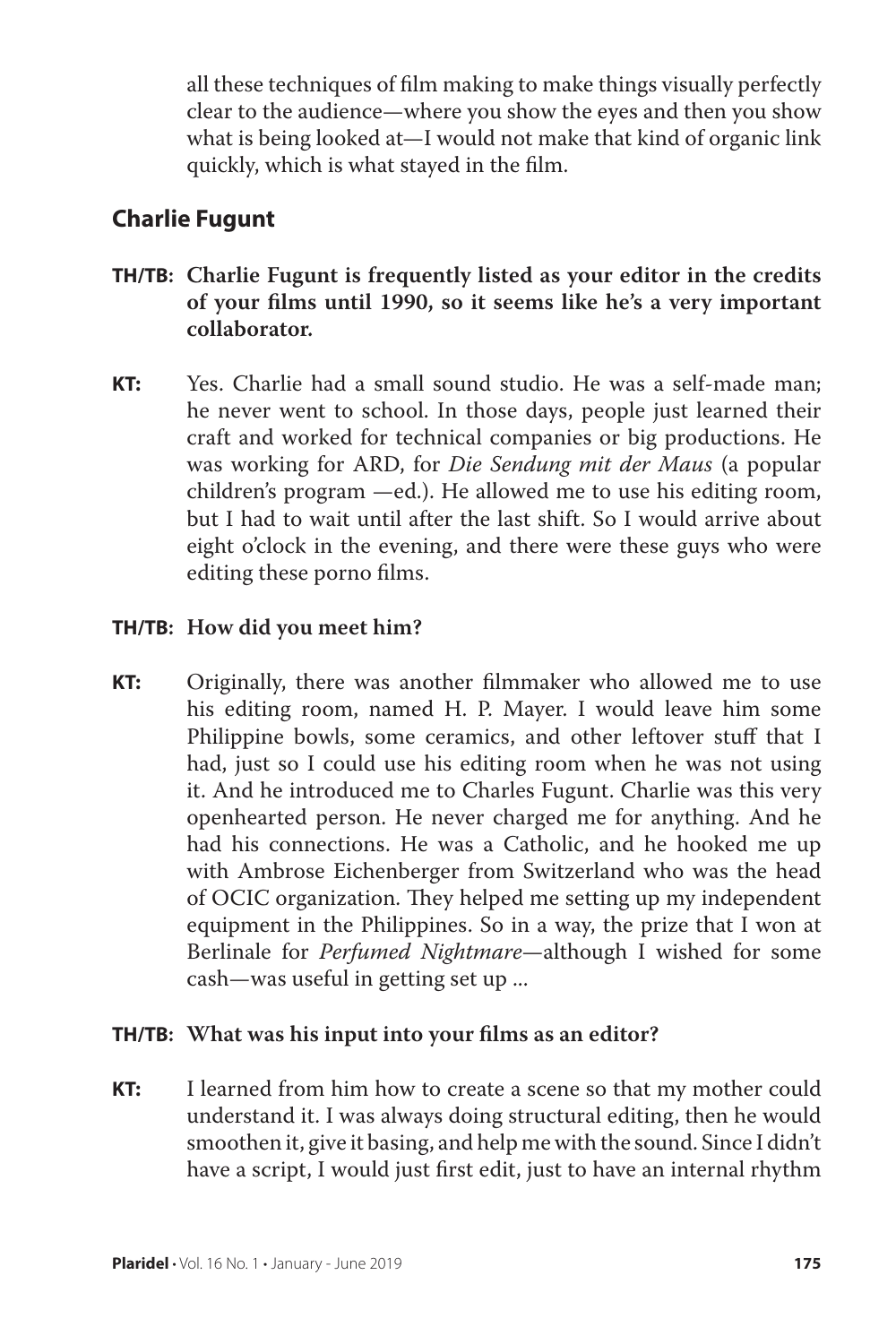and a sequence. And then I would decide to put the narration. He showed me different tricks, of how to get rid of the oohs and aahs, or how to correct a sentence that was improperly recorded. He was so finicky about that. In a sense he taught me a very German precision. I could feel that he'd be as interested as I am in the final quality.

- **TH/TB:** He came to visit you to work on your other films in the Philippines...
- **KT:** Yes, he came once a year. It was a very strong friendship; he was a member of the household. He was the godfather of my second son. He would also try to do little projects in the Philippines so he could earn his trip.

# *Who invented the Yoyo? Who invented the Moon Buggy?*

- **TH/TB: After** *Perfumed Nightmare* **was so well-received in Germany, where it was even theatrically released, you started to work on your next film** *Who invented the Yoyo? Who invented the Moon Buggy?,* **which focuses on many of the issues that you already addressed in** *Perfumed Nightmare***. Again, the film is about technology, in particular space travel, religion, the differences between Germany and the Philippines. Please tell us about the production of the film...**
- **KT:** In 1978, we had moved in with another couple. And we moved to Pöttmes and I started just doing the first shots of the *Yoyo* film. It was a continuation of that motive of the Third World looking at space technology, but this time it focused more on the relationship between me and my son in the film. Again, there was no script, I was inspired by the junk I found at the farm.

# **TH/TB: Did you use any footage that you already had from** *Perfumed Nightmare?*

**KT:** No. I shot both films on reversal stock, because you didn't have to go through the negative process and were able to view your film almost immediately. All the footage was shot specifically for that film.

# **TH/TB: How long did the production of the film take?**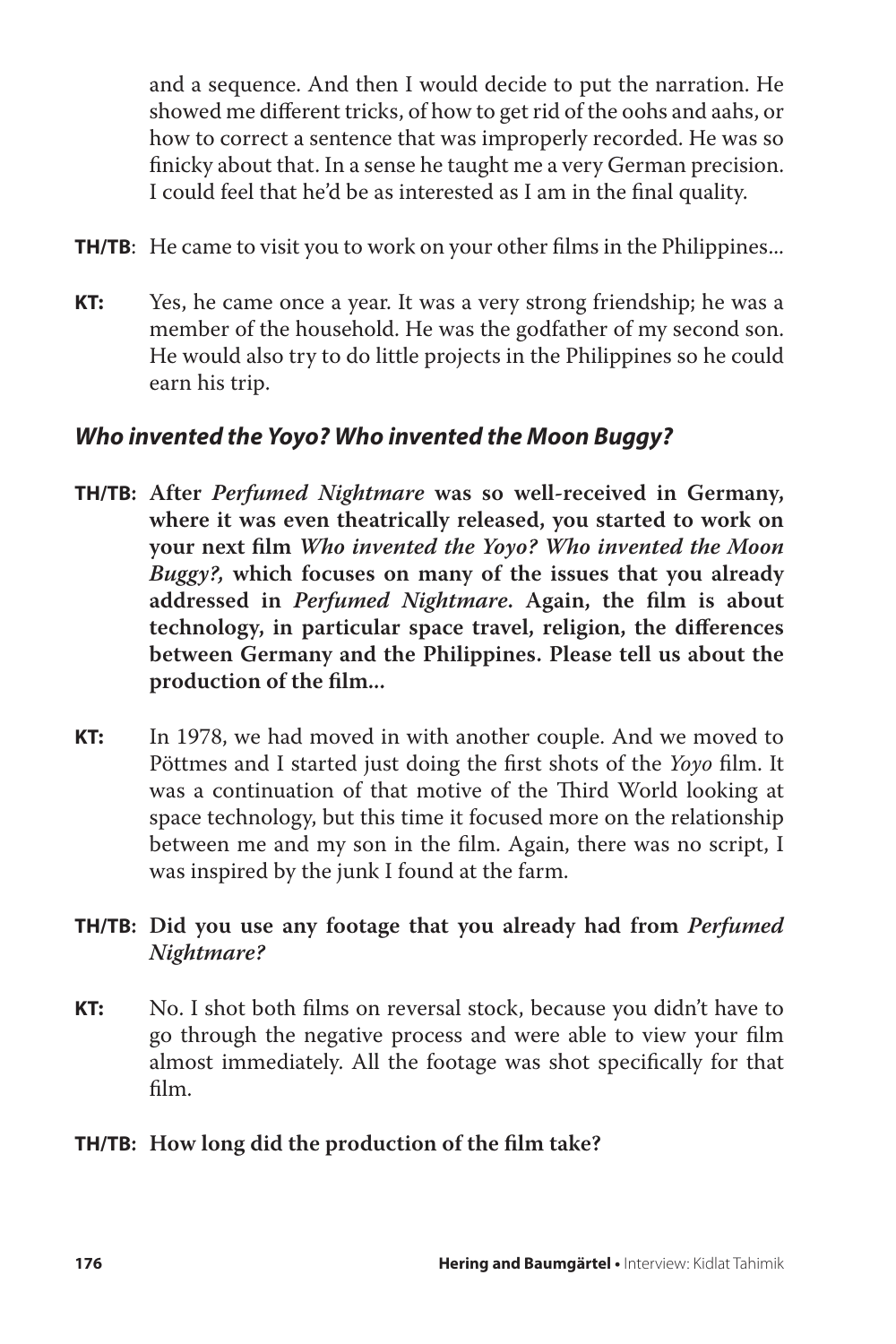**KT:** I started shooting in 1978, then I returned to the Philippines in late 1979, and then I finished the film in 1981. So it took about four years.

# **TH/TB**: **It doesn't look like you shot much in the Philippines. It seems as if 80 or 90 percent of footage was shot in Germany**.

**KT:** The scenes with my son Kidlat and the space monster and the heat shield look like they were shot at the farm in Germany, but in fact they were already shot in the Philippines. When the film was finished, I felt insecure about it. It seemed like an overextended joke, to deal with the space program again. I never released the film, and it was shown only occasionally. Most of the prints are lost, and the print that is left is from a Japanese archive with Japanese subtitles. It is a fourth-generation copy, so it looks a bit more "Third World" than the original film. The sound is also just a copy of the optical soundtrack, not the original mix.

# **TH/TB: Talking about the "Third World" … again, the film could be read as a kind of anticolonial "counternarrative" that forwards accomplishments of the Philippines that are little known ...**

**KT:** The yoyo really is a Filipino invention. The moon buggy was also conceived by a Filipino working for General Electrics in the USA. So I wanted to say: "Hey, whatever you Westerners think about Filipinos, we also have a contribution to the moon program."

# **TH/TB**: **In the film the Zwiebelturm that already features prominently in "Perfumed Nightmare" again plays an important part...**

**KT:** The Zwiebelturm was an accidental encounter. I drove Hartmut Lerch to Paris, and we passed through Weilheim, and there was this giant onion sitting on the ground, and that was the beginning of this sequence. In *Yoyo*, I had the chance to expand it as a theory of space travel in the medieval ages.

## **TH/TB**: **Was there any budget for the Yoyo film?**

**KT:** No. It was like "Hey, I got an idea!" Then I just I would sell a few more Waldis, and buy another film roll and shoot with my Bolex. Or I rented a sound camera at this rental house in Munich for a long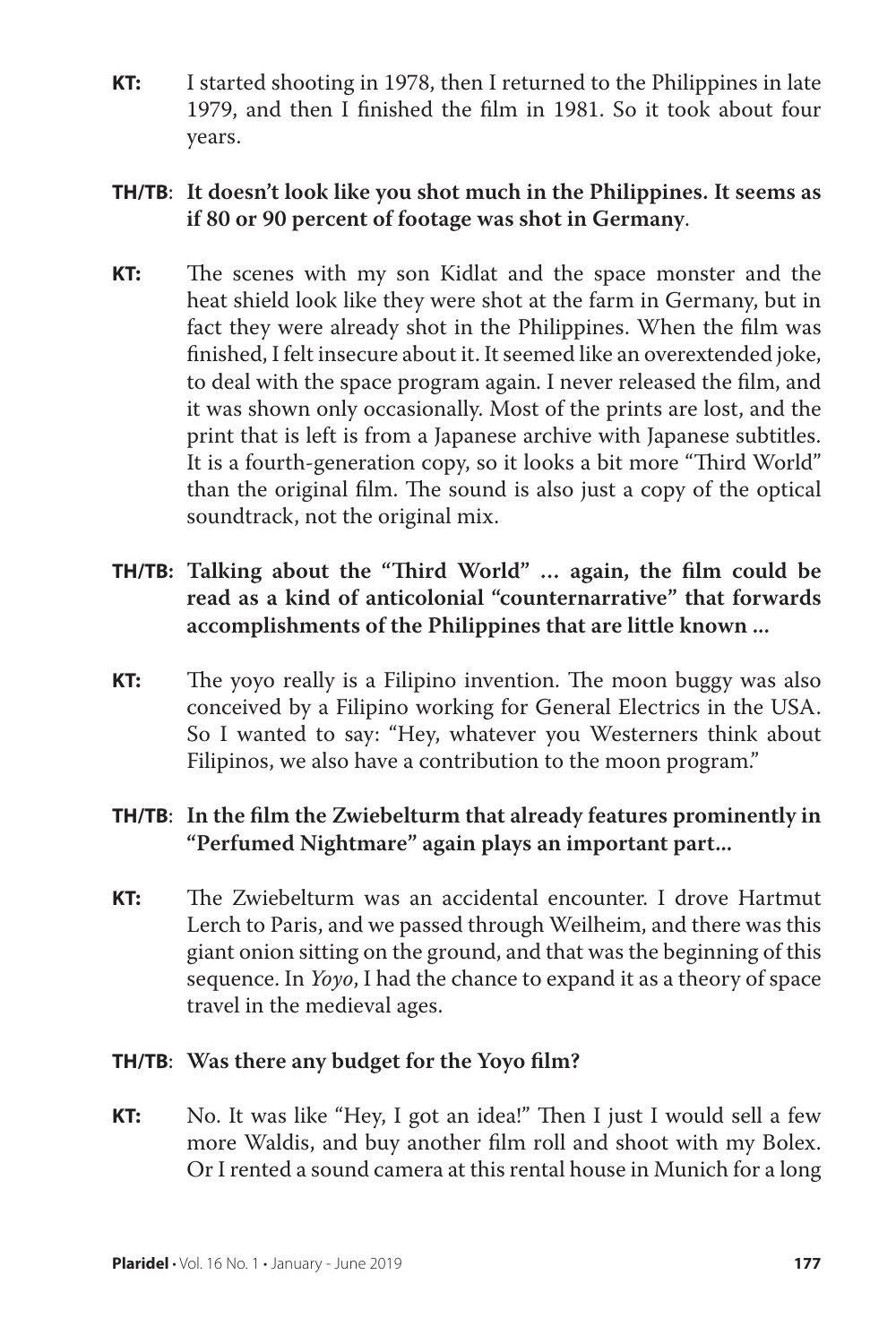weekend. I would wait for a four-day weekend, like Ascension, so I could get four days of rental for the price of one.

- **TH/TB: If we compare "Perfumed Nightmare" with "Yo Yo", the subject of Third World versus First World seems to be much more important in the first. I think "Yo Yo" is also a strong film, but you never released it...**
- **KT:** I always considered "Perfumed Nightmare" my sophomore film. It doesn't have the innocence of the fresh one. That's why I never really presented it. I am sure Les Blank would have included it into his selection.
- **TH/TB**: **But after the success of "Perfumed Nightmare", I think it would have been important to have a new film ready for the festival circuit. You also put four years of work into it...**
- **KT:** If I would think like an MBA that would be right. I would do more pushing, but I felt that the film was not finished. I think the same thing about the "Yellow Film". I always felt like the last part needed a little bit more work. I had very dark scenes. But I was living life as a father, and I thought I could continue doing other things and I was not stuck on getting this film out right away. Time is so fluid, it feels like rubber to me, and I didn't even realize how it went by.

# *Return to the Philippines*

- **TH/TB**: **Why did you return to the Philippines? At that time you had this unfinished film. You had done relatively well as a filmmaker. Your first work was received favorably at a major international film festival. So why didn't you stay in Germany?**
- **KT:** At that time I was not thinking in terms of "Oh, I have an unfinished job to do." I thought the film would find its own time. Katrin and I had decided that we didn't want Kidlat to have a Wernher-Von Braun education. There is a technologically progressive, scientific orientation, which I think is a big demand on a child growing up. We wanted him to grow up in a more relaxed, child-rearing country. So we decided to go home. Katrin and I had been I the Philippines before, in the end of '73. We spent a good month in the Philippines, then we came back to Munich. That was when I had to be in that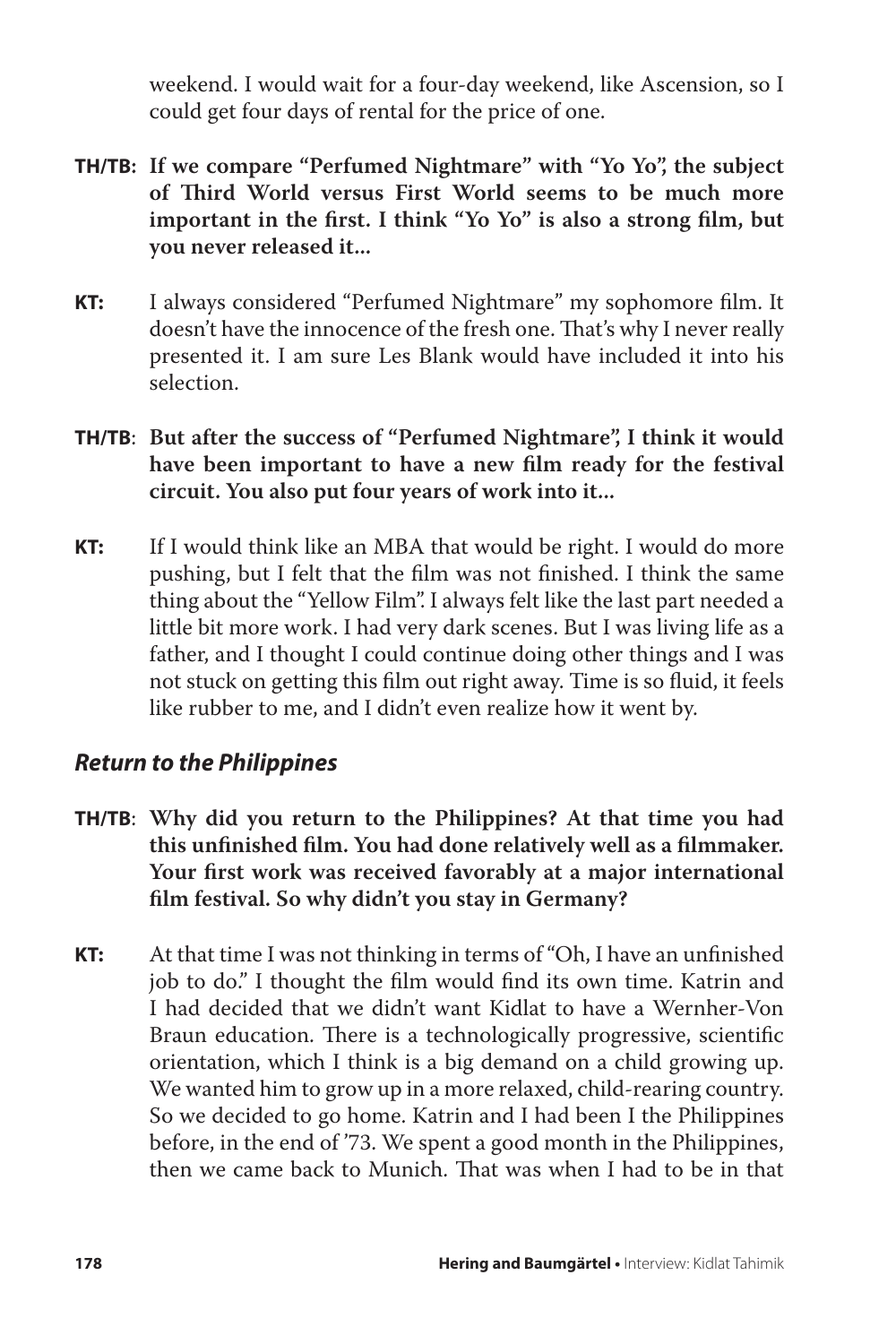film of Herzog on Kasper Hauser (*Jeder für sich und Gott gegeben alle* (1974), English title "The Enigma of Kaspar Hauser" —eds.). Just before we left in December, Herzog came to our commune and said he would like me to play a part in the film.

# **TH/TB**: **In 1979, you didn't go back to a tropical, relaxed place; you went back to the Marcos dictatorship.**

**KT:** Yes. That's why I asked Herzog to write a letter telling me to no cut my hair. My hair was really long at that time, and the police were really after people with long hair, because they thought you were an activist. If you have long hair you must be a leftist. If they would stop me, I could say. "Look, I'm supposed to let grow my hair for a shooting."

> I went home in April 1979, Katrin stayed behind a little bit more to finish something, and then we were in the Philippines. I was so lucky that I still had the last snow in Germany before I left, and I was able to shoot the final shot of Kidlat running, and I also shot how he watches the space landing on TV. I had at least the beginning and the ending of my film, and what I needed was just time to think about how to build up the story.

> My wife was a stained-glass artist, when I met her, and she combined different colored pieces of glass to create a work. I am like a stain-glass artist, and I collect broken glass every day. And one day, I check what is in my box, and I decided what I am going to make out of it—maybe a landscape, maybe a portrait, maybe a flower. And then I decided that I might need some more pieces in blue. So my films come together over a certain period of time, and then I might shoot more material to fill in the gaps. In the case of the *Yoyo* film, I already had my milestones, when I left Germany. In the Philippines, I had a friend, Santo Bose, who did some nice animations for my film to fill in some of the gaps.

## **TH/TB**: **Did you experience any racism while you were in Germany? Was that the reason why you returned to the Philippines?**

**KT:** I knew the dynamics of people sizing up strangers who look different, because I lived in America and I lived in Paris. There are people who do not want to socialize with somebody who's different, but at the same time there's also liberal people who try to frame you in a different way. So I could survive in most situations. When I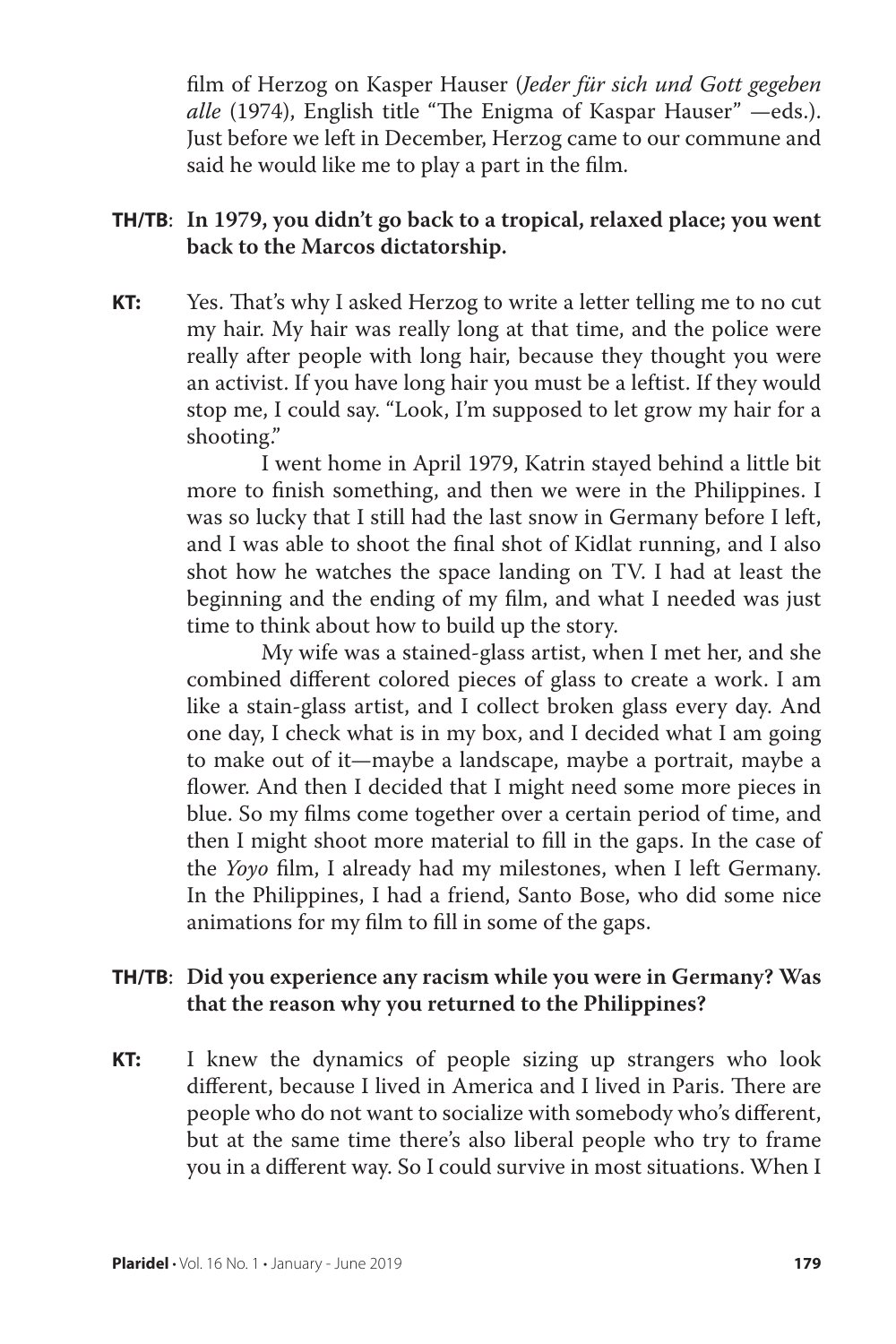moved to Munich, it was a very provincial place, but it opened up a little bit because of the Olympics. I was accepted by Katrin's family, but it took them many years until they could defend their daughter's relationship with an *Ausländer*. But we are still together after so many years and have three children. I was aware of the possibility of discrimination, but I never let it be a thing that would spoil my day.

# **TH/TB**: **Where did you go to in the Philippines?**

**KT:** We went straight to Baguio.

# **TH/TB**: **That means that you went back to a place where you didn't have an editing table or any of the other technical facilities that were available to you in Munich?**

**KT:** No, all I had was a Bolex. My editing table only came in 1981, when Ambrose Eichenberger from the Organization for Catholic Cinema was able to find a grant for me, and I opted to get the editing table.

# **TH/TB**: **So you had a half-finished film and no immediate way to finish it ...**

**KT:** Yes. I don't plan forward. I was just thinking: It's not like you've got investors behind you, pushing you, rushing you. It was going to happen on its own time. There was no video at that time, so I had to work with 16 mm. I arranged to have a workshop at my house in Baguio, supported by the Goethe-House in Manila, a film workshop so that they had an excuse to bring in my Steenbeck editing table. That was a big help, because I could not have afforded the airfare. It went through customs without any problems, because it was a Goethe-House diplomatic shipment.

# **TH/TB**: **Again, the Philippines was under martial law at that time. Did that affect your work or this workshop?**

**KT:** Yes, that was still in the martial law period. The workshop was in 1982. We had about 15 people who registered and who later became the film scene in Manila. They spent the whole month in Baguio watching Karl and me edit *Turumba*. I got to keep the Steenback and a Cinema Products 16mm camera, which is a silent camera. That was my fee for conducting the workshop. With this I could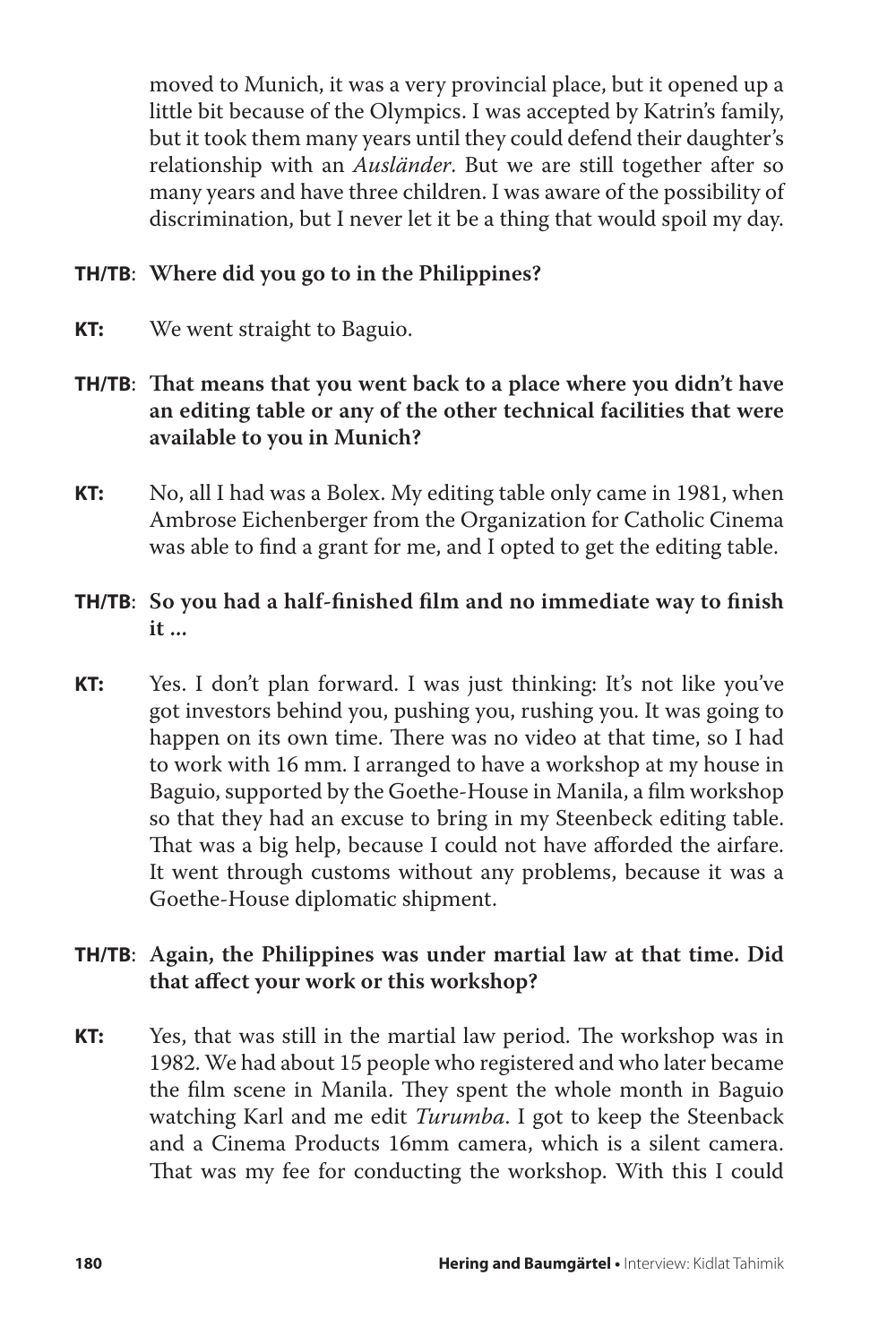shoot *Turumba. Turumba* is the only sync-sound film that I ever made. All the other films were shot with my Bolex. I became selfsufficient in Baguio to work on my time. I don't have to worry about renting, or editing or even making my initial transfers, and I could do everything when I was ready. And with my final copy, I could go down to Manila for a sound mix in a big studio.

# *Yanki Made in Hongkong*

- **TH/TB**: **There is a documentary from the time, Yanki Made in Hongkong, that is very little known ...**
- **KT:** I've never made a documentary, but then I was being commissioned by the Brot für Brüder, a Christian organizations. Ambros Eichennberger, the head of the catholic cinema organization, put me in touch with them. I thought I might try my hand at a documentary. But I couldn't stay with a straight documentary, coming into the film as a self-confessed *regisseur*. I was already back in the Philippines, so the communication in those days was through Telex.

## **TH/TB**: **Was the subject matter suggested by them?**

**KT:** I think it started with this very generous thing. They wanted to do something about the exploitation of labor, and the double standards of the multinational companies.

# **TH/TB**: **And it seems that there was also an attempt to stress the activities of the Christian unions that operated in Hong Kong.**

**KT:** Yeah, that was their main agenda. So I went on a first visit there. I met these people, they had certain topics, and I met the mother who was working for Triumph, which is a well-known brand. They did not give me that subject. I met those activist Christian groups and there were several possibilities, and I thought this would fit in with what they wanted to do, so I choose those particular protagonists, this family. I chose to focus on the child, and then the incident with the parents. The mother had a labor accident, and in Europe they would have certain compensation schemes. But because of the double standard and because in Hong Kong the law is more lenient to get investments in, they get away with not compensating the women and just letting her go.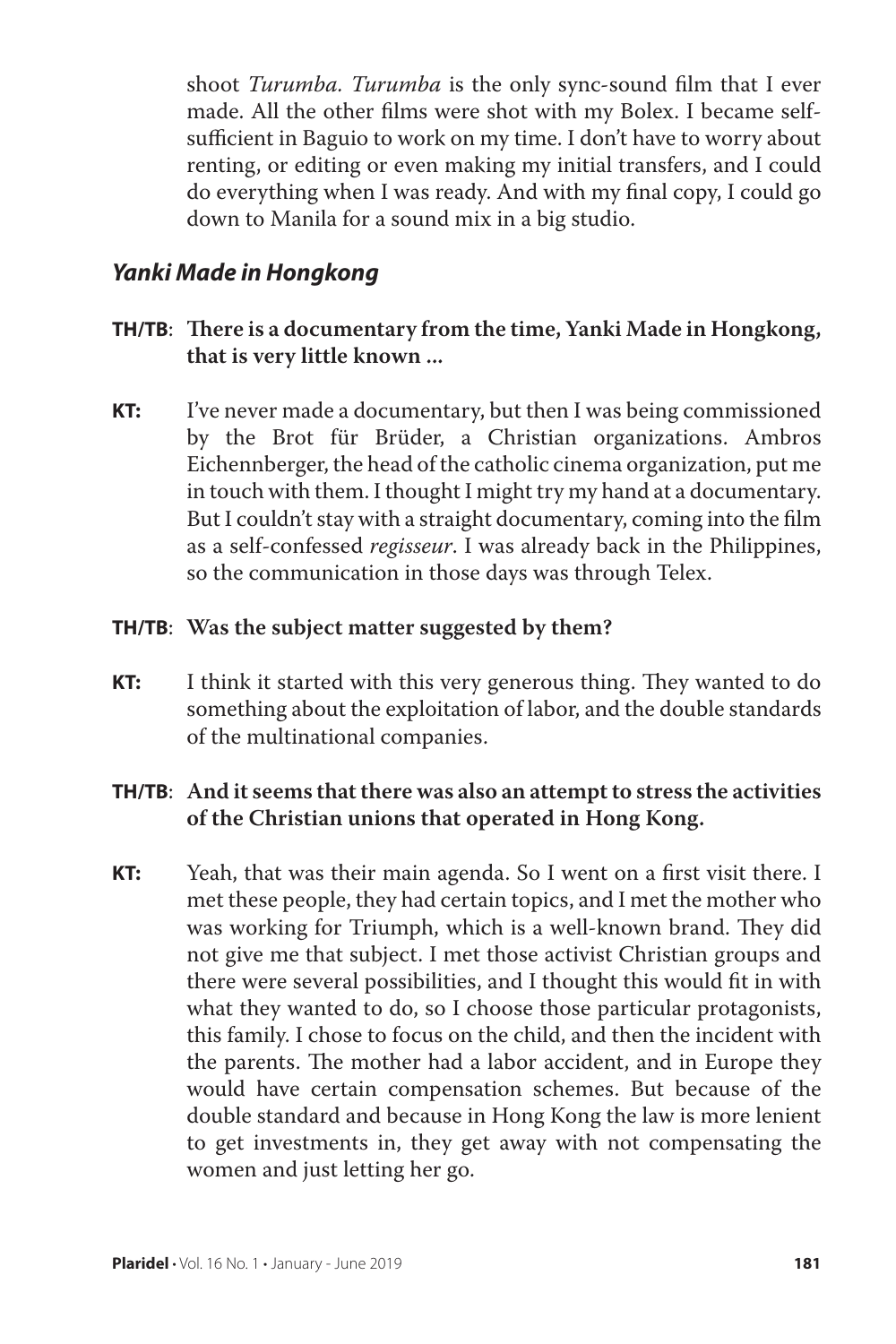# **TH/TB**: **In the film you keep comparing the standard of living in Hong Kong with that in Europe ...**

**KT:** I knew that the audience was living in more comfortable flats. But it was just one of the things where you see the contrast in how people go through life.

# **TH/TB**: **It seems for that film you had a film crew and the film has a very different look from your other films of that period ...**

**KT:** My sister was assisting me, and I had a Filipino cameraman. The crew was half Filipino and half Chinese. Everything was shot from a tripod. I just took the challenge without realizing that a documentary is very different from my free-play theme, and as I was beginning to edit with Charlie Fugunt, I began to think: "Wow, this is a completely different ball game." Charlie started to ask: "Are you sure about this fact? Are you sure about that fact?" I couldn't be as playful, except in the epilogue.

## **TH/TB**: **Was it meant to be shown on television?**

**KT:** Well, it was being commissioned. It was up to them what they'd like to do with it.

# **TH/TB**: **Were you happy with it when it was finished? Or were you happy to be done with this plain documentary?**

**KT:** I can't even remember. This was just before *Turumba*. I never got the feeling that they were breathing over my shoulders. I remember I had to show it in Basel or in Zürich, and they had a few questions, and then Charlie and I just had to do some fine tuning. I think they were surprised to how I would keep coming in. You know that scene with the container, when I started to sing? (Sings) "Love is a many-splendored thing ..." This is how most of us knew about Hong Kong. That film was our first encounter with Hong Kong. So here Hollywood was my reference to deal with Hong Kong ...

## **TH/TB**: **In the end there is this Chaplinesque scene with you as a tailor. When I watched it, it felt like a relief ...**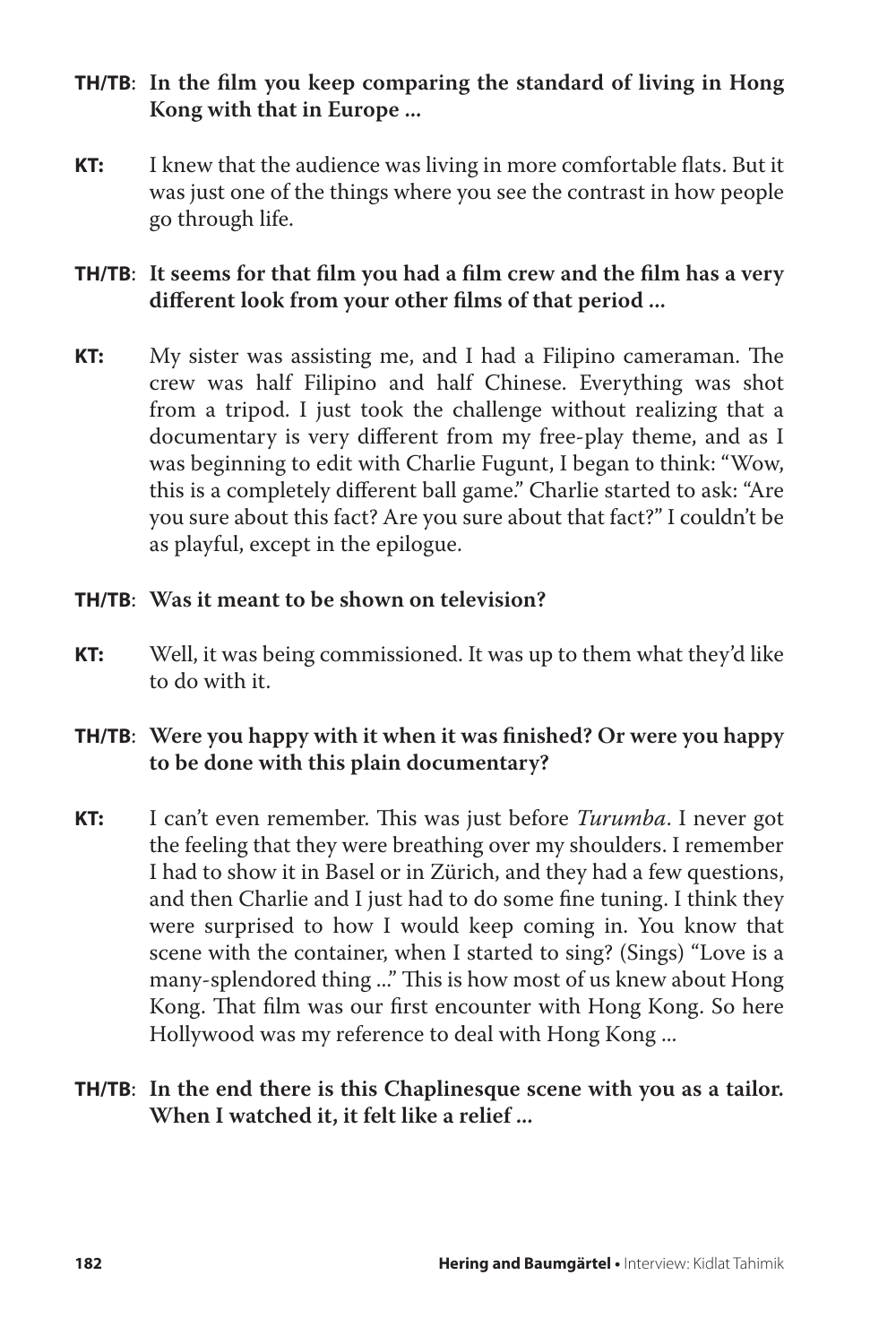**KT:** Kidlat: Well, it was a kind of relief for me, after I had to stick to this certain format of a documentary. It was a kind of final joke. And I also had to summarize the film, so that was also one reason why this scene was there. It wasn't that I wanted to be audacious. I did this film before *Turumba*. We edited it at Charlie Fugunt's studio. I did not have my Steenback yet.

#### **TH/TB**: **So that means you kept going back and forth Munich at that time.**

**KT:** I think the editing was done in one trip to Germany. We processed the film in a laboratory in Hong Kong. I was flying from Hong Kong to Paris, and from there to Munich, where Charlie and I were supposed to edit for about three weeks. When I landed at the Paris airport, somebody stole my passport when I was in a kiosk paying for my newspapers. Hence I was stuck in Paris for three weeks, and that was actually became my first visit to Cannes. Butch Perez, the director, and his wife, had a scholarship in Paris. They were going to the Cannes Festival that weekend, and they had one more space in the car. So I joined them, and said I'll try my luck. That was the year that Lino Brocka showed his film *Insiang* in Cannes, and he was with Jean Risset. He was Lino's promoter, and he was a very big person in Cannes. But he hated me because he wanted to be the discoverer of Philippine cinema. But I came out in '77 at Berlinale, and then in 1978, Lino was making his debut in Cannes. So whenever they would go, people would say: So how is Kidlat Tahimik doing? He did not like that, and he was trying to create a wedge between me and Lino Brocka.

> Lino was my classmate in UP, but he was willing to believe all the stories that Risset would tell him. Like I was going around the festival saying that I was the only filmmaker in the Philippines. And I remember saying: "Look, the Philippines are the third major filmproducer in the world after Hollywood and Bollywood." But Rissset was trying to make it sound like I was not even considering Lino or Ishmael Bernal and Mike de Leon. This guy just kept repeating that I said: "There's nothing of interest in the Philippines now."

> In Cannes I bumped into Tom Luddy, who was working for Coppola. This was the year they were launching *Apocalypse Now*, and Coppola, instead of renting suites, had rented a yacht. And anybody who wanted to see him had to go on the yacht by appointment. Anyway, Tom Vladi told me that he had just decided that he wanted to distribute *Perfumed Nightmare* in America. So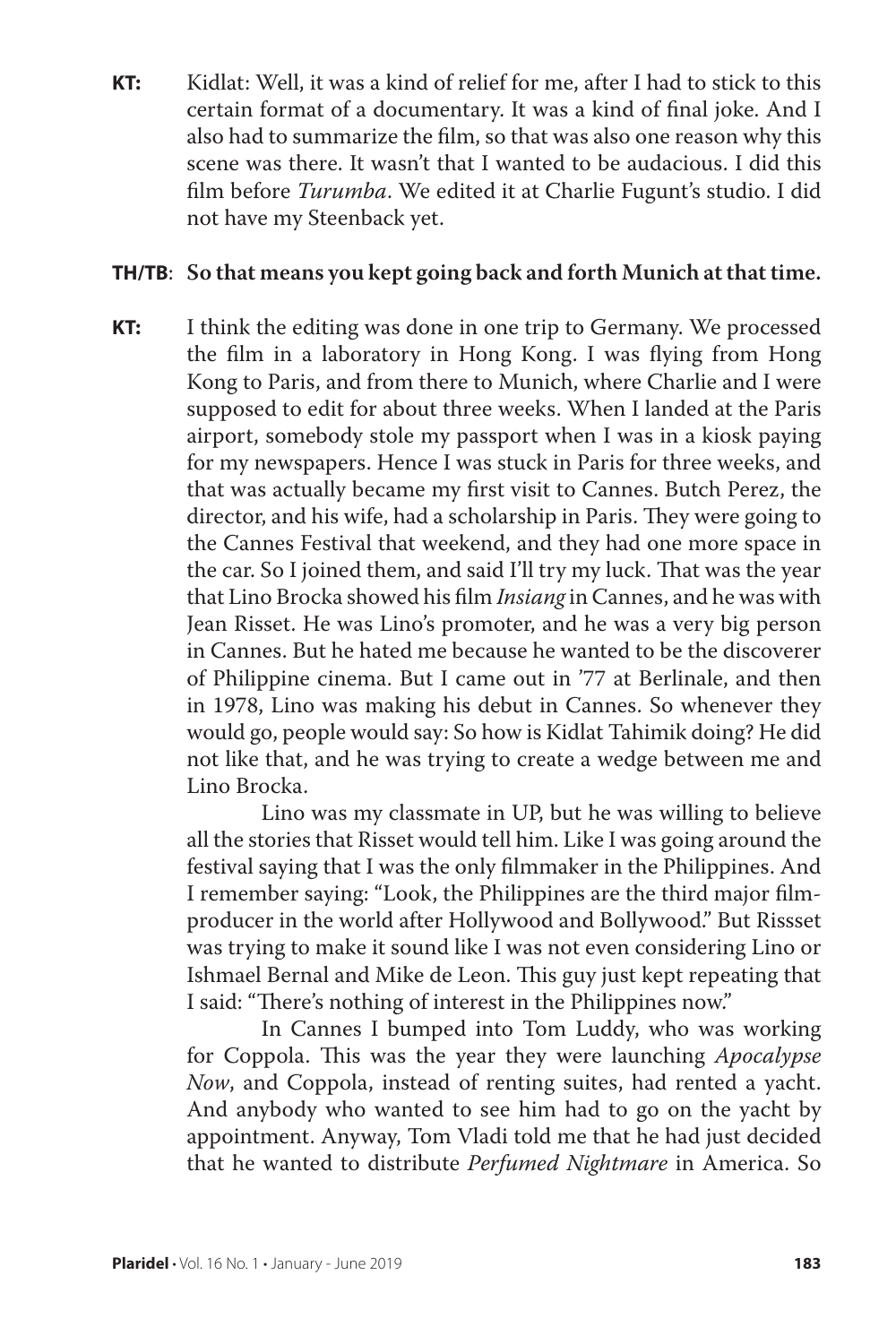the day I was supposed to meet him at his yacht, we met at the pier to go to the yacht. Lino and I were happy to see each other. We were taken by motorboat to the yacht. And when we arrived there, Risset was really upset to see me. He wanted me to see it. He wanted to introduce Brocka as his protégé. That was that big brouhaha, when we were there.

 After that, I couldn't find a place to stay. So I was walking around. Even if I had had money, everything was full. So I went to the beach. I tried to sleep on the beach, but they have patrols, so I kept walking around and I saw this yellow Cadillac on the parking lot, so I crawled under it, and I slept under the Cadillac. The motor was still warm. On six o'clock, I got up and went on my merry Cannes adventure.

## **TH/TB**: **But since you've mentioned Coppola distributing the Perfumed Nightmare, how did he see the film?**

**KT:** Again, by chance. I was invited to the Los Angeles Film Festival in early 1978. Now whenever directors are invited to that festival, Tom Luddy, who was the curator of the Pacific Film Archive in Berkeley in San Francisco, he invited the directors that were flown in from Russia, from South America or wherever for \$150 to the Pacific Film Archive. I was one of those people who were invited. I showed *Perfumed Nightmare* in the Pacific Film Archives, and then, after that screening, I was going cross country, hitchhiking to the West Coast. I didn't want to carry my film with me, so I left it with Tom, and he was supposed to send the film to the East Coast, once I had an address there. Anyway, while I was away, he showed the film to Francis Coppola. It was the time when Francis Coppola was trying to finish *Apocalypse Now,* which was shot in the Philippines. Everybody always assumes that I had met Coppola in the Philippines, but at that time I was in Munich finishing my film. *Perfumed Nightmare* was shot in Balyan, which is just seven kilometers away from Pagsanjan, where Coppola shot the jungle scenes of *Apocalypse Now*. I don't know if it was the same time, when he shot those big scenes in Pagsanjan. But I didn't even know who he was. I had never met him there.

 Tom Luddy showed the film to Coppola. And Coppola liked it so much he borrowed it, and projected it in his home to friends and family. And at that time he was planning to start a distribution company that would distribute films that had a hard time entering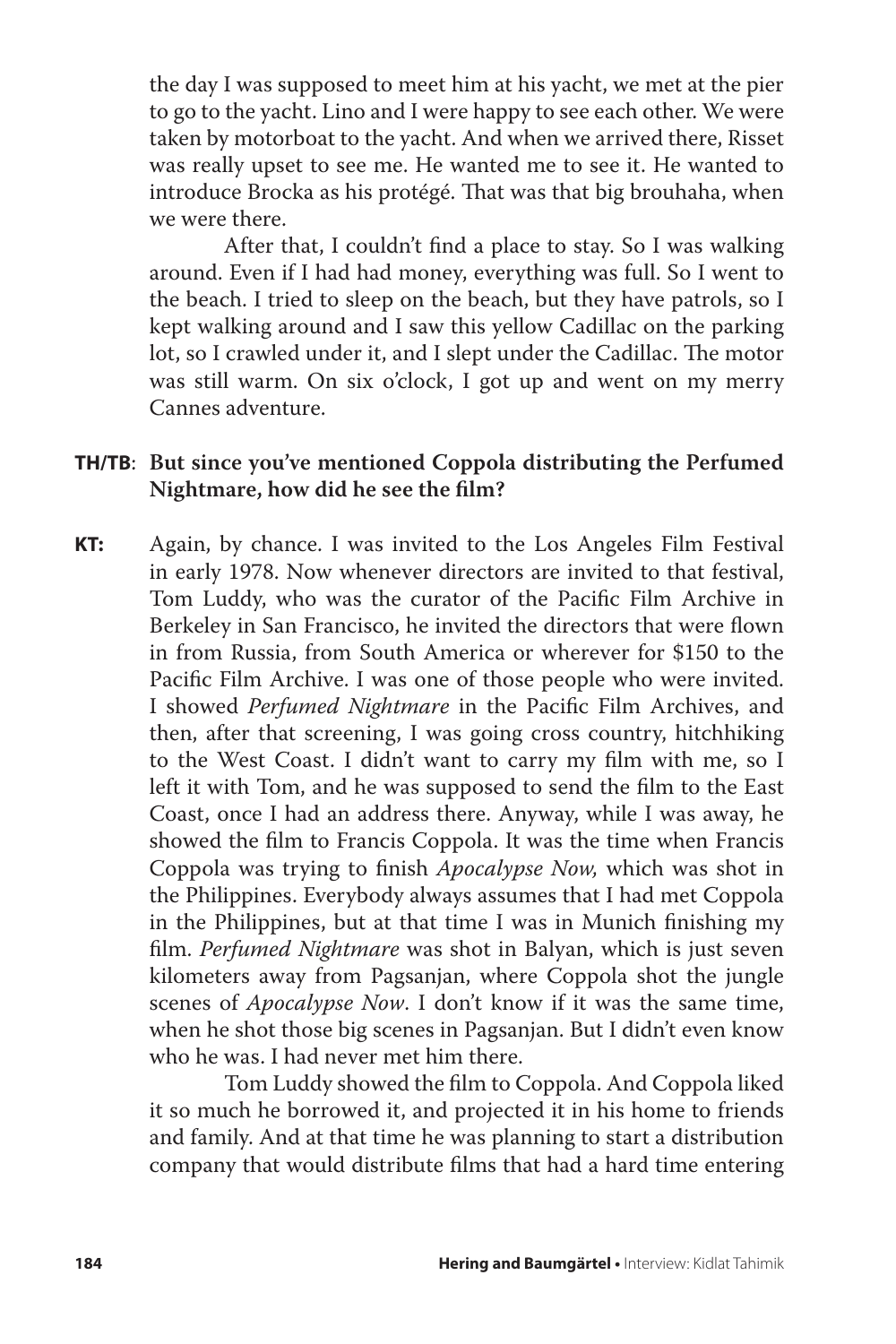America, and I was on the list. A year later, I got a Telex from them wanting to distribute *Perfumed Nightmare*.

# *Turumba*

- **TH/TB**: **Your next film, Turumba, was produced by a German company and originally created for a German television program ...**
- **KT:** *Perfumed Nightmare* had won the special jury price by the interfaith groups and that proved to be useful in the longer run. One was finding funding for *Yanki Made in Hong Kong* where the purpose was to highlight the activities of Christian unions in Hong Kong, to bring up the issues that they are concerned with. The production I did with Tellux was in the context of the "Vater Unser" (Father Ours –Anm.). They divided the prayer into six phrases, and asked each filmmaker to interpret it. We had a lot freedom in what we were trying to express in the film. It wasn't a production to announce what they're doing. It was more like: "Hey, we're going to do a nice art film, so it's up to you what you want to do."
- **TH/TB**: **But you still had to give them a treatment, you had to write a script ...**
- **KT:** Yes, I had to write a script, and that's the only time I ever wrote a script in all of my works. I had some very general conversations with them, and I build up the conflict between the father and the son, about the growing demands of *Produktion*, that was taking away from their commitments to their community, particularly to the *Rumba fiesta.* So I laid some of those out. But I realized when I was shooting that since these people were not professional actors who would memorize lines, I knew I wasn't sure whether my lines ... you know, when a script is usually presented it's very well distilled and they've go over and over it too. But I had just a few weeks to finish it. It was just to give them an idea of the flow ...

## **TH/TB**: **But you finished your script?**

**KT:** Yeah, but it wasn't a distilled script in that sense. If I had offered a distilled script to all these village people, they would just get tonguetied and trip over themselves. It was always much nicer to allow them to come home to their own expressions. And I think one of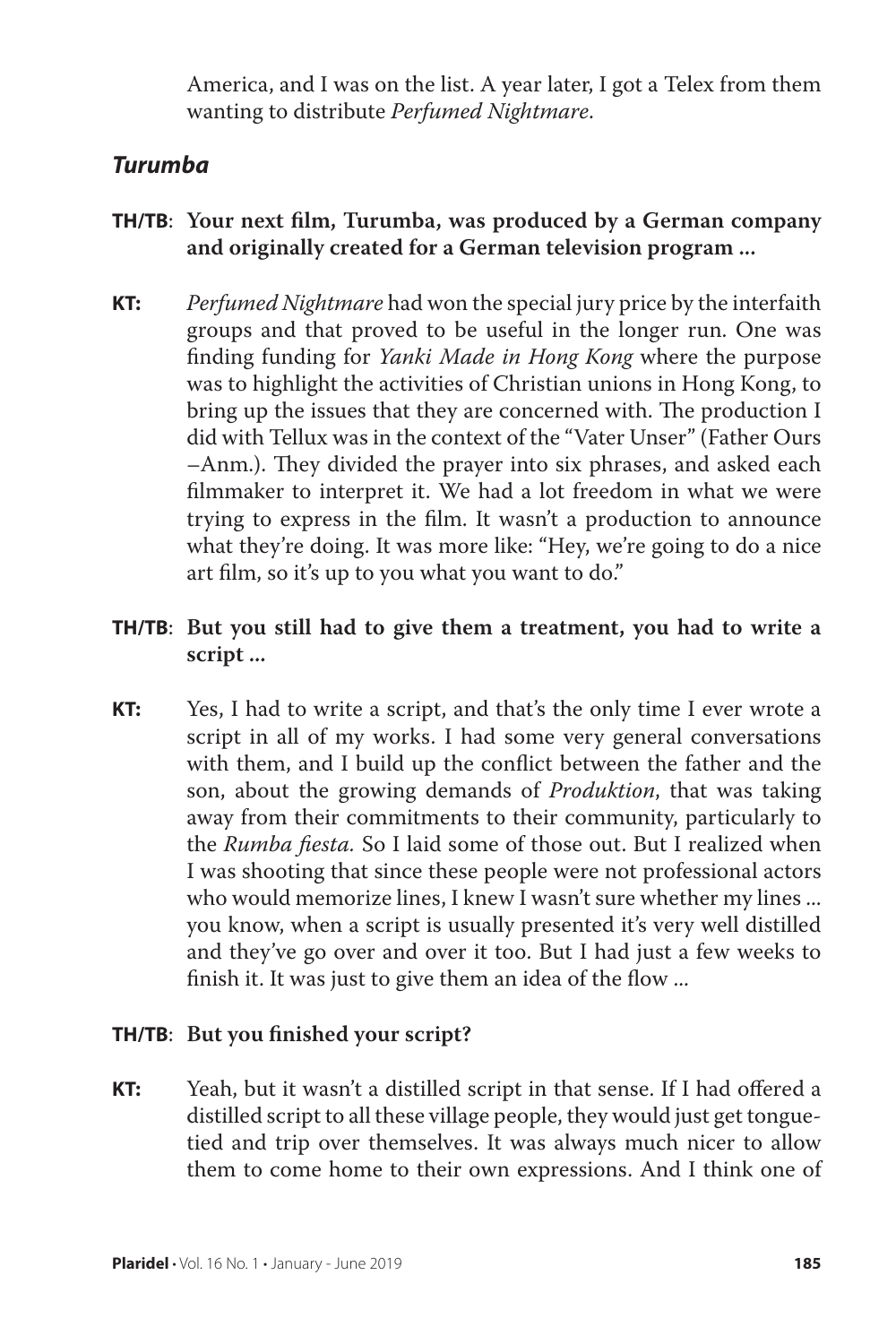the gems that came out of that was the grandmother talking about her being an actress in her earlier days. Suddenly now, I just realize it's like *lola* in *Perfumed Nightmare.* She had also been an actress in her previous days. We were setting up, and they were just starting to warm up. I told them to do their *papermaché* thing. They started conversing, and all of a sudden that came up. I told the sound man and the cameraman to just take that. We got a little surprise. It's funny. I just realized it's a parallel.

## **TH/TB**: **How did you do the casting?**

**KT:** The family in the film, they are half of a family that actually does papermaché. They're really a family. So it's the mother, and the daughter, and the two grandchildren who are working as a unit. I thought they would feel more at home if we could get them rather than individual actors. Then I added to them Kadu, who's actually my nephew. He's the only import in that film.

> Kadu is the son of my sister. He was studying in Manila at that time. I brought him in because he had a really certain slowness. Even though he was a city boy, he had a gentle disposition about him. There were two other girls there who were playing the Mandalinos. They were from two different families, and I thought that maybe six or seven of them could form the papermaché family. I had gone to an earlier Turumba, and I was looking around whom among the vendors could be in the film. I didn't do any screen tests. I just thought that they would look very much like a holistic family. The film was shot in Balyan. It was easier for me. I knew people I could ask for help: could we use your hut? We just had to bring all the actors there. So it wasn't difficult to get the people for the shooting.

#### **TH/TB**: **How long did the shooting take?**

**KT:** The main shoot was about a month and a half.

# **TH/TB**: **So the actors in your film were free to participate in your film for six weeks?**

**KT:** As far as the time constraints of working for a living, they are more flexible there until recently. It's not like you have to book them a plane in advance. Except once the harvest season is coming. Then everyone's going to be busy working in the harvest. But apart from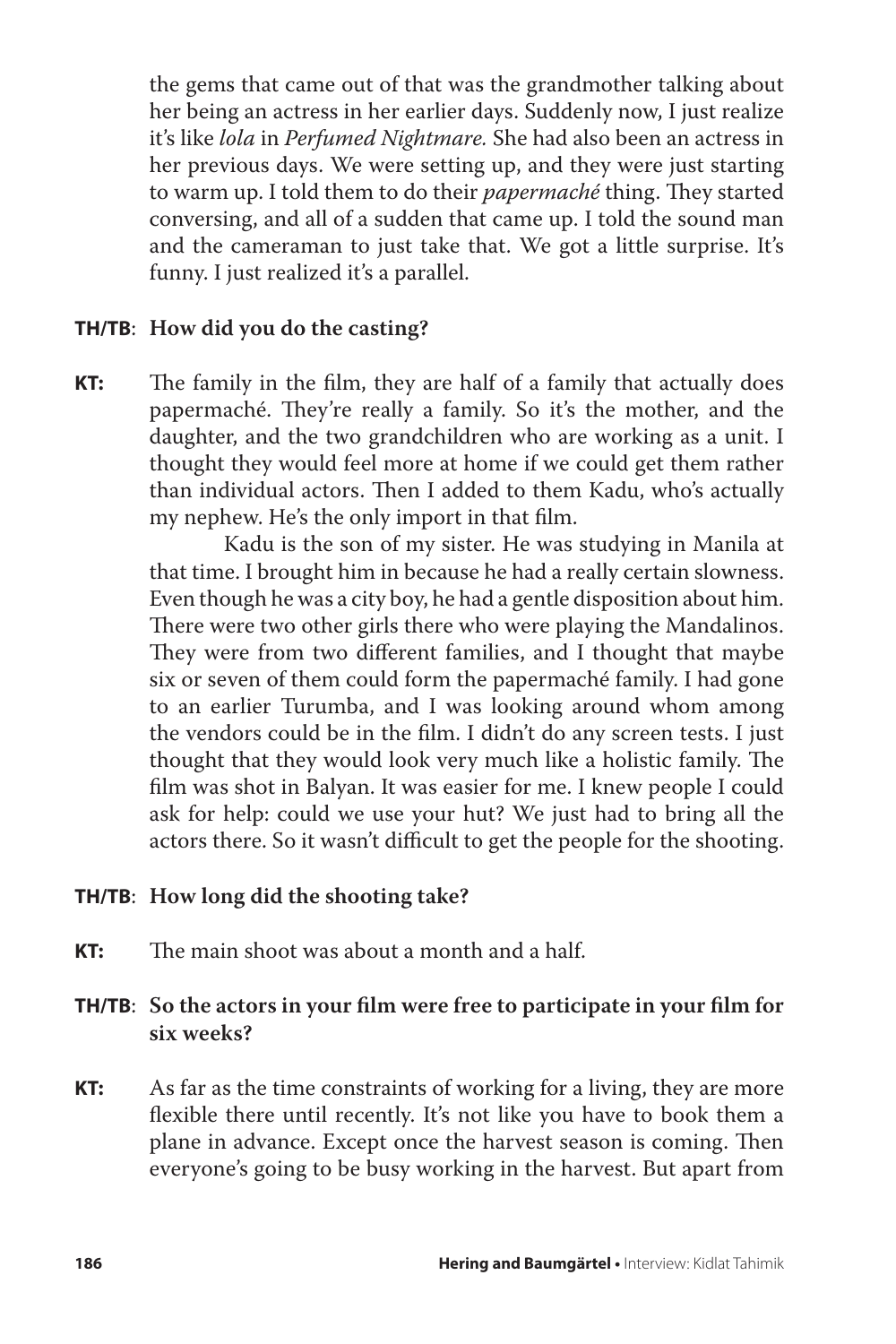that the kids have school schedules. It's the old people who would be making their papermaché things until the season is close enough to the harvest. This is how cottage industries are in the Philippines. You fill up your time between when where you're needed most to harvest and plant. Then you can engage in handicrafts. That's how I did the Olympia-Waldis. I went to a family that was already making shell lamps or Christmas decors. And I told them: "*Y*ou have to photocopy the exact shape of the Waldi. The Germans have standards. It's the official *Maskottchen."* So they would follow the exact same thing, but with different colors. And I was like: "No, no, no."

- **TH/TB**: **There are two different versions of Turumba, one 45 minute version for German television that has been dubbed into German. And the 90 minute version that is typically shown today. Who did the German version?**
- **KT:** I am not sure. Maybe they had an official translator, but it would go through somebody like Charlie, who was a little bit more familiar with the nuances in the Philippines.
- **TH/TB**: **The whole plot revolves around these papermaché figure. In almost all of your films, there's always some sort of handicraft involved, usually traditional handicraft, like weaving or carving. Can you say something about that? What attracts you so much into these things? And how does it relate to your own film making?**
- **KT:** I am a bit romantic about handmade things. That's why I like to go to the flea market. I developed that during those Olympic days. I knew that I offered an organic material souvenir, that was different from all these plastic key chains and mass produced t-shirts. I've known woodcarvers for a long time; it's part of the Baguio tourist industry. But, I think the first time I got engaged with it was for the Olympia mascot, and then one more time when I was making this film.
- **TH/TB**: **What is it that attracts you about these things? Where is this fascination coming from? Does it have any relation to your own method of film making?**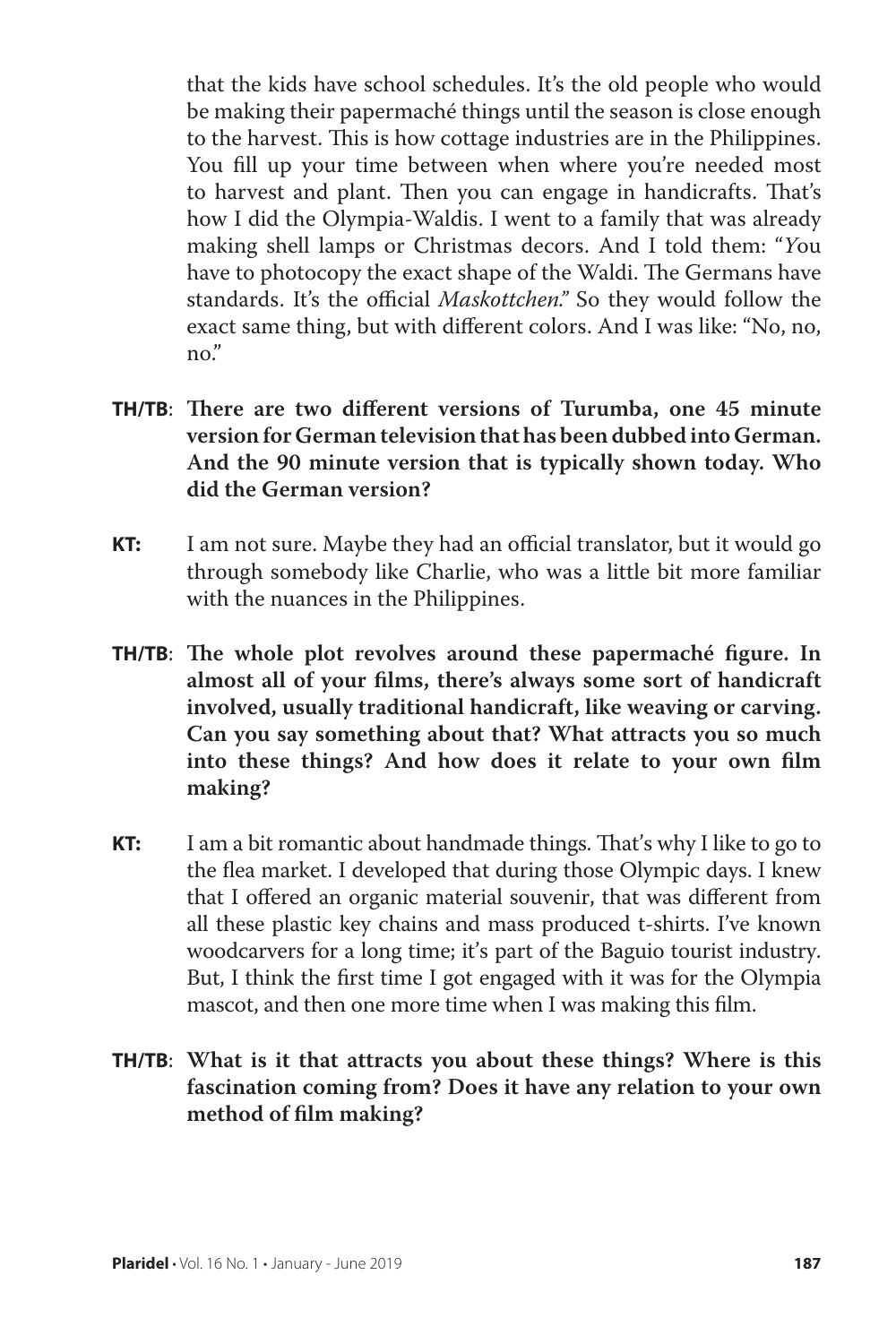**KT:** Well, people like you or other critics describe my making films as a kind of handicraft process, an organic process. It doesn't follow that usual position of a film production. I realize that maybe it's the same thing as a carver who—even when he's asked to do a thousand Mickey Mouses—each one is still slightly different. And maybe in the middle of carving he decides to eat his meal and to continue tomorrow. So when he finishes tomorrow, there's a different energy to his work and it has a more personal shape than the Mickey Mouse that have been made by a molding machine.

# **TH/TB**: **I think you documented some things that don't exist anymore. I have never seen such a beautiful chest with mother-of-pearl inlays like the one in Memories of Overdevelopment.**

**KT:** Ah, the chest with the innate shell. I think traditionally people used to make one or two pieces a month, and maybe they were for you. But whether or not they are for you, you could still give it a large amount of meticulousness. But today, a wholesaler's still going to come between you and the customer and buy these things in bulk. I think that this is the influence of the mass production that has changed the attitude toward what you are making: that the handicraft and the artisanal means of production disappear, but also the whole economic model that goes with it.

# **TH/TB**: **Do you think that your actors got that? Do you think they got the idea behind the film?**

**KT:** Maybe they got an inkling that there are other modes of production. They know that in Manila, production is much more rationalized. In Balyan, you might see a family in their yard doing it, but in the film I created this whole assembly line.

## **TH/TB**: **How did you convince your actors to participate in the film?**

**KT:** Of course, they all received some compensation. But there is also this thrill to be in a movie, you know? It was a combination of something new and exotic. It was like a play. They had that childlike sense of playing and participating in a film.

# **TH/TB**: **Even the father of the family?**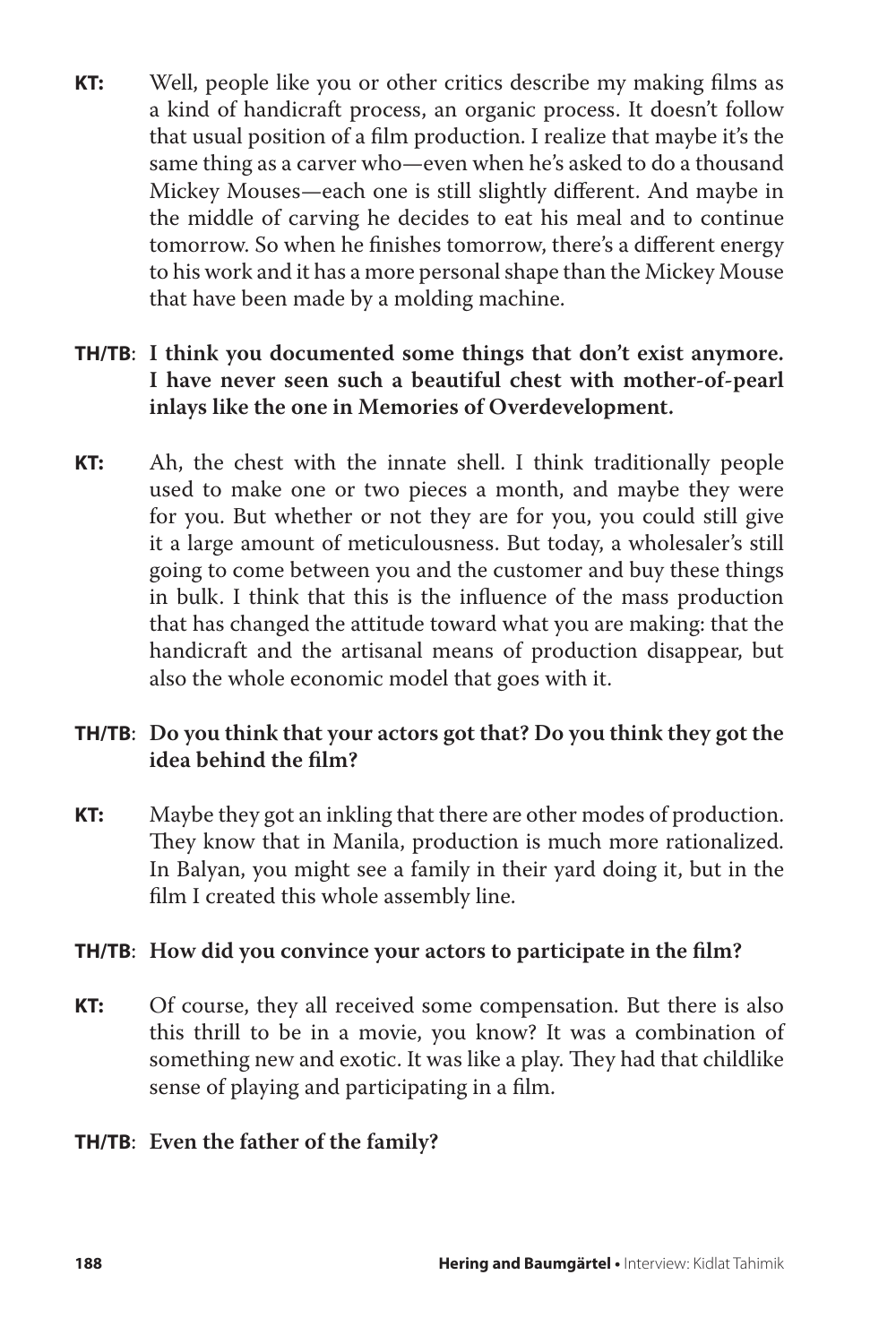**KT:** Even the father. I think he felt it was a tribute to his profession. In the more urban society, you measure time. You ask yourself: "What's in it for me? In those villages life was really slow. I think today it's a lot faster because the city's really growing toward them. They're just a hundred kilometers from Manila. More and more people are willing to live out that far away and just commute to Manila every day. The father was the *cantore*, and we were filming not during the *Turumba* season. He still had other musical tasks to do, but he was happy to be involved.

> It was a one shot deal though. For them, it was like participating in a school activity, a school drama: "Come on, just play the role. I'll interact with your child and you." It was exciting for them to see our lights. We only had two lights, and then we had the tripod, and the camera. The camera looked big, like the ones that we see in major film productions. It's just that thrill of being on the set, except that there were no major stars.

# **TH/TB**: **The idea that their craft was being becoming commercialized must have been very far away for those villagers.**

- **KT:** I think they consider themselves to be lucky to have such a livelihood that they could use for spending. There were no industries in that area. For this family, that is a path to regular cash. It's a positive sign. I'm the artist who has contextualized it with globalization issues and these fair trade issues. For those who participated, it was an adventure. I spent a month and a half in the village shooting the different scenes, but not everybody was on the set all of the time. All the big scenes were shot in three or four days. Or maybe a week.
- **TH/TB**: **Couldn't you also see the plot of the film as something positive: The family is moving up. They're becoming socially mobile by producing for the export market. What the German lady is doing in the film is not so different from what a lot of NGOs do: teach the poor local folks some handicraft, so they can sustain themselves.**
- **KT:** In Balyan, there were already several families doing that during the time. They were close enough to the big metropolis, so there was a market for souvenirs. So they were next in line to be socially mobilized and join the middle class. They could become entrepreneurs. Maybe if they were in some remote island and I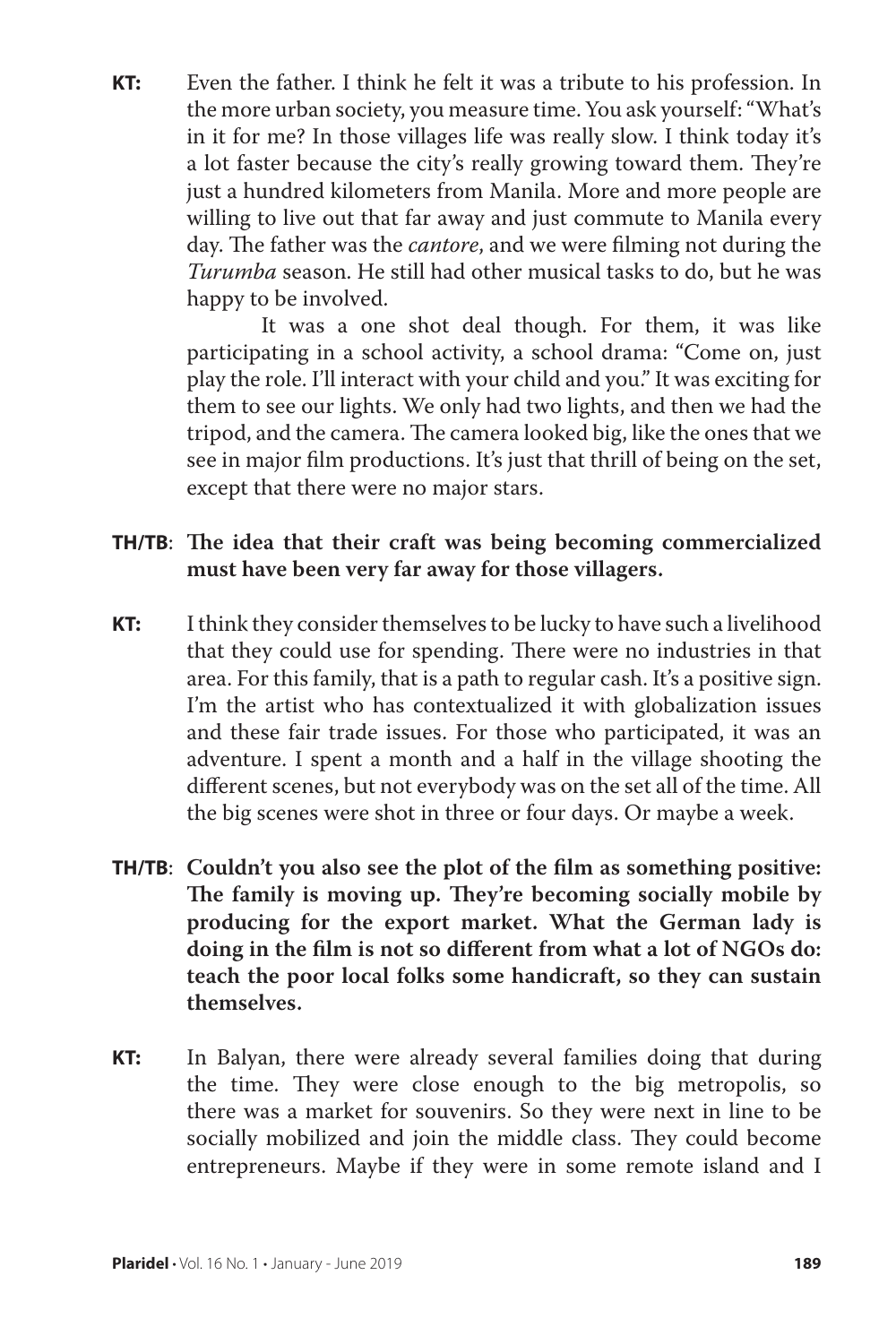would have come into this island, they would have gotten ideas about going into entrepreneurship.

- **TH/TB**: **But I'm talking about the fable of the film. Them getting involved with this businessman is presented as a fall from grace in a way. Couldn't that also be a good thing? They have money, they go to school, they see the world.**
- **KT:** I guess the fable of the film probably has happened to a certain degree in that village. Maybe I should think: "Oh God, I introduced something double-bladed, and now they've tasted the forbidden fruit." But Balenos was already becoming part of the urban periphery. Maybe unconsciously I was trying to be a good soldier for the generals of the NGOs that gave me the money.

# **On Religion**

- **TH/TB**: **In both the Yoyo film and in Turumba, religion is an important subject. Yet, your criticism of Catholicism is rather subdued ...**
- **KT:** I think I was much more concerned with colonial cultural displacement. I think I prefer to joust with the issue of First World and Third World in very general terms rather than focus on details, like what the Catholics did to our shamans. It is only one of the many elements of cultural imperialism.

# **TH/TB**: **But it is a very powerful one, especially in the Philippines, a very important one.**

**KT:** Definitely. The first thing the missionaries did was to translate the Bible into a local dialect and language. But the kind of spiritualism that the people had was different from the organized religion that the missionaries would impose. There are a lot of Catholic fiestas in my country and a lot of politicians join the holy communion every Sunday, and then steal the people's money on the other six days of the week. I think we were a very spiritual people long before organized religion was introduced into the country. It gives people a very warm connection with nature and the spiritual world underneath the Christian surface.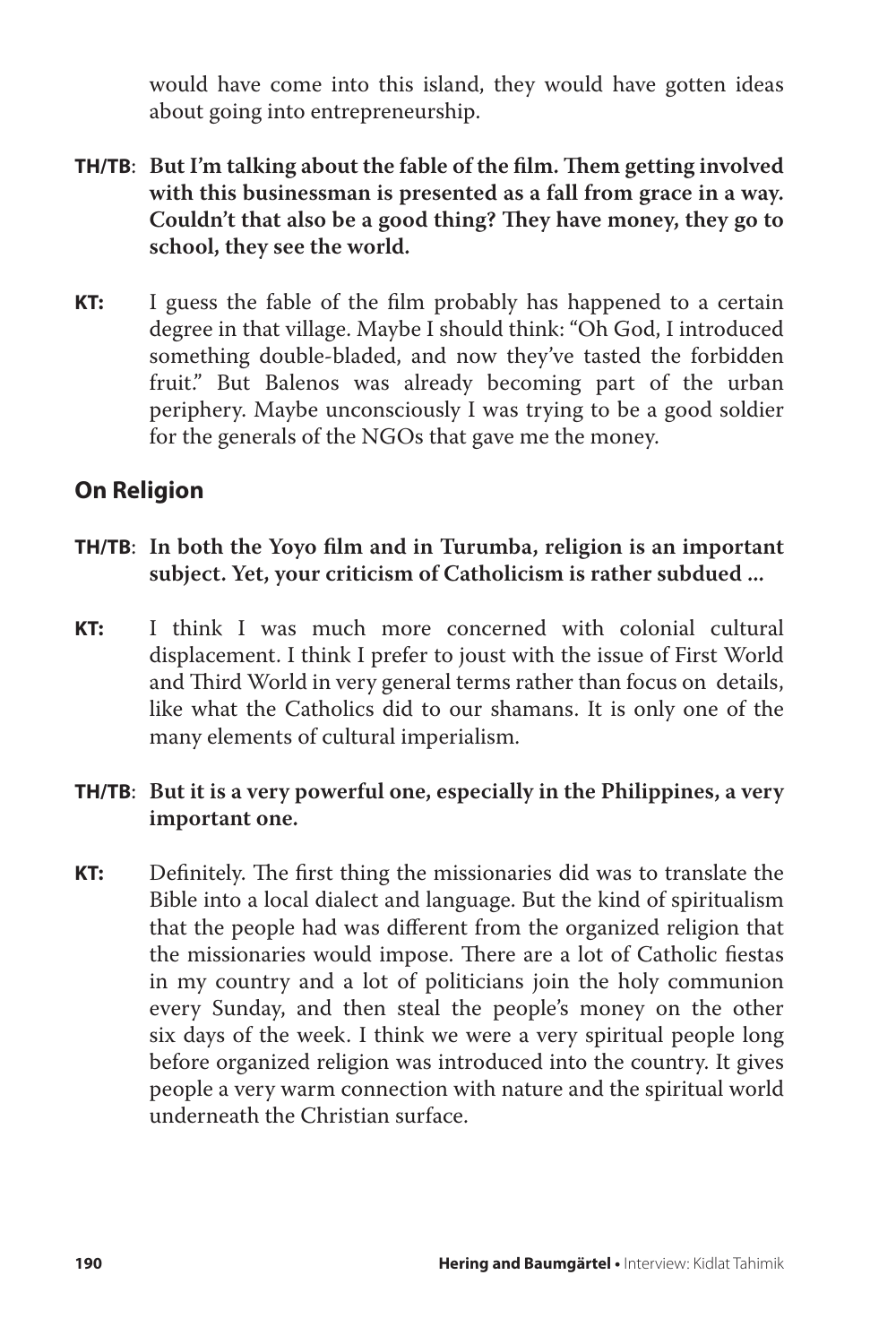- **TH/TB**: **But since we're talking about religion already, what's your take on religion? Are you a religious person?**
- **KT:** I've become a Buddhist in 1998. I'm not knowledgeable about the dogma. I just like a general feeling that we create our own suffering by our grasping mind. Our mind clings to something and therefore it becomes a reality in our ephemeral state. I follow it because my son was curious about it, when he was in high school. Later I sent him to Takedera (the Japanese bamboo temple featured in his film, *Takedera Mon Amour: Diary of a Bamboo Connection* [1990] eds.) where he stayed for six months. But after six months he was discontent because Mr. Ono hardly speaks English. I was invited to a conference in India, so I said: "Look, after India let's meet in Kathmandu. I heard that they're English-speaking." And we met there, and I was just accompanying him, and then he decided to seek refuge. In Buddhism, instead of being baptized you seek refuge. I had gotten interested in the very general tenants. I became a Buddhist at that point. Maybe that is my protest against Christianity and Catholicism. I was born and raised a Catholic, and I was very religious through my early days. I even thought I would become a priest one day.

## **TH/TB**: **So that came from your family? Your family as a whole was religious, or just you?**

**KT:** My family was religious, but quite liberal. We would go to mass every Sunday. I became aware of Philippine history much later. I only read Rizal, when I was finishing college, and I understood why he was so angry at the friars.

# **Rizal and Postcolonial Theory**

#### **TH/TB**: **But Rizal is required reading in every school in the Philippines!**

- **KT:** Yes, I must have read it as part of my class on Philippine history. But it's like my MBA, some things I read just because I had to pass the test. But I didn't take any to heart.
- **TH/TB**: **Didn't Rizal come back to you when you became a cosmopolitan traveler?**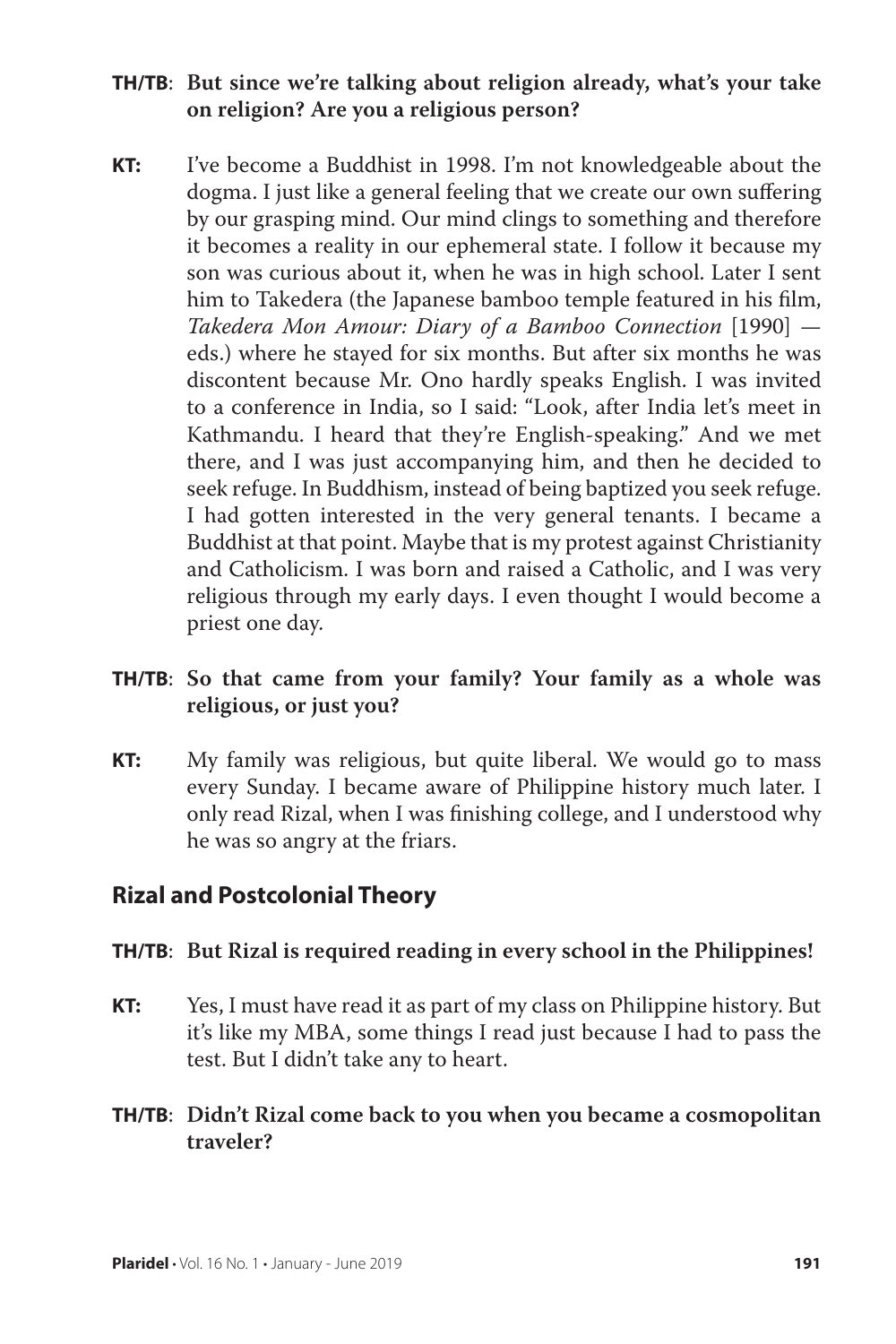**KT:** Yes, definitely. We visited his statue when we went to Heidelberg. I was feeling that the other day. I asked myself: "Why are the Germans taking my films seriously?" For me, I still can't digest it. The Arsenal (cinema where the retrospective took place —eds.) for me that's an iconic symbol of serious films, and there, they are taking me seriously. I don't want to compare myself to Rizal. But maybe my playfulness in my craft requires a lot of discipline. Maybe that's what is intriguing to you guys. And this retrospective is probably the first time I am taking myself serious. (Laughter)

## **TH/TB**: **Where there any other writers that inspired you apart from Rizal? For many people interested in postcolonial theory, Franz Fanon's Wretched of the Earth was a very important book.**

**KT:** First of all, I'm not really a reader. I really very rarely read or finish a book. The significance of Rizal was also coming into me more, when I asked myself how did this guy feel and think and how he had his daily interactions with the natives here in Germany. I was more curious about that than rather than about his political ideologies. Sometimes they frame him as a playboy, with a girl in every port. I don't think so. I think he probably just had this kind of "kapwa" from Katrin's book. As a Filipino, he had this including kind of orientation. And that would make him a likeable person. And maybe a lot of these women that he met were not necessarily sex partners as we think of today. They were just friendly connection, like in my film *Memories of Overdevelopment*, with childlike openness.

> In all of his pictures he's very well dressed. And I remember when I was in OECD, I was also one of the best dressed people there. Is that a compensation because you feel smaller, you're different, you're brown, whatever. Because of that you overcompensate by trying to be like them. The colonized mind drifts through real tests, until you're finally live in the culture of the colonialists.

**TH/TB**: **Perfumed Nightmare is a story of emancipation, but at the same time it's a very comical film. It tells a story which other people, black people, have told in a much more painful way. I think that's what made it so different at the time when the film came out: it was not this pain narrative, it made this experience understandable. Like at the end of Perfumed Nightmare, the scene with the masks and the fighting back. What you just described is also in the film: You're being dwarfed by these puppets.**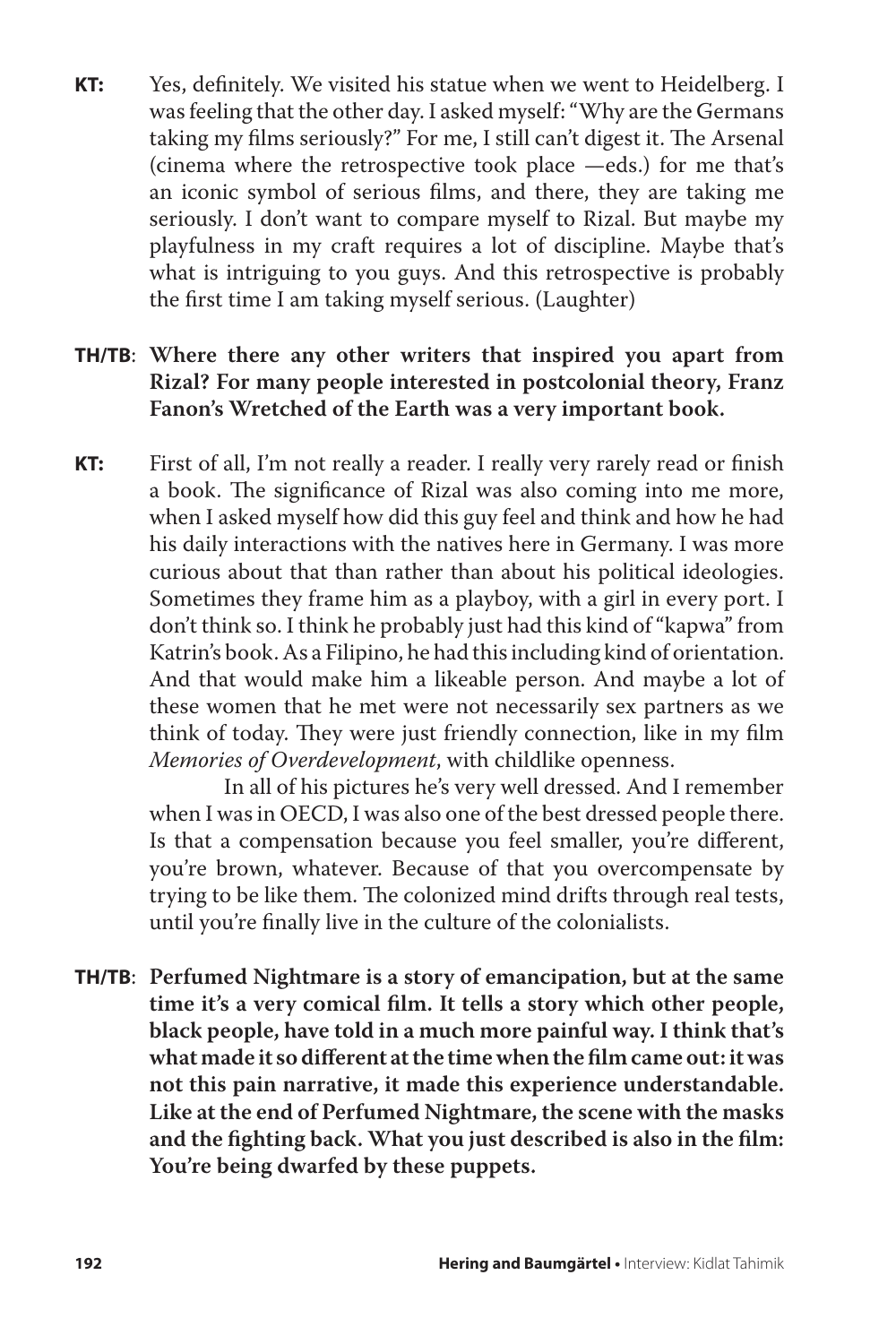**KT:** That scene was very different in my treatment. In the film, the protagonist wants to go home and there was going to be a party. It was during the last days when we were shooting in the Philippines. I asked Lino Brocka: "Can I use your theater group?" And they just happened to have a workshop on mask making, so they had all these masks. I felt it would be very expensive for me to create a party scene once I returned to Europe. So I thought maybe if I use those masks it'll come across that they're the Europeans. That they're white people and not the brown caste that was behind those masks with the smiles. And then the blowing became a real ending for the film. He is finding his own strength.

# **TH/TB**: **These things make sense, even if you had not read Fanon's book, which is called Black Skins, White Mask.**

**KT:** Well, I think there is some kind of osmosis going on: I'm getting things indirectly, not in the usual way, like people who read and follow up. I remember when I was at my first socialist festival in Belgrade in 1979, somebody in the audience after seeing the film said, "Did you read Karl Marx?" And I said, "Well, I know broadly what Karl Marx is about." I find it difficult to read something, but I sense what he's all about. They said, "Your film has some very Marxist elements in it." I probably had to read assignments to pass my exam at UP just to get my degree. Maybe I had to make this film, *Perfumed Nightmare*, as a way to digest all those things, and some of them get mixed up with my own past experiences of having worked in Paris or in an economic organization.

# **Memories of Overdevelopment**

- **TH/TB**: **Your next film was Memories of Overdevelopment—a historical subject matter. That's a daring enterprise for an independent film. How did you come up with the subject?**
- **KT:** I had just finished my film *Who Invented the Yo-yo? Who Invented the Moon Buggy?,* in which I tried to show some accomplishments of the Filipinos that are not known. For some reason the Philippines are not taken seriously in the family of nations. At that time I came across this news article about a theory that the first men to circumnavigate the globe was not Magellan, as most people think, but that it was his slave. The slave of Magellan could not speak the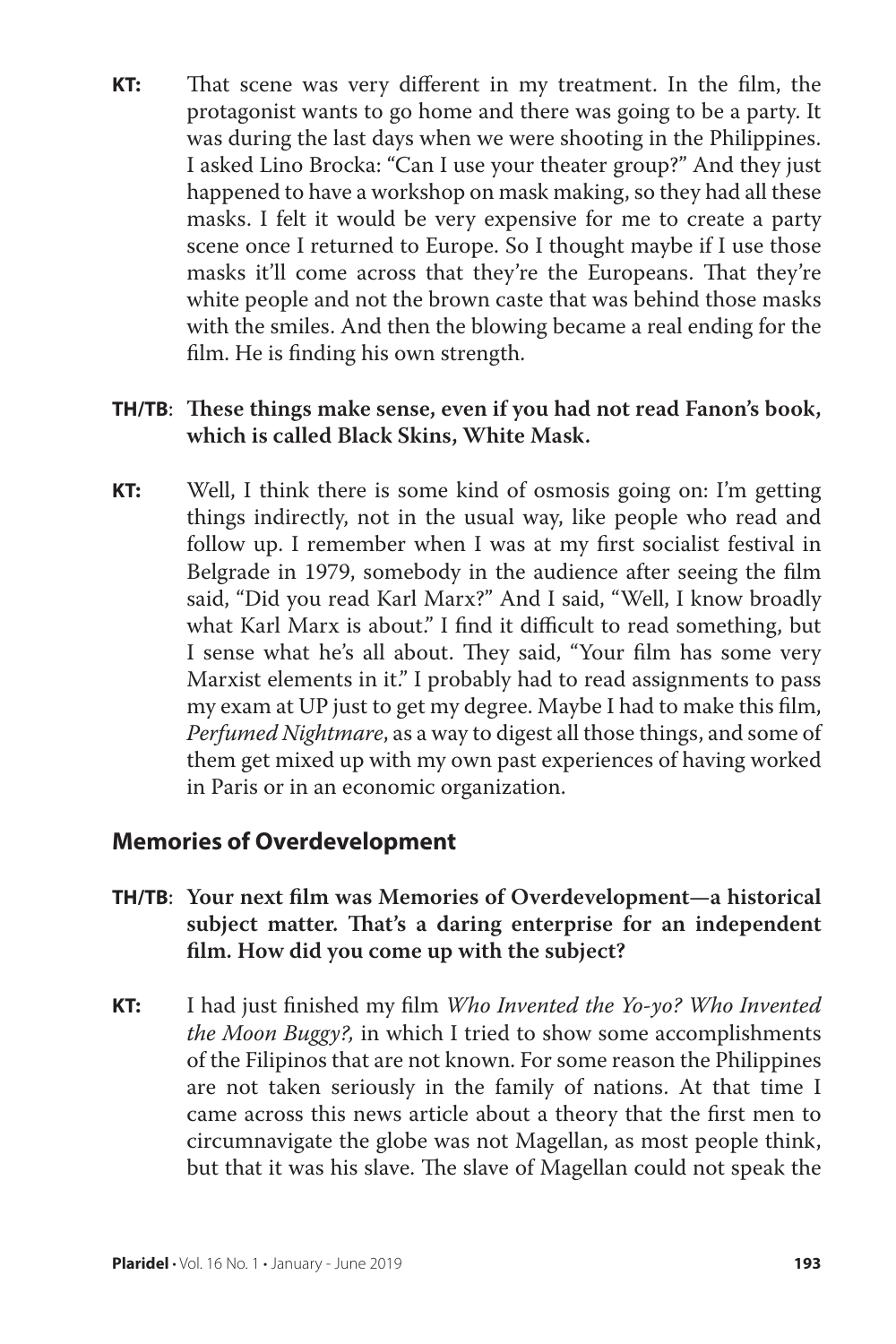language, when they arrived in Waray-Waray, but when they arrived in Cebu, he could speak the language. I cannot make an absolutely scientific case for the historical accuracy. But that he was able to speak the language opens up the possibility that he was the first person to circumnavigate the globe.

 Magellan only did 99 percent. He had been to Malacca, but he was killed in Cebu at the hands of Lapu-Lapu, so he had 800 kilometers to return to Malacca and complete his journey. And maybe his slave Enrique had been picked up by pirates as a young boy and was sold in Malacca as a slave, so he had already completed the last 1 percent of the journey already and Magellan took him on the other 99 percent of the trip. At least, that's my little theory. But I am not a theorist and not a historian; I'm just somebody with a woodcarver's tale.

# **TH/TB**: *Memories of Over-Development* **seems unfinished, like a film sketch. Was it shot in order to attract investors?**

- **KT:** Yes, at first. I did it as a show reel thinking that maybe Coppola would give me a few thousand dollars or whatever to finish it. But I never got to show it to him. The film became more of an instrument for me to tell people about Magellan's slave in case I would never be able to finish that film. So I would always have it in tow, when I went to festivals or when I would give a lecture.
- **TH/TB**: But it does not look like a show reel at all. It looks very polished, with a lot of period details. The production design is very beautiful and full of lovely details. It seems as if a lot of effort went into the props …
- **KT:** I was shooting what I was shooting for the sake of including it in the film. I was seriously doing the film.

## **TH/TB**: **And the financing came completely out of your own pocket?**

**KT:** I knew that I could never go to a proper producer because I didn't have a script, and they need a script in order to measure their potential profit. But I bumped into a bunch of friends in Manila, who were people I've studied with also in Pennsylvania, friends from my college days in UP, fraternity brothers. And a lot of them were curious what I'd do next because most of them were businessmen,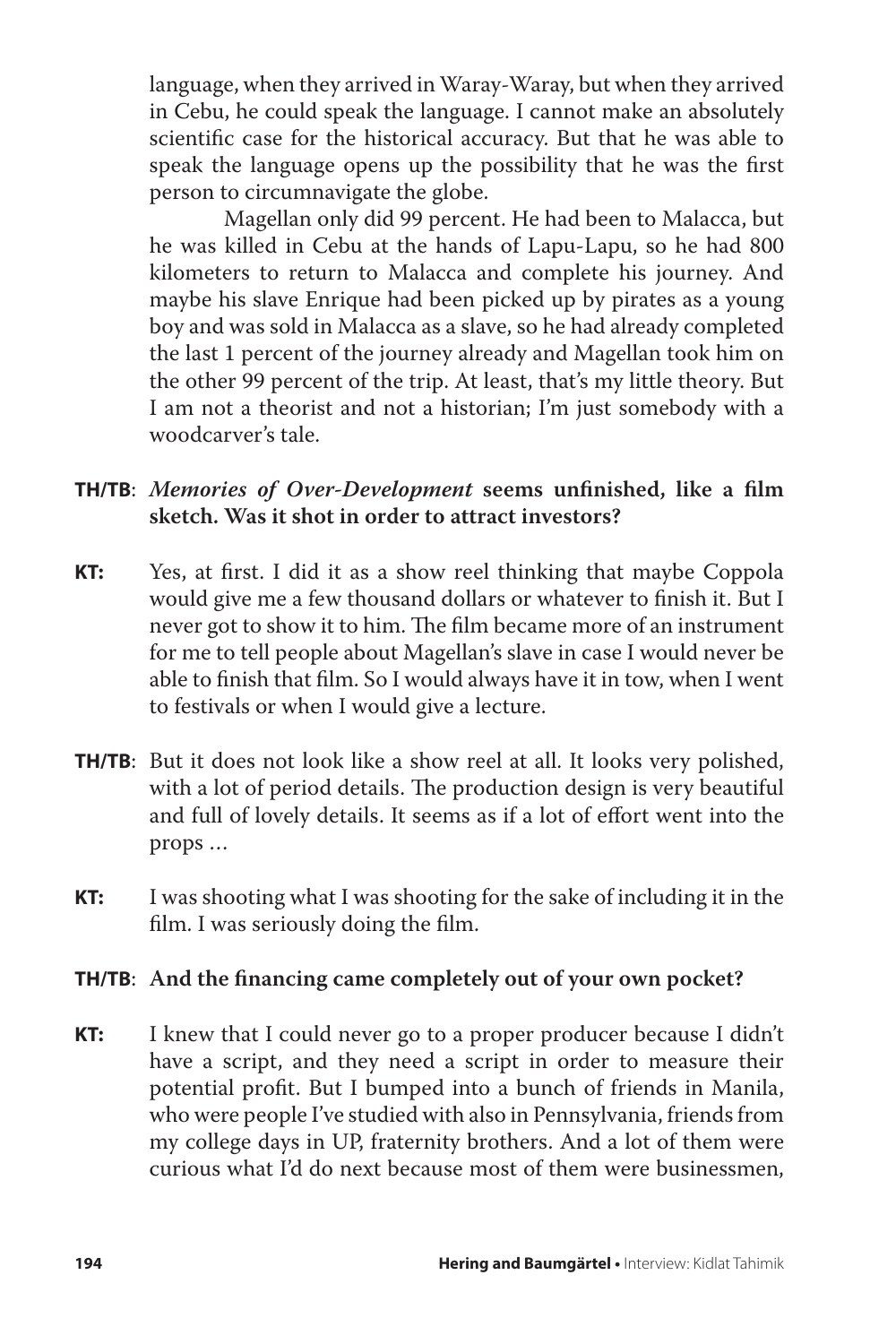and they were wondering: "Why did this guy turn his back on his work and his diploma? Why is he this long-haired, hippie now?" They probably thought: "This guy went crazy." But because I had become president of student government, they were also taking me seriously when I said I wanted to go into filmmaking.

 That was the time when Lino Brocka, who was a college buddy, made his first successful films. So they wanted to do a film. For them it was like poker money. Everyone put in twenty thousand pesos. It's not like putting a million, or two million on the table, and if it flops it's like you lose your shirt on your back. It's just one night of poker money. If we lose that, it's not like it's going to kill us. So that was about four hundred thousand pesos or something like that. That's where I got my first money to buy good film, not expired film, and then my wife would be able to sew costumes, and I could afford to pay my cameraman. For a good two years, I was shooting regularly. The sequence just started building up the story. In 1983, I had enough to make a show reel, so potential investors could get a feeling for the film.

#### **TH/TB**: **Who did you show the show reel to?**

**KT:** I showed it to Tom Luddy, the assistant of Coppola, but I never got to show it to Francis himself. Here's a great story. That was about 1983, when Zoetrope had just decided to include *Perfumed Nightmare* in their collection. At that time Coppola was doing well with a lot of things. He wanted to be the godfather of indie filmmakers from around the world, so he had this Zoetrope distribution company. It distributed films by indie filmmakers just as Warner Brothers would distribute the films directed by Coppola, and then films produced by him. Like, he produced *Hammett* by Wim Wenders, and then he had it distributed by Warner. Then he also did films like mine, which were not produced by Zoetrope, but which Coppola wanted to be seen in America. So, in 1982 I asked them if they were interested in producing my Magellan film. In these days you would send things by snail mail, there was no email. At Zoetrope they had a telex, which was the fastest way to communicate internationally in those days.

> In 2005, I happened to go to San Francisco, and I met with Tom Luddy. His secretary was a Filipina, and she got curious, "Who is this Filipino?" So she went through the filing cabinet, an old folder comes out, and there was a letter that they had sent, signed by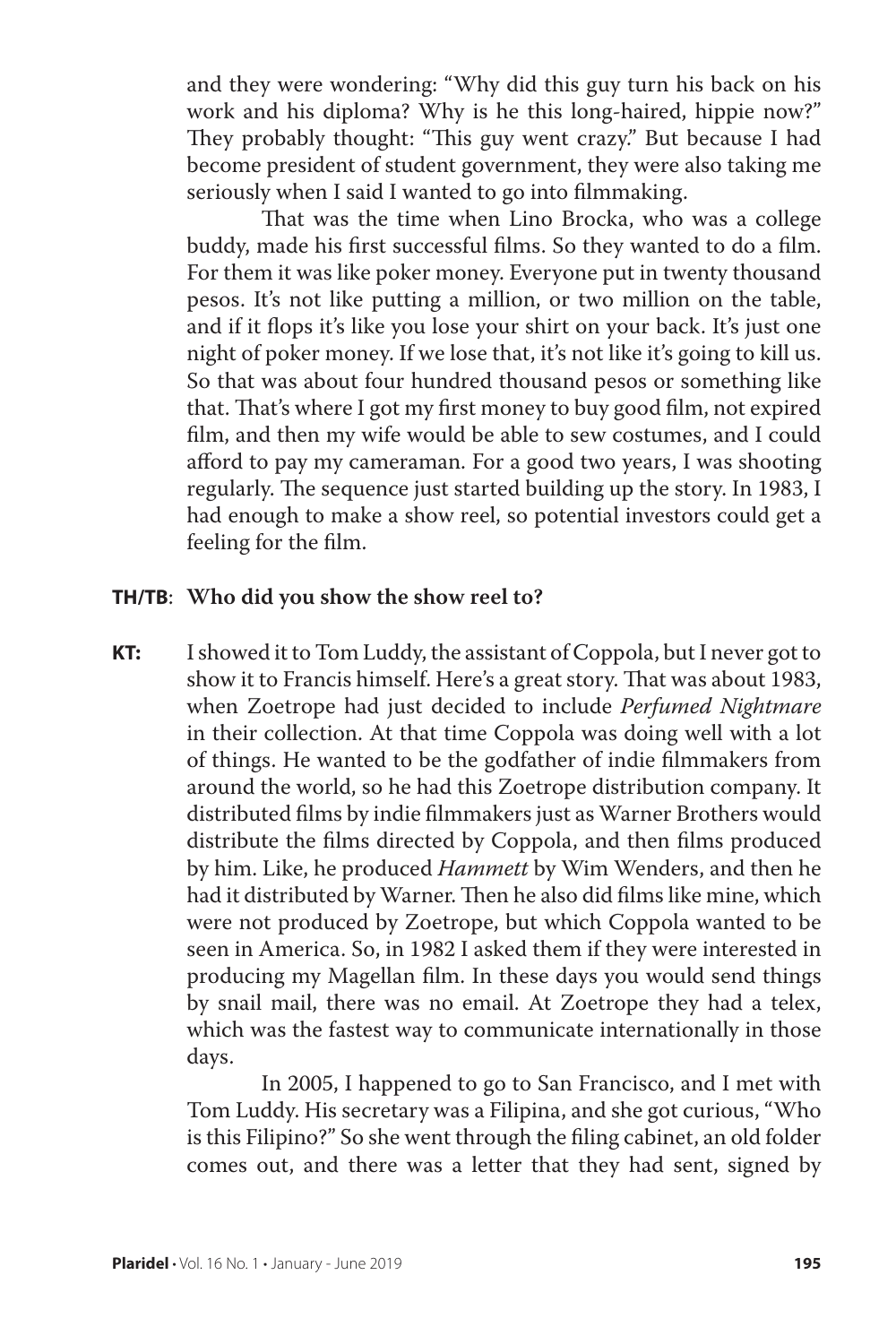Francis Coppola on Zoetrope stationary. It said, "We're interested in helping you with your Magellan-slave project. We can help you either in two ways: One, we can help you in production to finish the film, or two, we can help with the distribution. We can help you distribute the film, whichever way you want." I said, "God, I never saw this letter." And I asked myself, "What if I had accepted the production offer? What kind of film would this have become?" You know no matter how much freedom they give you freedom, there's a certain limit to the time frame if they're going to put five hundred thousand dollars in to finish the film. But it would have included the whole infrastructure. I would have been looking at this expert's opinion, and that expert's opinion, and that production design. I don't know how I would have survived that, but I would have probably come up with a finished film in 1985 or 1986. I don't know what it would look like. They could have controlled me a little bit or forced me to put things on paper. It limits these cosmic options because you get stuck once it has been written on paper. It would have become a more conventional film.

**TH/TB**: **In the 1980s the Philippine government under Ferdinand Marcos actively supported art house cinema and film auteurs. Imelda Marcos organized two big film festivals in Manila and films like Himala, Oro Plata Mata, and Virgin People were produced by Experimental Cinema of the Philippines (ECP), which was headed by Imee Marcos, the daughter of the president and his wife Imelda. There was also an effort to bring international productions into the country. Did it ever occur to you to apply for funding from the government, or was that out of the question for you?**

**KT:** What was always holding me back was that I never could write a script. I think my name would have been so big for them. If I had approached them, they would have probably supported my film. Like Cinemalaya, it was script-based. They were so used to the usual production, having a script, and a breakdown of the costs.

> I was also very much distant from the Marcos regime. Lino Brocka and Ben Cervantes were close friends of mine. I myself am not as leftist as Ben, I'm more left-center. But by that time, filmmaking to me had become this "Do it as you feel it, as it comes" cosmic interaction. Of course, I could have done the usual step-bystep process in which a film is usually approved or gets funding.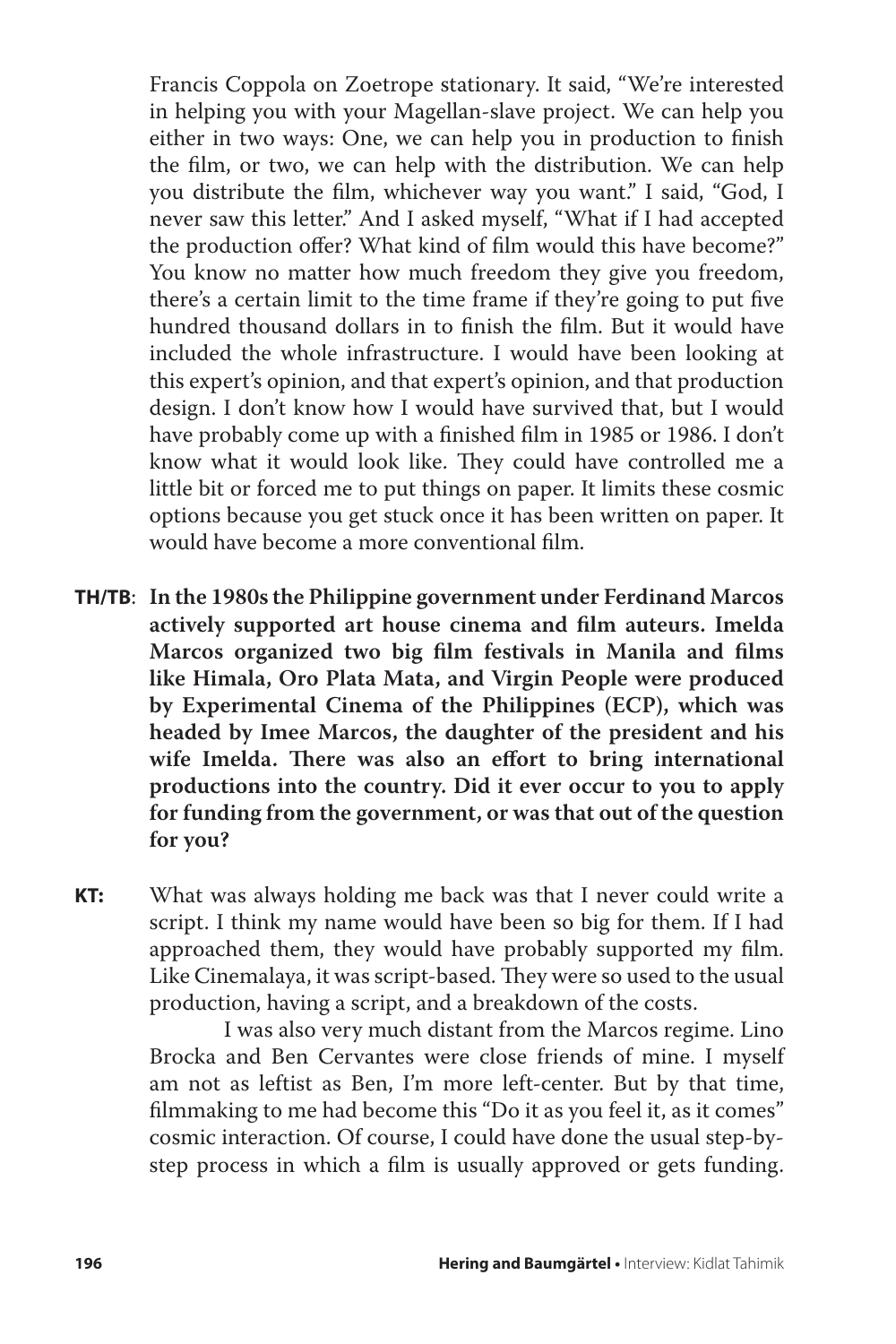Maybe that's an important part of the film industry. Would I have been able to survive complying with those kinds of requirements? So it took me 35 years to cross some kind of finish line …

# **TH/TB**: **In the end, we see this stained glass window in the hut of Enrique, but it isn't really clear where it was coming from. Could you comment on this visual metaphor?**

**KT:** If I would have finished the film at that time, I would have shot a scene of Enrique pulling it out of the Master's box as a final souvenir. I just thought it was visually interesting, if you see it in the hut. Those were all these little loose threads, but in the end it wasn't really important for me to tighten those threads.

## **TH/TB**: **And what is the significance of San Sebastian for you?**

**KT:** You know, I found out recently that Saint Sebastian stands as an icon for the gay community. This guy wants to die a heroic death, and he smiles like San Sebastian with a thousand arrows. It's just that simple. I'm not part of the European Catholic tradition and I have not studied the saints and whatever meanings they have. It was just playful. It's like a lot of us. We choose our heroes, whether the hero comes from a movie or is a saint or somebody our parents have always talked about.

# **TH/TB**: **And another thing I'm not clear about: Enrique is an Ifugao, so why does he speak Cebuano, when he arrives in the Philippines on Magellan's boat?**

**KT:** That became unimportant for me to explain that. I knew it would raise questions among linguists or by historians. In the completed film he would have spend some time in Cebu, but I did not show that. I was hoping that people wouldn't take that Ifugao-ness literally. It's the people who know the Philippines who say: "Oh, he's from the North and Cebu is over here. How did he get here?" For me, it was a visual of somebody from the mountains who somehow ends up at the sea and somehow gets picked up by the slave traders. I left it vague. I think if I were much more systematic like the Europeans, maybe I would have come back to all those details and put the proper *op. cits* and *loc. cits* to make the film defendable in terms of consistency. If you notice it—bravo! My film making process allows for those lapses.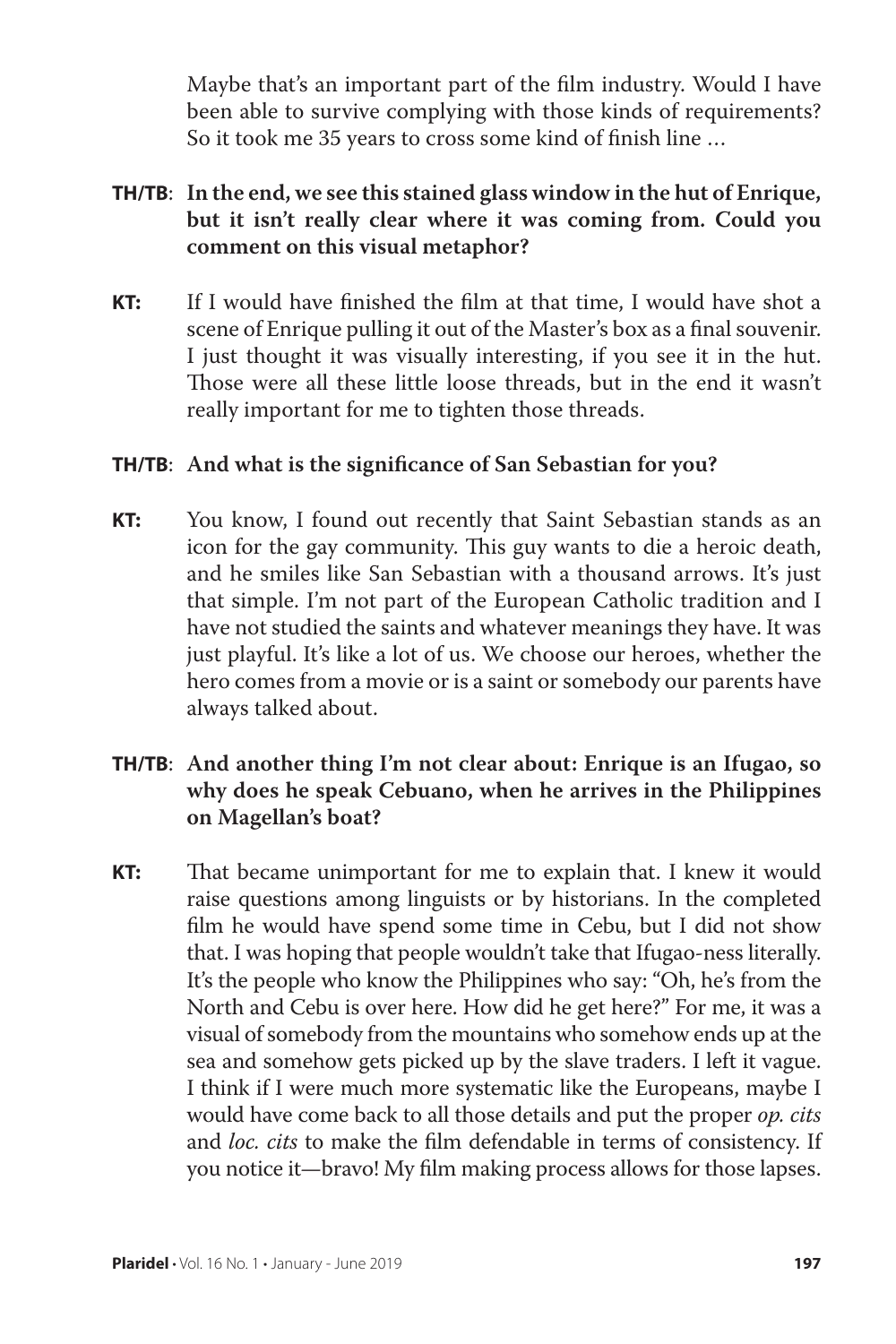- **TH/TB**: **The implication of that Magellan gets to do his big journey because of his slave.**
- **KT:** Exactly! History is often accidents or created out of certain moods.
- **TH/TB**: **In postcolonial studies you have the concept of the "counternarrative." There is the "official" version of history—in your case, Magellan circumventing the globe—and then there is this other "subaltern" version of history, the slave who actually completes the circumnavigation. Was that your intention, to create such a counternarrative?**
- **KT:** It's not like I'm trying to show a Third-Cinema-version of history. I put a playful spin on the account of Pigafetta (who wrote a travelogue of the trip —eds.). I am using his writings to focus on the question why this slave is possible first circumnavigator. I am introducing the language problem. By the way, all those silence sequences are just because I lost the sound track. So I thought, "Why not leave them that way?" I think it was enough to become a pattern, it happens three or four times in the film.
- **TH/TB**: **What is most interesting for me about the film is the depiction of being a slave. Being sold as a slave is not tragic at all in your film. It's not a drama. You don't feel very sorry for this slave. He doesn't lose his agency. Okay, he's being told what to do, but at the same time he stays who he is.**
- **KT:** There are films like *Amistad* that are about slavery—usually, they're made ready with tragedies at the center of the film. For me it's just a circumstance that he happens to be a slave, in contrast to the master that brought him around. Why would I make it tragic or show how he gets whipped every Sunday? He is a privileged slave who gets to stay in the master's cabin. I don't even remember if—when I first started this film—I was open to such kinds of statements, to show how we was exploited or mistreated. It never happened because I guess I got desperate just to try to finish some storyline.
- **TH/TB**: **So what is the message here? That slavery is not so bad? That if you adapt and if you make yourself useful, you might be the one to circumnavigate the globe? Enrique is not confrontational at all. He doesn't seem to suffer from his fate, he's helpful, he's**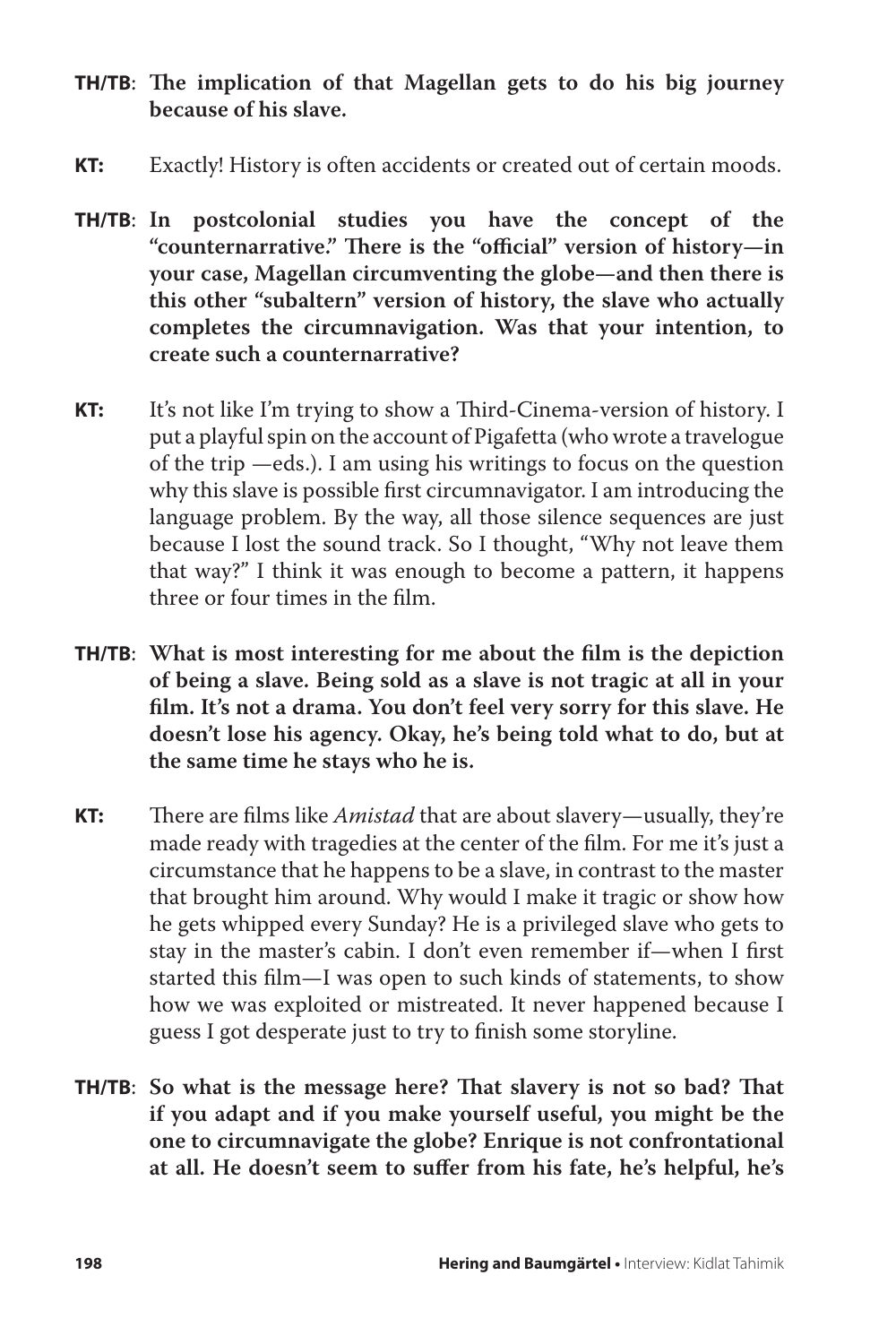**flexible. These traits are also those that Filipinos are characterized by. Is that the message? If you are like that, you might end up circumnavigate the globe?**

**KT:** I'm an actor, but I'm not doing acting that's conventional. There are not many angles or close-ups to heighten the emotion. I'm really just a body that walks through different scenes who pushes the storyline from one scene to the next, to the next, to the next, to the next. It's not based on "Ooh getting in," but he did this, he did that, because this happened and that happened. I don't think that there's any scene in this film that is strongly emotional, except maybe for the scene where I'm declared a free man and I am levitating. But basically, I use my body to transport a story, so I'm not an actor in the conventional sense of the word.

> And that's probably why he doesn't come across as a tragic slave or a rebellious slave. I was trying to avoid that kind of cliche. For me it's an incidental circumstance that he's a slave. He's a survivor. He is an easy-going guy, and he does not get mistreated. And at the same time, there is a shrewdness about him that allows him to become the first person to circumnavigate the globe.

- **TH/TB**: **There's a saying that you cannot be hero in front of your servant …**
- **KT:** Because he knows you so well!
- **TH/TB**: **Right, they know your shortcomings. Was this also an attempt to belittle Magellan somehow, to show that the great adventurer in the end was just an old man who needs a lot of help from his slave?**
- **KT:** Magellan's a human as far as this guy is concerned. In a way, I made him look sympathetic. The slave is his closest aid, his valet, he shares a home with him. Maybe he even had some influence on his decisions and serves as a mirror to him. We know that the slave does everything for his master, who even lets him work for other people. Even the king takes in the slave for a short time …

# **TH/TB**: **Was there ever a conscious decision to stop working on Memories of Overdevelopment? Or did it just peter out because of the lack of funds?**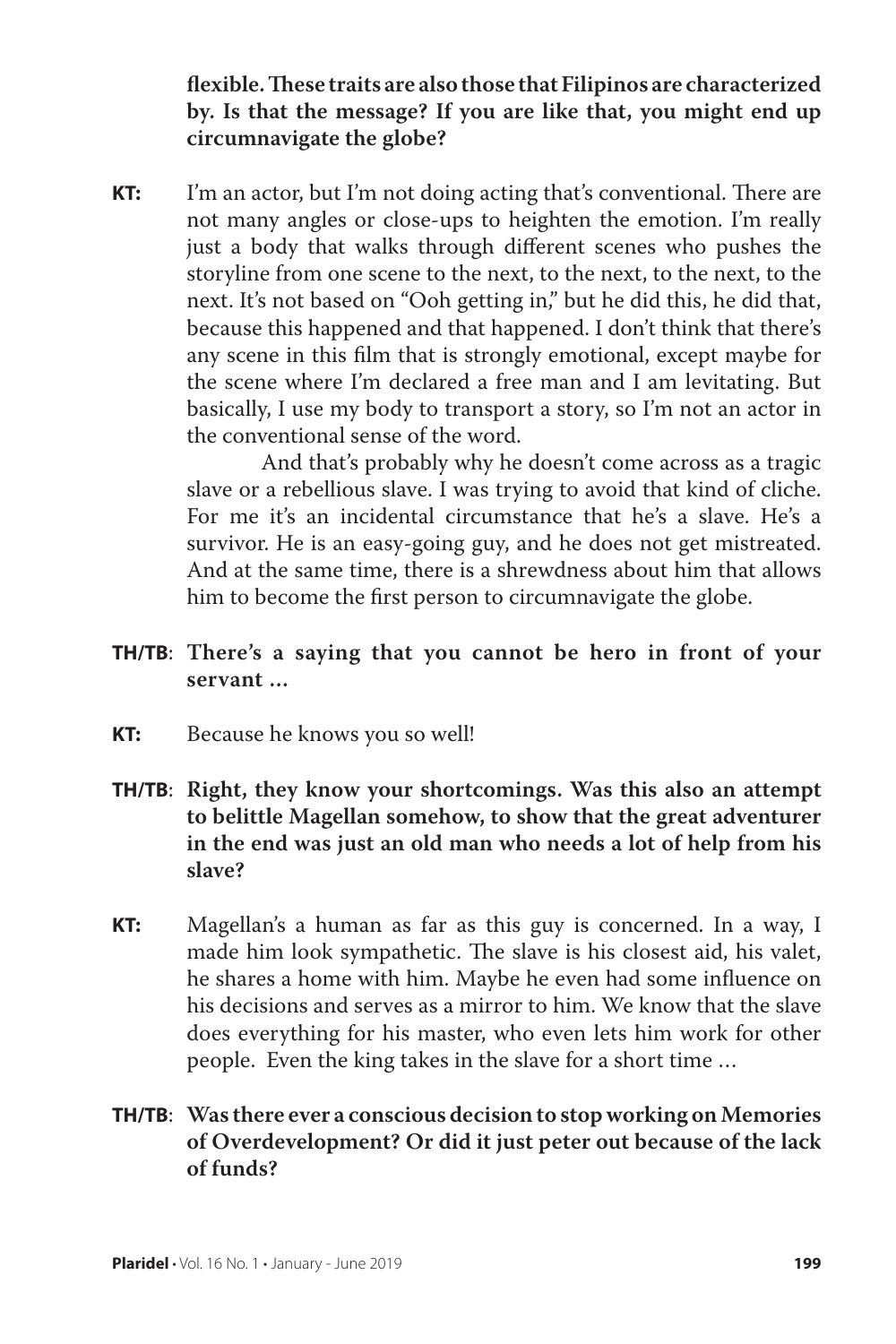**KT:** In the mid-'80s, I had stopped working on the Magellan film because I had decided I wanted to be a more active father. But the story kept popping up again like pimples in my short films. In 1992, there were big celebrations because of the 500th anniversary of Columbus discovering America. And I thought to myself: Who will remember Enrique the slave in 2021 (the 500th anniversary of Magellans circumnavigation of the globe  $-T$ . B.)? I had gotten a free ticket from American Airlines, and my son and I decided to go around the world and create a ring of trees around the globe. That was in 1992, so in 30 years they would have grown up to a decent size. The concept was to plant a seedling with a wooden sculpture as a guardian, and while the tree would grow the sculpture would slowly crumble because of the weather, the rain, the sun, or the snow. I think we have a ring of twelve trees around the world.

# **"Palusot" and "Bathala Na"**

- **TH/TB**: **In the end, you get this sense that Magellan's reliance on his slave is also part of his downfall. He cannot do things by himself anymore. He reminds me of these washed-up white guys that you find on the beaches and in the dive-bars of the Philippines. In the end, he sits in his bathtub in the beach and has his hair combed by the slave and he is drinking his beer. He has been spoiled to the point that he cannot defend himself anymore.**
- **KT:** Oh wow, that's a nice angle. That's what you start to think when you see a film repeatedly.

 I think there's a strong survivor in all Filipinos, but an adapting kind of survivor. The Filipinos had to survive, and they survived for 450 years—a new rule, a new religion, or a new way to pay taxes. You know, there's an expression in the Philippines, *palusot.* It means being able to squeeze through and to learn that we are coping with the rules that the colonizers have imposed on us and that there's a way to survive. And I think whether it's me or Enrique or Rizal or any other of these *Gastarbeiter*—you just use the opportunity. You do not see yourself as a victim, you have this attitude: "I will be able to survive this." This is *bathala na* attitude of Filipinos.

 It's like "the devil may care, I'll just do it and let's see what happens." That is sometimes viewed as the fatalistic attitude of Filipinos and that this is the reason why people say Filipinos will not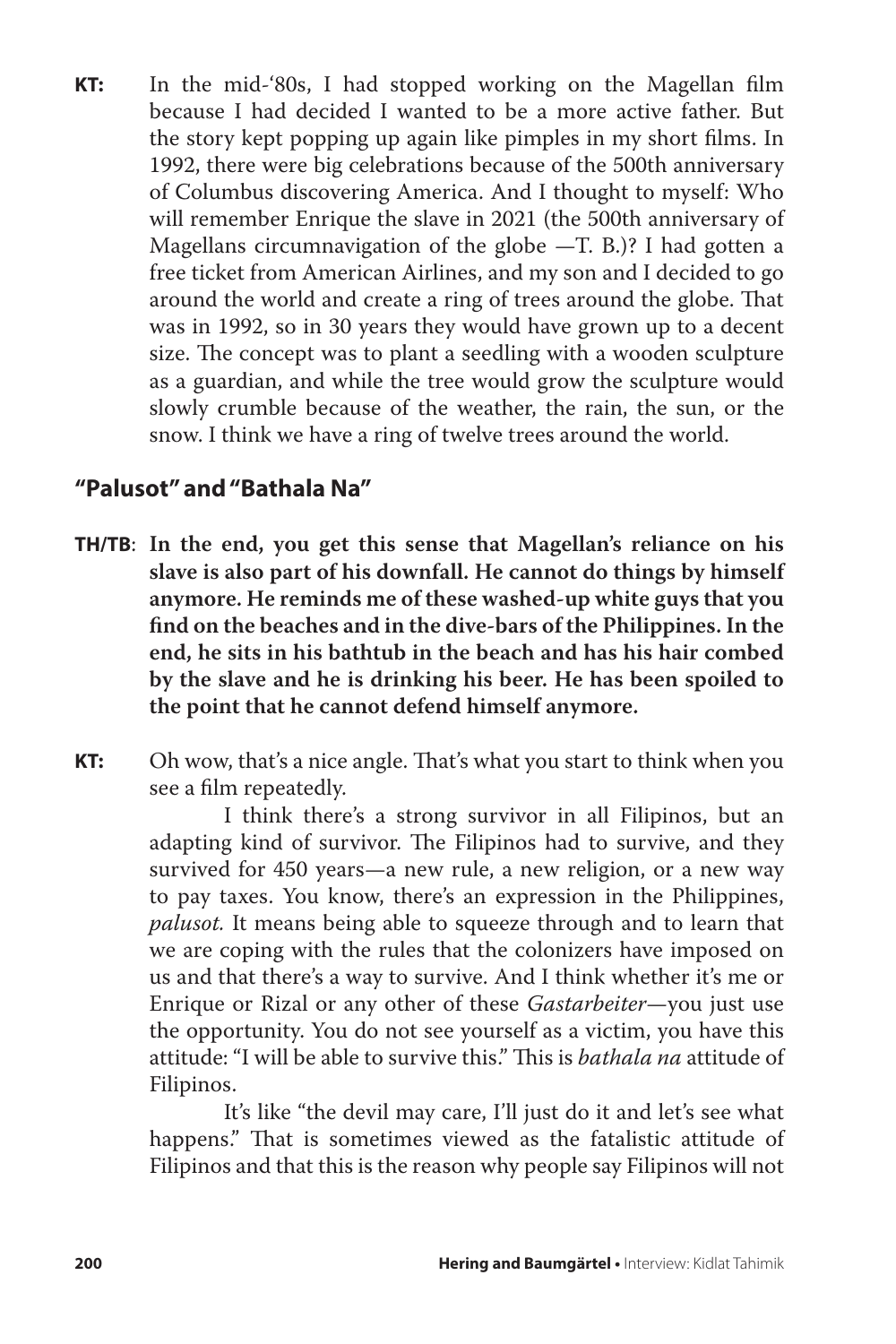progress because they don't want to sit down and plan and try to move according to a road map. But, *bahala na,* I think, comes from *Bathala na,* the upper being. "Leave it to the heavens." Bathala na in the old sense meant that you do everything you can to achieve your goal. You use your brain, your brawn, your soul, your spirit … You do it with everything, but finally you need the cosmic force, and I think this is a very different attitude. People in the West are planning to go around the moon, and it is a calculated risk.

Bahala na—it's a total surrender, a humbleness to the cosmos. I have planned everything but I am not God. And I think that's how the Filipino survives. And that's how I think that I eventually finished the film without thinking, "Will I have equipment? Will I have the money?" I just kept doing it step by step. Bahala na is a proactive attitudes toward getting your goals.

 Do you know the story of Juan Tamad*?* Juan Tamad is just sitting there, and he is waiting for a mango to fall into his mouth and that's how they described Filipinos. I think that's an anticolonial attitude that many people have picked up. Why make an effort? The profits will go to Madrid or to Washington, to the colonizers. I'll just wait for the mango to fall.

 "I should still try my best. I can still master anything." I think Lapu-Lapu has done that. He successfully got rid of Magellan, against all the odds. That's bahala na—let's just do it, and see what happens. In World War II, the American generals were very surprised about the bravery of the Filipino soldiers. I think this is about bahala na attitude in a way. You're there, required to fight for whatever you're fighting, but against all odds they could hold their ground. You know, Raymond Red did the film *Sakay* about that. I was supposed to be in that film, but my hair wasn't long enough. Guys would find ways to dodge bullets, and they would jump from one tree to the other, and they were suddenly behind that tree. Maybe they were using whatever old spiritual methods to fight the Spanish guns and armor.

# **"I don't think I could ever do an explicit erotic scene"**

**TH/TB**: **What is the meaning of the amulet that Enrique is wearing? He once uses it to catch insects in the film and once as a means of navigation.**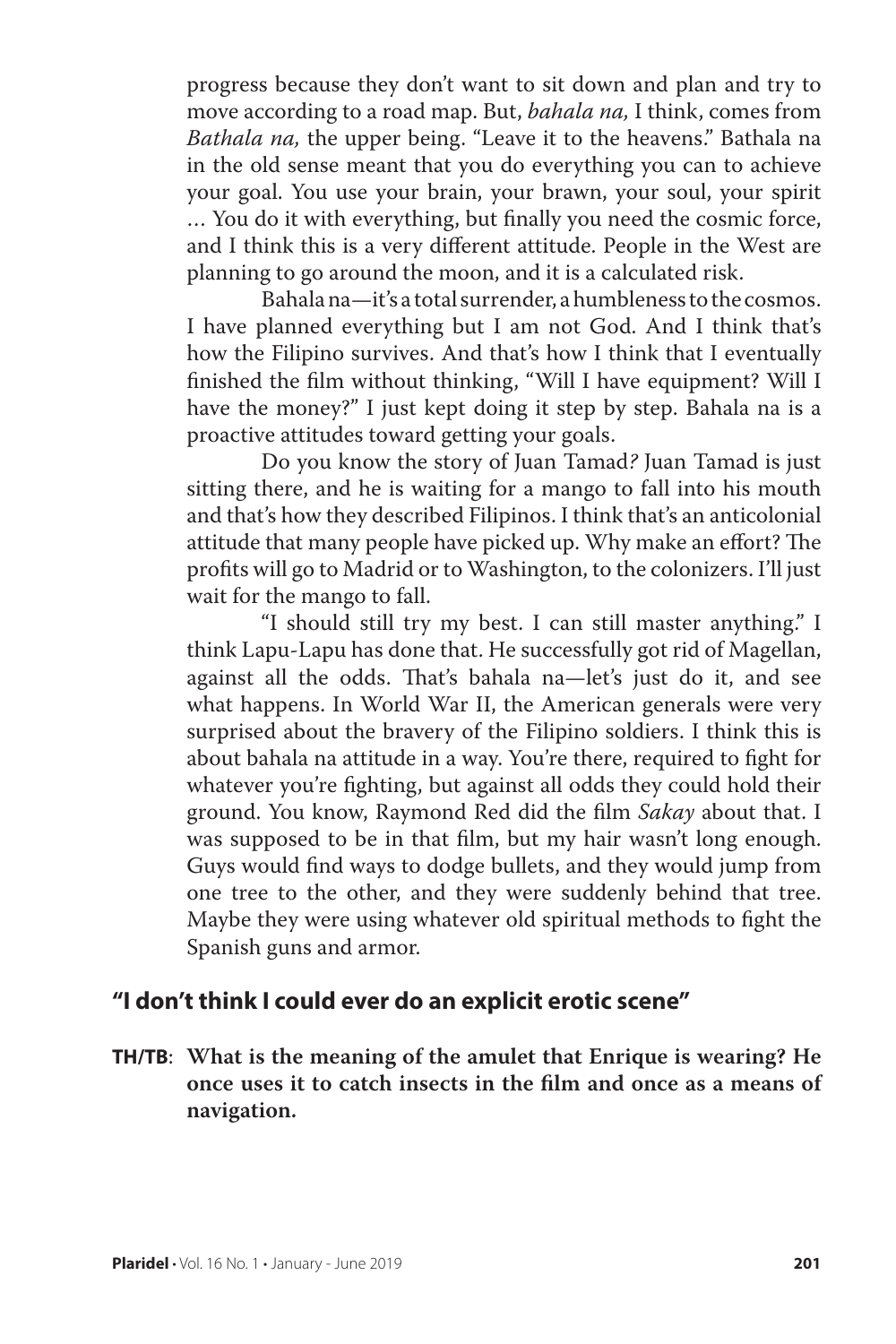- **KT:** The Americans call it a fertility charm. If you look at it from the positive, it looks like an opening. If you look at it from the negative, it looks like a phallus. It is just something from folklore that gets reproduced as earrings or as necklace. When I mentor, or act as an advisor to young Filipino filmmakers, I keep telling them that we need our own viewfinder to tell our own story with our own ways, not the formulaic stories. So it could become that, and I think that's why I used it.
- **TH/TB**: **I feel that in your films, there is also a usually funny and light eroticism that is rarely mentioned. You use a lot of imagery, which is never obscene, but which sometimes for me has a strikingly sexual meaning, like the rockets or the Zwiebelturm.**
- **KT:** I'm not sure about the rocket ships—that I saw them as a phallic symbol. But I guess, in this day and age, there is a preoccupation with sexual nuances. So, maybe, the reference to the virgin moon, that men have trampled all over her, is something that you hear from the feminist movement. Maybe it has an erotic touch.

 I thought you were referring to the encounter with the princess in *Memories of Overdevelopment*. Again I'm just finding this out now. We come from a very catholic culture, but it has been imposed on us and it makes us very, very discreet about sexual attraction. Here in Germany people are much more to the point. Katrin's father has a sauna, and the first time we used it I was very self-conscious about exposing myself, but of course my eye was also very curious about the anatomy—the *Vollbusen* culture (chuckles). I don't think I could ever do an explicit sexual scene, but I like the idea of exploration, of children playing. So whatever erotic value this scene has, it's just incidental.

 I wanted to show, that the slave, Enrique, has encounters which affect history, but out of a very innocent impulse. We always read history, and we always think that these historic decision that lead to a Waterloo or to scandal or to the fall of a government were premeditated and rational. But I think you have to consider the human factor. The king wants to avoid the scandal, and I wanted to have a playful scene; that's the reason that I put that there.

# **TH/TB**: **I think the circumcision in Perfumed Nightmare scene is very interesting. It doesn't have a sexual connotation, but it talks about becoming a man, so there's the thin line between the innocence**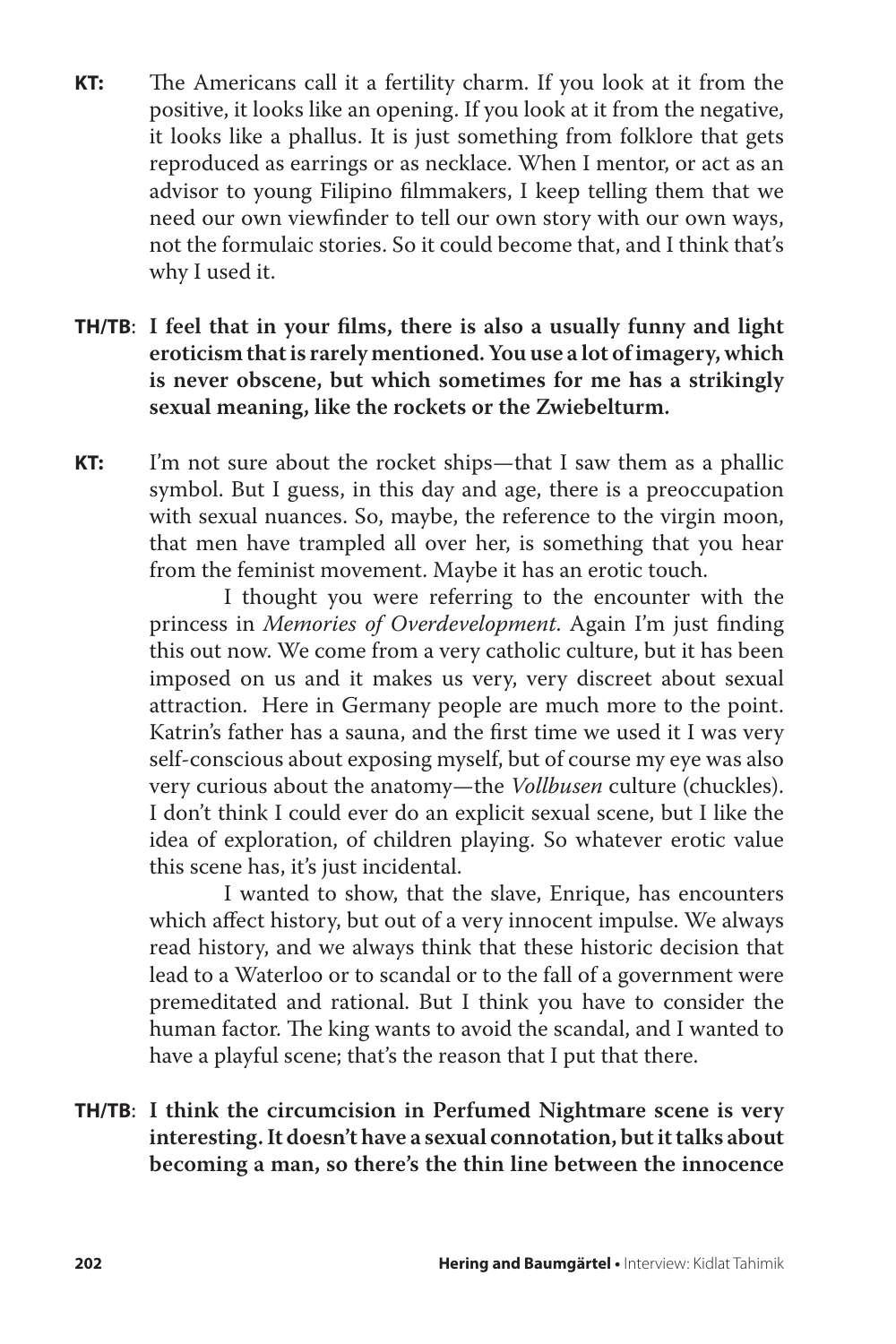**and the boys being made aware about their sexual organ. Before the scene starts, there's this close-up of white foam floating on the river and, for me, in a way, it's sort of ejaculation.**

**KT:** I think it was a very innocent intercut to move from one thing to another or to probably start with an image of "What's this? What's this?" Then circumcision was just something that we all have to go through and here it's just the social pressure: "Hey, you're 12, you're still *supot*." Supot is a paper bag. So I don't know why certain cultures make it a thing whether you're supot or not. That was just one of the transitions but to become a man, I don't think the boys even think about how they've joined the club they are already in. They just feel like they have to do it. So it was something that we happened to film because that was usually done on the Easter Saturday.

> I don't know why they do it on Easter Saturday. Maybe that's the day when the circumciser is free. I've always been wondering how people react to that. I know when it's screened here in Europe, it becomes a very silent scene. I think people are cringing but it's interesting enough. "Ah, that's how it's done there." But the moment you hear somebody giggling in the audience, you know: "Oh, there's a Filipino here." The cultural perceptions of the reception of scenes I've seen they're really a culturally thing. But the one scene that is very universal is the scene with the photograph for the passport. It works in every culture. It has no words, it doesn't depend on anything. It's a montage. Maybe that's why Charlie Chaplin was successful, when he was struggling with a smile.

# **"I didn't know that the Third Cinema was almost an ideology"**

- **TH/TB**: **The title Memories of Overdevelopment references this Cuban film Memories of Underdevelopment. Was that a conscious reference? After all, this films is part of the Third Cinema canon?**
- **KT:** I think I heard about this Cuban film in the early '70s. It just stuck in my mind. I don't really know that film. It is the same with "I am curious yellow": It was just a pun. I like to play with those things. When the slave goes to Renaissance Europe, where so many things were happening and when Europe was so rich—what would a slave from the Third World think about that? That was my reference point for the title.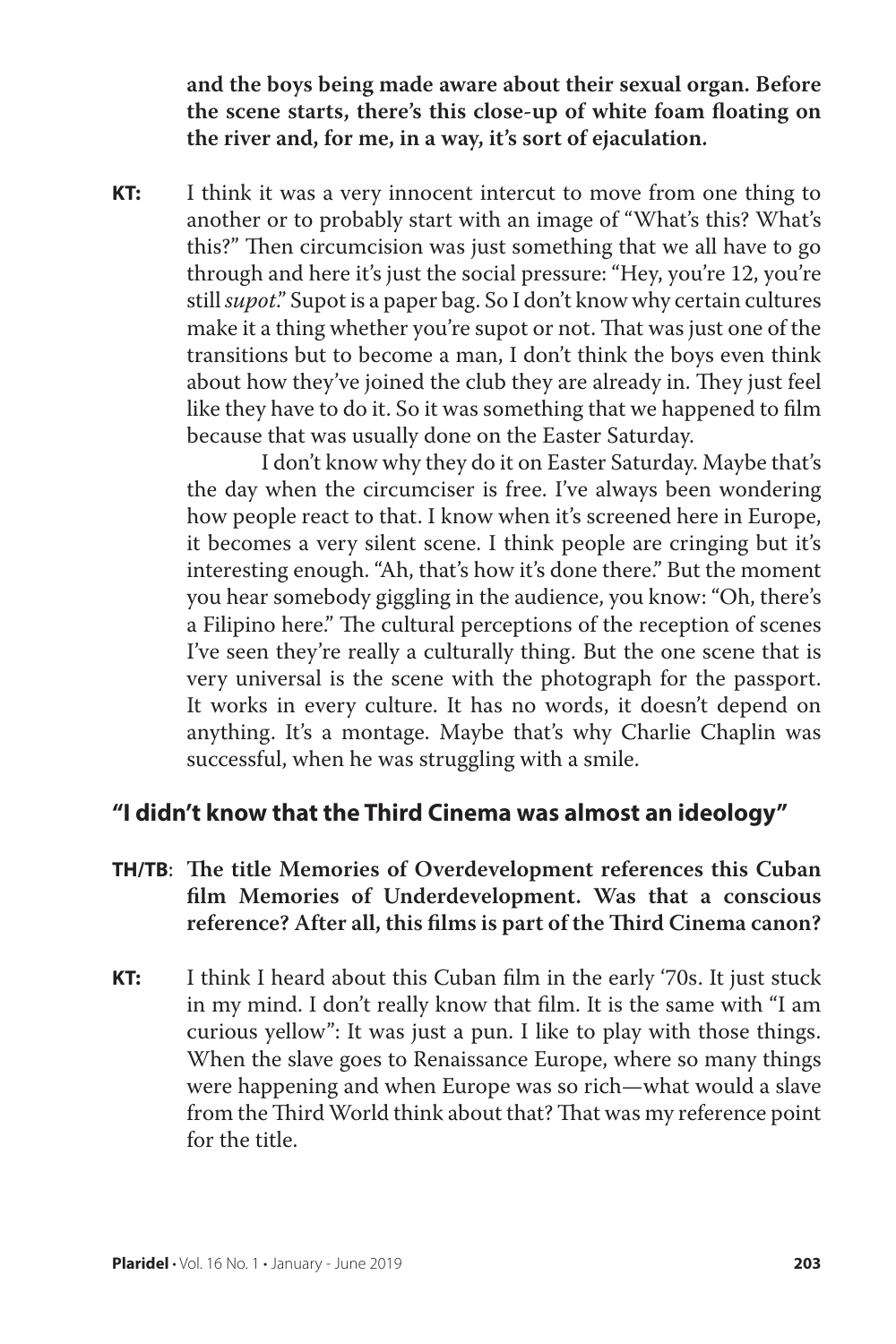People always put me in the context of Third Cinema. I knew I was a Third World cineaste and that I was one of the first, but I thought I just that I happened to come from the Third World and that my subject matter was the Third World. I started reading up a little bit lately on those Cuban people, like Tomás Gutiérrez Alea. I didn't know that the Third Cinema was almost an ideology. It was a group of filmmakers who were challenging the First and Second World cinema, they were trying to assert themselves. Just for the record: I don't think I ever understood that ideological context of Third Cinema. I don't mind being associated with them. But I don't have the same ideological entry point that they do. I'm left, but maybe I am one of the voices like them expressing objection to uncomfortable phenomena in the world. And maybe, it becomes like the voice of the child who sees the Emperor's clothes are nothing.

# **Why Is Yellow the Middle Color of the Rainbow?**

- **TH/TB**: **I think of Why Is Yellow the Middle Color of the Rainbow? as your opus magnum. It's very long, almost three hours, and it is a very complex film about Philippine history, about Philippine identity, about your family, and again it took over a decade to finish. Can you talk about the production of the film?**
- **KT:** This film was catalyzed by the events in the early 1980s, when we fought in the People Power revolution, the popular uprising against the Marcos regime. Yellow was the main color of the protest. I thought I had finished the film in 1986, when the dictator fled the country after a real swell in the protest against his dictatorship. But I couldn't let go of the film at that point because too many contradictions were coming back, haunting the new regime, and I think it continues until today. The film was done in a diary style through my children. It's not the usual hard documentary about a people's uprising.

 You will see recycled footage from this film in my later films. This film has all these building blocks which came from a lifetime of film making. I think this is the first film that got recycled before it got completed. Originally, the title of the film was *I Am Furious Yellow* as a reference to the Swedish film *I Am Curious Yellow*. But the pun is intended: a furious yellow, because our people's anger had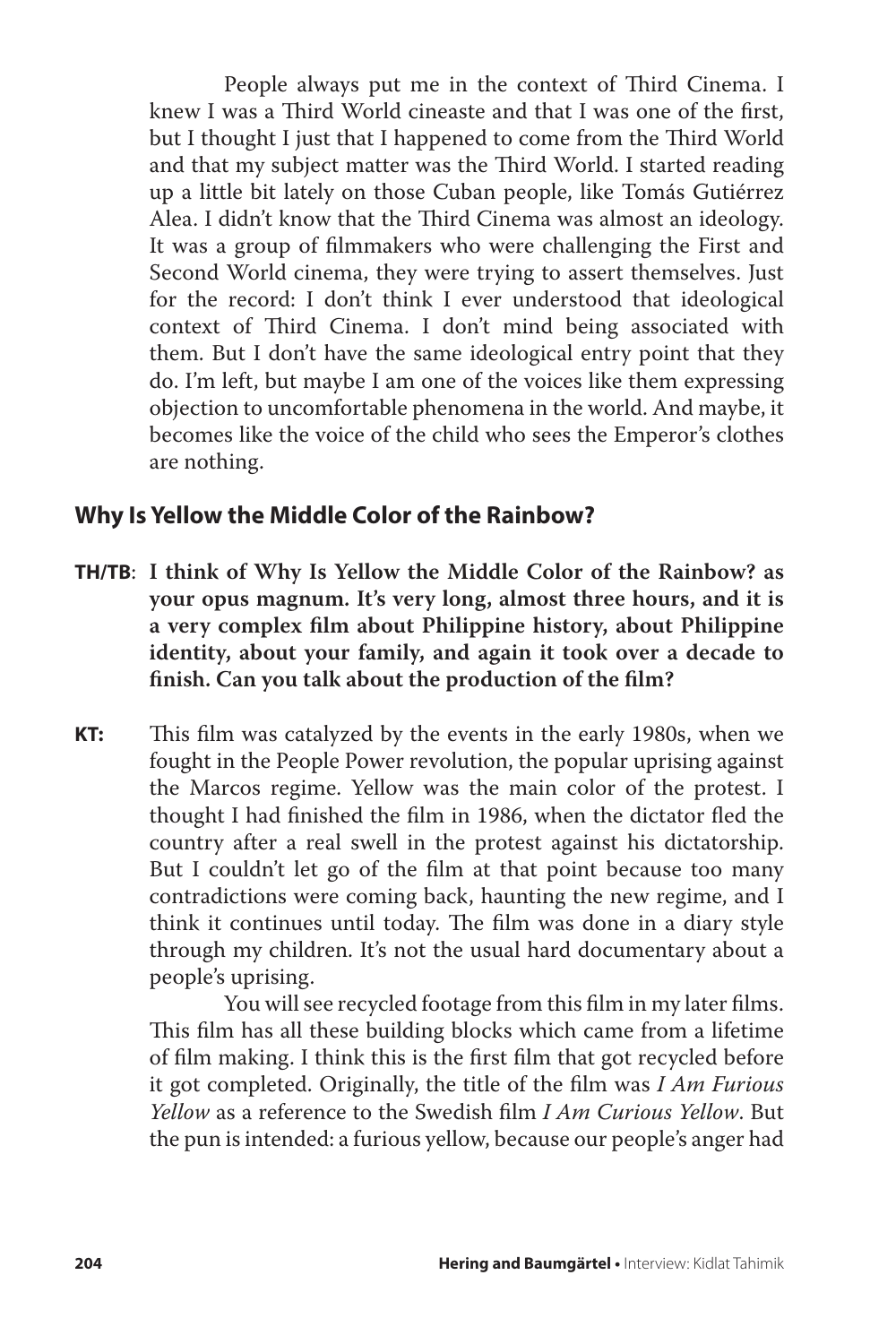grown to such proportions that we defied the tanks and cannons of the dictatorship.

 By the way, it's probably the only 16 mm account of those yellow days. At that time, all of the major television stations from around the world sent their teams, because they were expecting a blood bath a la Tiananmen Square. But all the teams were there with their video cameras. I have not seen any 16 mm material of that time, but of course this film is an account of a playful filmmaker.

#### **TH/TB**: **How long did you work on the film?**

**KT:** Fourteen years. I already had footage from school events and different things that were happening in Baguio. But because of the exciting political situation, I started to add material to put all this material in the context of living in Baguio in those years.

> I was trying to get it finished by the end of 1986 for the final victory of the rebels against the regime, and I felt that all I needed was just a few more *Schnitts* (edits —T. B.) to get it out. Everybody was telling me, "You better get it out. Everybody is waiting for anything about Cory, and people power is very hot." The Philippines were the darling of the world in those days. Well, at least the darling of the media, and the media can be here today, gone tomorrow.

> After the resumption of democracy, things were not as glorious as we had expected. The military with their machismo could not accept a woman as head of the country. The old political colors began to show, the corruption was coming back, even the elections were marred by cheating. It just showed that democracy doesn't emerge depending on who is sitting in the presidential palace. I began to realize that I could not let go of film. The last four chapters of the film became a reflection of the cultural ingredients of the Philippines. We can't get our act together because we're not on solid ground as far as our cultural strengths are concerned. That's probably why in the ending of the film I decide to get a Master's degree from Lopez Nauyac ...

## **TH/TB**: **The Ifugao wood carver and activist that frequently appears in your film ...**

**KT:** I know that sounds like a pretty romantic statement, like "Let's go back to the Stone Age." I'm not saying that. But the Philippines have become a McDonald's culture. But I think the Filipino people could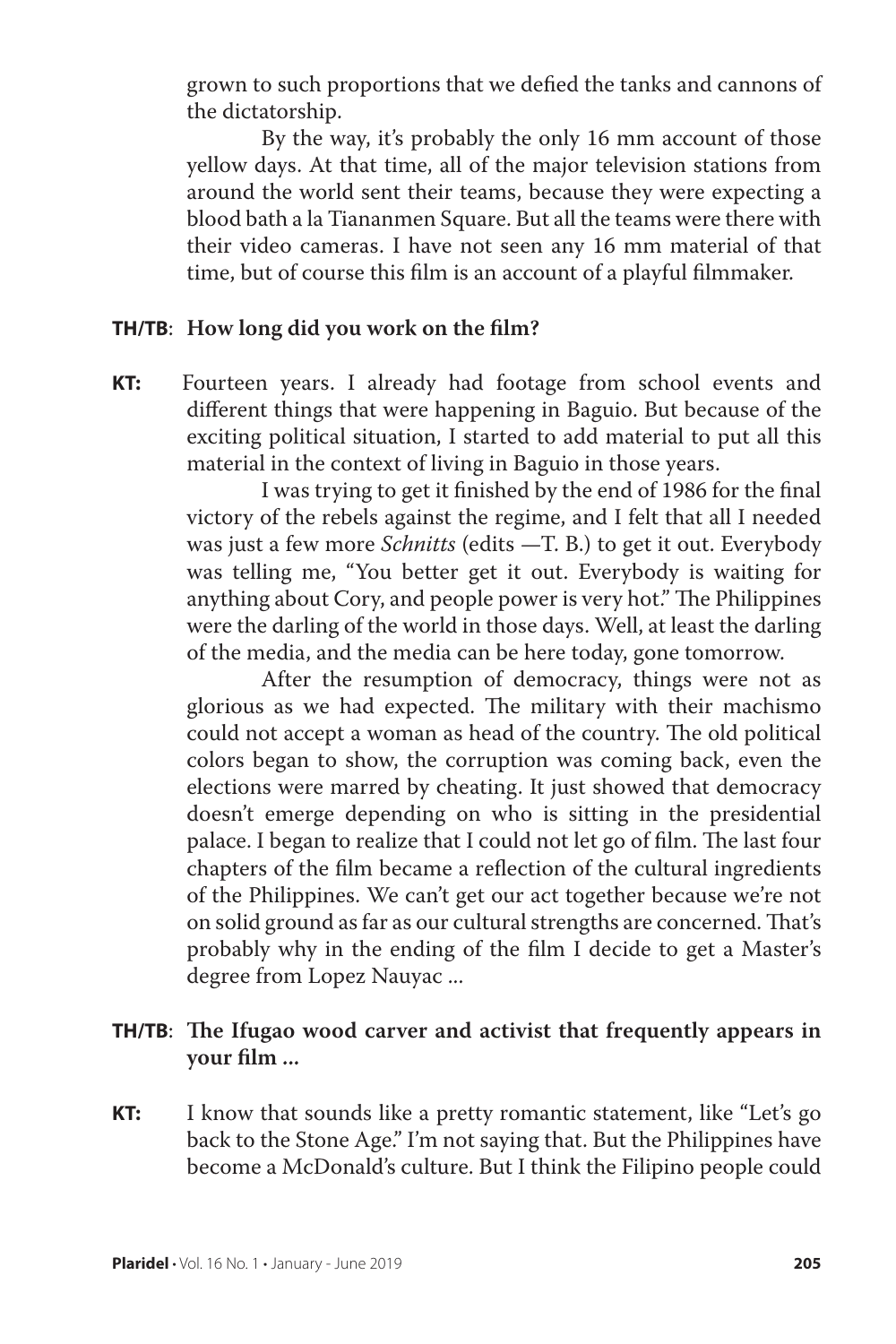add more to the global equation, if we would include our ancestral knowledge and past in whatever we offer. I think that's the advocacy of me and my wife. In these last two decades we've been organizing indigenous conferences just to get the balance back. Maybe that's why I couldn't let go of the film in '86. It took me another seven years, until 1994, to release the film.

 As a matter of fact, I only finalized the film because the head of a Japanese film festival said, "Why don't you just close this cycle, so you can continue with the next cycle?" So I let go of the film. But until today, it's my struggle to get Filipinos to accept that the American-Idol way is not the way of life. I am not anti-American, but I think we have to find out who we are as a people, to get back to the true strengths of our forefathers. If we want to modernize, we can still dance to Michael Jackson and we can wear jeans and we can drive cars. But why do we have to throw our culture in the garbage can, because the missionaries and the American public school teachers told us to dispose of it?

# **TH/TB**: **Your son Kidlat is the protagonist of the film. What happened to him? Do you think being involved in his father's film projects did have a long-term impact on him?**

- **KT:** Kidlat is a photographer, a video maker, and he is also my technical support. I got stuck with the 16 mm dinosaur technology, and it was hard for me to shift to Final Cut Pro and all of these other digital technologies, so he helped me with that. I think that he has grown to be a very balanced person.
- **TH/TB**: **Was there ever any rebellion by your kids against being included your films or participating in those Ifugao rituals? I think a lot of teenagers would go on the strike if they were asked to put on these G-strings and dance in a circle ...**
- **KT:** I think it was easier to ask them to put on their G-strings when they were in high school. My youngest one is still has a romantic attachment to the dignity of the G-string. I think, in the end, they've picked up on this. Maybe they are not as romantic about it as their father, but they have been able to find some kind of inner brakes, that might help them to negotiate life without going the full American Idol path. It's real, they are not doing it to please me.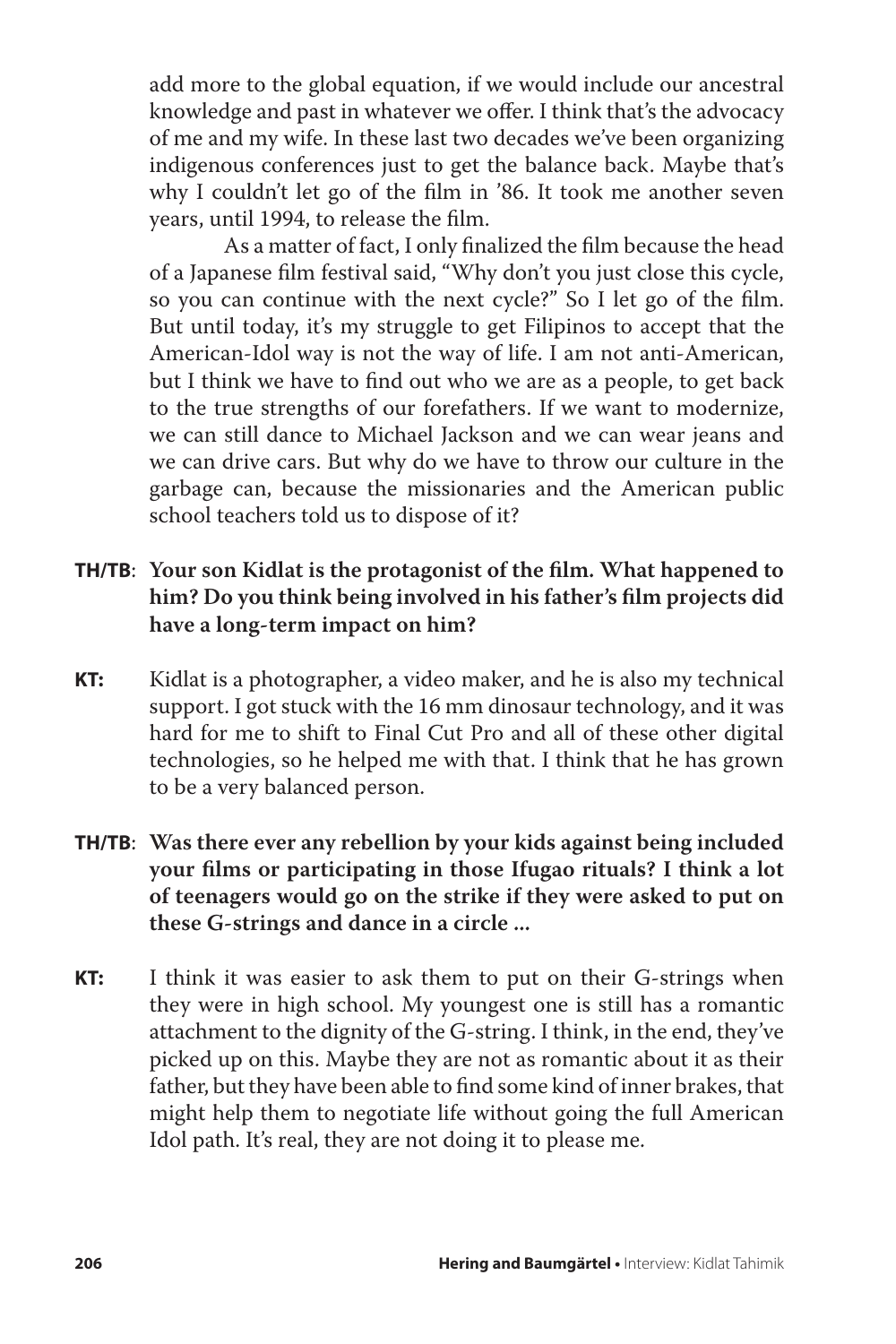#### **TH/TB**: **Despite going to McDonald's, as we see in one scene in the film ...**

**KT:** On occasion they go, but I made sure they're quite aware of these contradictions.

## **The Ifugao and Philippine National Identity**

- **TH/TB**: **The Ifugao play a very important part of this film, and also in your other works. Can you talk about your relationship to them? You yourself are not an Ifugao, but they become increasingly relevant in your films.**
- **KT:** My entry into the Ifugao world was Lopez Nauyac, an Ifugao elder. You see him at the end of my film. He is a modern person. He knows how to turn the shock springs of a Mercedes-Benz into a carving tool, and he has become my main friend, I would even say mentor, over the last two decades. As a matter of fact, I've been adopted in his village in Ifugao. Originally I had a romantic vision of native culture. I think it's become more grounded. I became more familiar with the subtleties of Ifugao culture and their unique balance with the world around them, the environment, nature. Of course, I still have a lot to learn from them. But I really want that the knowledge they have to offer becomes part of our mainstream education. My relationship with them has evolved, and Lopac Nauyac plays a bigger part in my film *Balikbayan No. 1*. Has become more important than the MBA that I got abroad.

 I was born in Baguio, and Baguio was really an American enclave. It was created by the Americans to be a summer capital while they were governing the Philippines, so all of our institutions and the lifestyle in Baguio were very much Americanized. My first teachers were Maryknoll nuns, and I did not question the education that I received from them until I entered college in the University of the Philippines. But even than, I didn't understand the cultural nuances of what was then fashionably called "imperialism."

 When I worked on *Perfumed Nightmare*, I started to develop an understanding of my ambiguous relationship to American culture. I understood that I have to look back to many things that were erased by the American Idol culture. It has been a continuing topic in all of my films. In the last 20 years, since I got adopted by the Ifugao people, they've become a very good mirror to me, where I can continue to evolve without becoming an aggressive or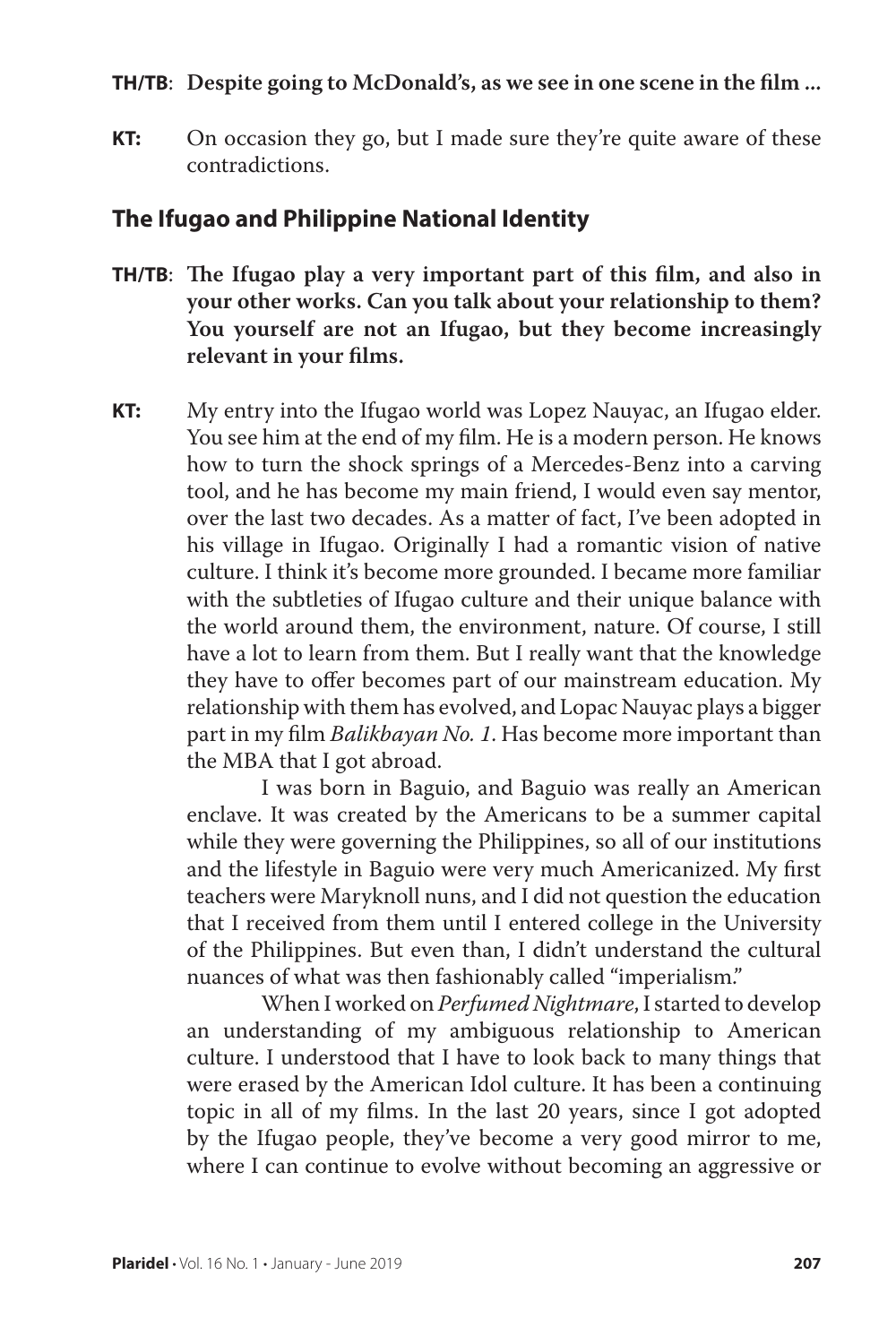an angry "clenched fists"-type of filmmaker. I don't think we have to be like that as filmmakers in order to make a point. Some people might find my films too humorous and too lighthearted.

- **TH/TB**: **The Philippines is characterized by the fact that they integrated elements of the culture of two colonial powers into their culture, the Spanish and the American. Maybe that is what constitutes the national identity of the country, this hybridity that can integrate different cultures? And then it would be futile to look for a "true," but lost national identity?**
- **KT:** In Tagalog, there is this expression "Ni ha, ni ho," neither this nor that. The Philippines is like that. If there truly is a place, where East meets West it's the Philippines, and this hybrid identity can be a strength. The only problem I see is that our leaders like to deny their precolonial side. We have been so brainwashed. And this whole mall culture and hamburger culture has become an unquestioned way of life.
- **TH/TB**: **The Philippines have has really decayed enormously in the last couple of decades, the destruction of the environment is getting worse and worse in the provinces. On the other hand, in Manila they are building all these shopping malls, and the Filipino youth is, more or less, growing up in these malls. Do you see any hope that this will change, and that there will be more concern for the environment?**
- **KT:** The moral culture is the epitome of that kind of crass type of consumption overload that America has led the way to. The shopping malls are a big Trojan horse to lure people into consumption. The other big Trojan horse is television. They continue to force this growth model on us, and because of that, we are losing our relationship with nature. A lot of kids have probably been so much in these air-conditioned malls that they don't ever think of going out into the woods. And then they're stuck with their gadgets.

 I'm only a filmmaker, but my wife and I are also parents and now grandparents, and we continue to orient our kids toward noticing these issues and those brakes that the indigenous cultures have to offer, so that we don't just see nature as a resource that is to be exploited.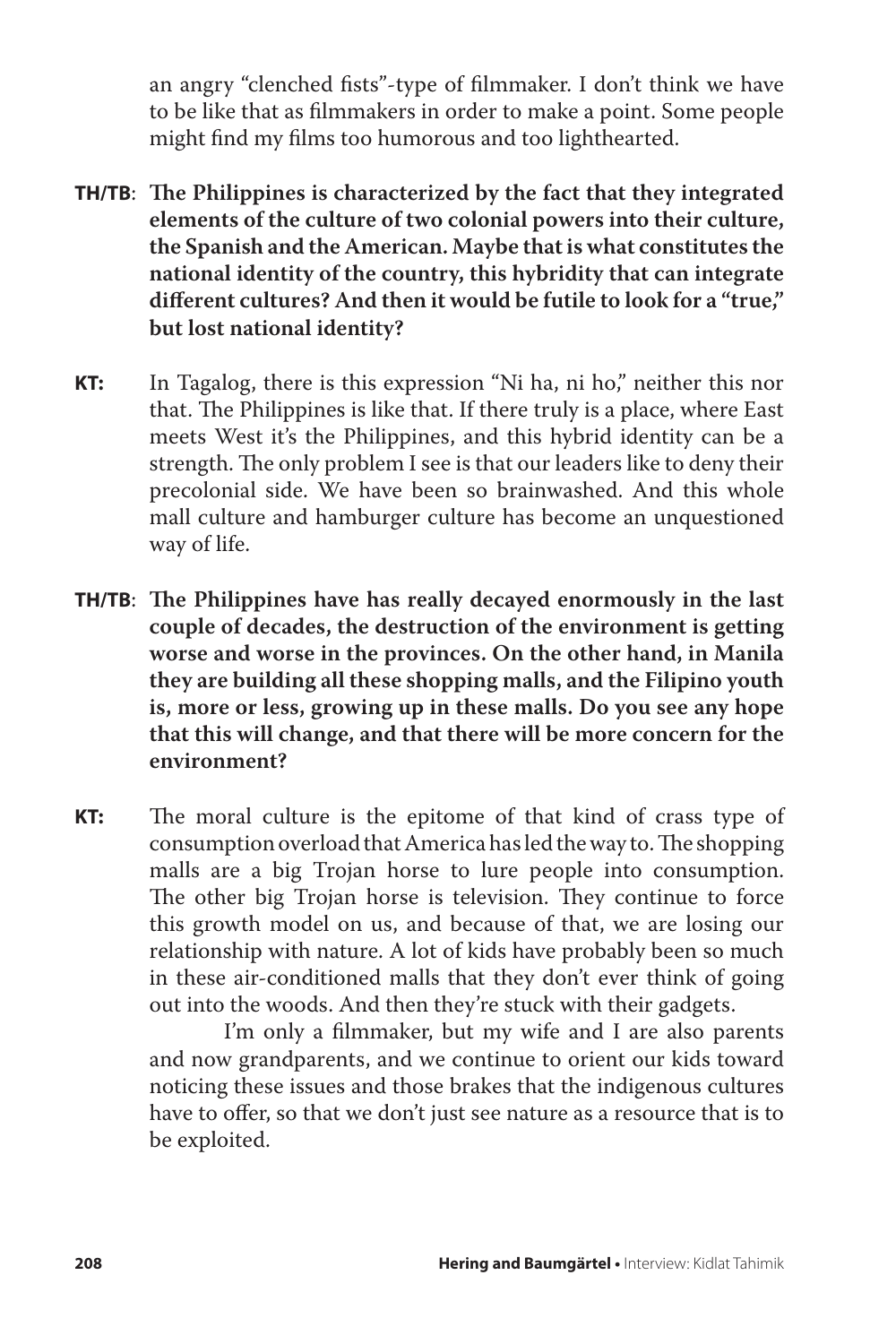My wife and I keep stressing one part of indigenous psychology that is called "Kapwa." Kapwa means that you are including the other in any decisions you make. It is a certain kind of solidarity, an open flow between me and the other. My decisions are not just based on the kind of individualism that we find in industrial societies. And it's this kind of culture that people like Lopez Nauyac still practice. Of course, in the city this virtue is getting eroded. But when you say kapwa, you think of the others, the people in my town, in my family, you think in terms of human relationships. But kapwa also extends to the kapwa forest or the kapwa river. And I think that this attitude will slow down this relentless destruction of nature. But right now, the export of our trees and our ore and the abuse of nature continues.

 We have to fight the dictator in us, who forces these ideas of the consumer society on us that we are good citizens of. Maybe we should be listening to chief Seattle or an Amazon leader or an Inuit shaman. They might be able to shake the foundations of the consumer society that we have been living in for the last four or five decades. Lopez Nauyac and a lot of other people have lived a slower life. They don't consume more than they need and only cut as many trees as they need to build their house or to make wooden instruments. That is this attitude of the elder who said,"Don't take all the fruits; leave something for the birds."

 In the film I joke about the LSD philosophy, the "law of supply and demand." If we let that determine our consumption demands, it will create more and more blind abuse of Mother Nature. That's why I think we have to listen to those voices from the past. I think that's why I couldn't finish this film in 1986 when we had gotten rid of the dictator. You can put the Pope in the presidential palace, you can put an Indian chief in the presidential palace, you can put an enlightened Dalai Lama in the presidential palace. But I think as long as Philippine culture continues to function along the LSD philosophy, as it has done in the last 450 years, it will be difficult for us—unless we rethink our ways, aided by the wise, nature-bound indigenous people. This might seem hopeless, but I'm not losing hope.

**TH/TB**: **One item that you keep featuring in your short essay films is the bahag, the traditional wear of the Ifugao. The video essay "Japanese summers of a Filipino Fundoshi" is dedicated to a**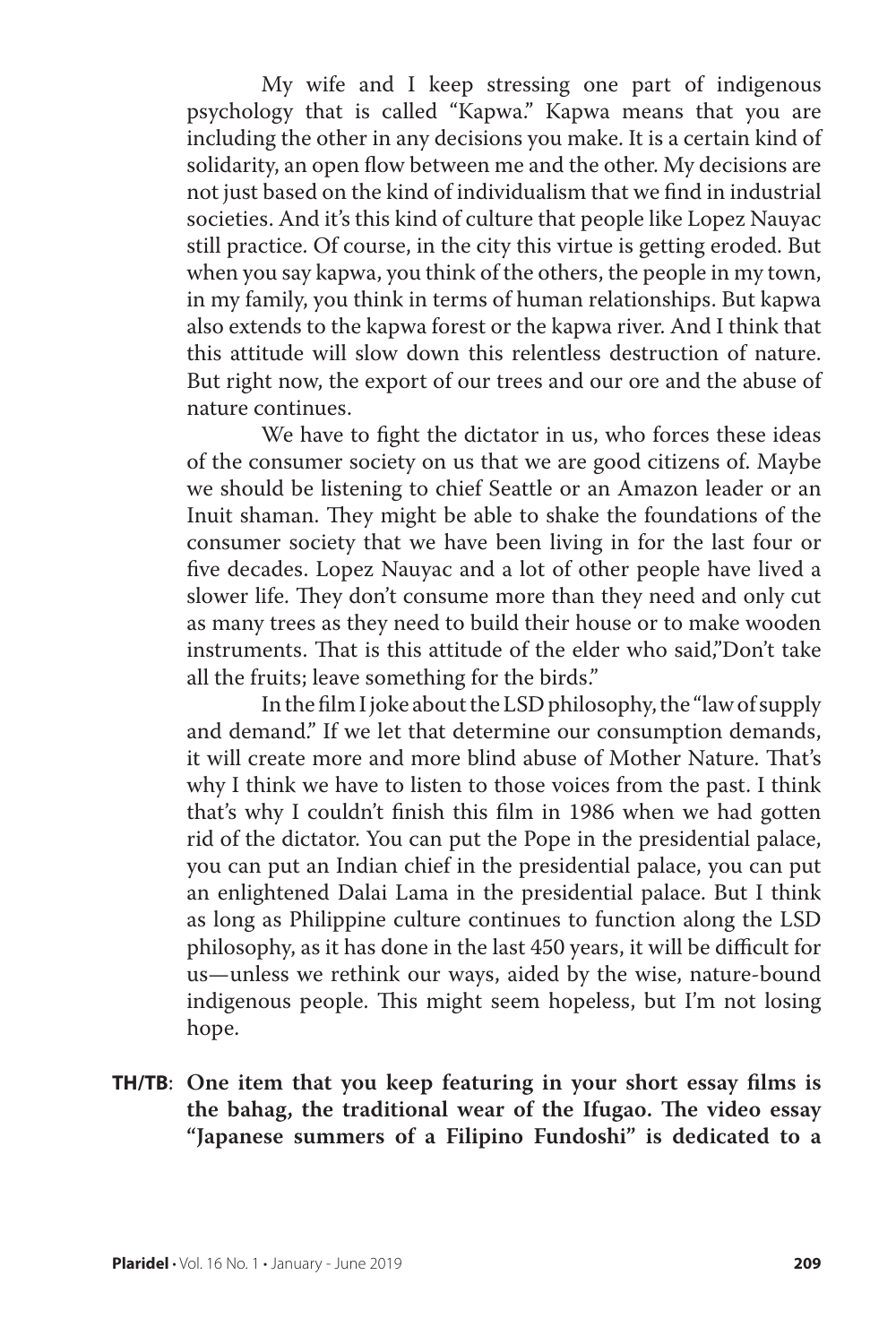**comparison of the bahag with traditional Japanese fundoshi, but it also pops up in other films, including Balikbayan No. 1 ...**

**KT:** The bahag is the traditional wear of our tribal people, a kind of G string. I am not saying we should go back to that, but we also shouldn't be ashamed of that part of our history either. In the past, I have worn my fundoshi at lectures in Berkeley and Harvard, and when I accepted an award in Japan. It's a metaphor for going back to the old balance with nature that our ancestors had. It was also a way of showing my children that there are reasons why cultures develop the way they do, why Eskimos wear fur coats and why the bahag is normal wear in a tropical country. And we should not associate that with backwardness or lack of sophistication. I think we have to overcome that colonial shame.

# **"My Japanese period": From 16 mm to video**

- **TH/TB**: In the late 1980s, you started to work with video, a medium that seems to be tailor-made for your work because of its flexibility and because it allows you to shoot much more without having to think about the high price of film material ...
- **KT:** I resisted video for a very long time. But in 1987 I got my first video camera from my best friend in Japan. He is a Japanese monk in a small temple outside of Tokyo, and he gave me my first analog video camera. My film *Takadera Mon Amour* is about him, and it contains both 16 mm and VHS video material. It was my transition bridge into video. My films usually take a very long time to finish, so I joined the JVC video contest every year at that time, because it allowed me to finish something, while I worked on my 16 mm films. The JVC contest was very interesting, because it allowed professionals as well as grade school children to send their films. So I always worked on my films, even if I was not on the festival circuit, and these were smaller, playful projects to see how I could handle that new medium video. They also allowed me to keep my sanity, when I was working on my longer films. I create, therefore I am.

 The friendship with Mr. Ono began because of the haiku I wrote. I had never written a haiku in my life, but I was so inspired by my first visit to Takadera, the temple where Mr. Ono is the abbot, that we developed a close friendship. Six month later he visited the Philippines with his family, and brought me my first VHS camera.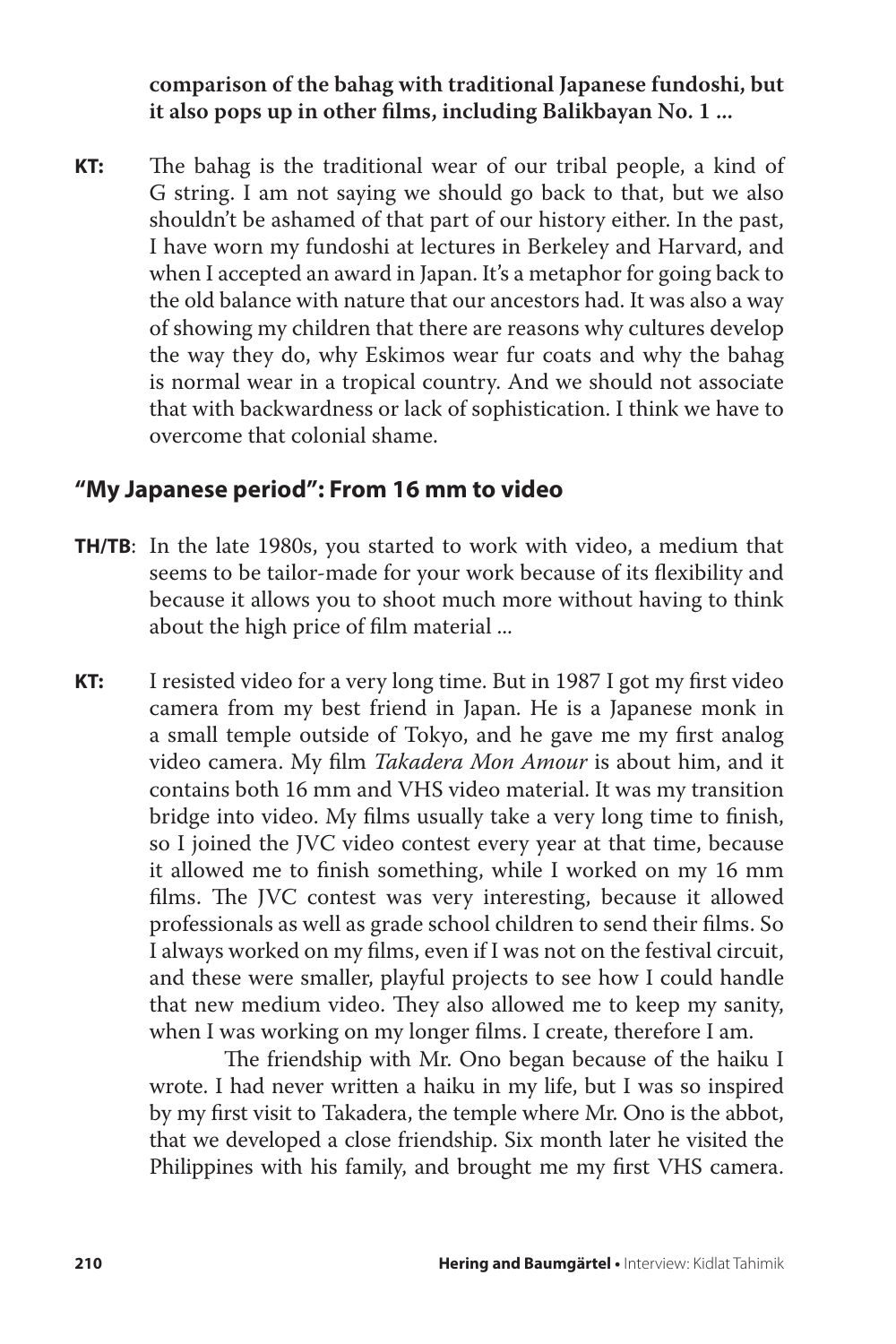I was very self-conscious when I first shot video. I was used to the Bolex, which was a very noisy camera, so it was impossible to get synchronized sound. Some of the scenes, like the bamboo bashing, was shot on 16 mm, but in the end I could not finish the film with the 16 mm material that I got. It was a big thrill to be able to instantly see what you had shot almost immediately with video, and to have sound too. But the picture is very fuzzy and grainy because of this dinosaur technology of VHS video. But at least, I was able to tell the story.

 But my relationship with video did not really take off until 1995, when I bought my first digital camera. But I am not known for technical quality, I am a *Dritte Welt Filmemacher*. I would like my pictures to be crisp and clear for the audience, but if it is only soso, my storytelling will take you to the finishing line. I guess some people might call me *dilletantisch*.

- **TH/TB**: **Editing analog video is entirely different from editing film. The editing process is very important for your films. How was the transition from film to video in regard to putting your films together?**
- **KT:** Right now, I wonder how we were able to edit analog video at all. We had this Panasonic machine, that was very complicated. My son, who was 13 at that time, actually helped me with it. My films really grow on the editing table, but with analog video it was very difficult to change the order of the scenes. There were also glitches and technical problems. But I think my *duende*, my inner scriptwriter, creates the connection between certain shots and that evolves into a film.

# **Japan**

**KT:** Films like *Takadera Mon Amour* and *Bahal* were my Japanese period. Picasso had a blue period and his other periods, so perhaps *Perfumed Nightmare* and *Who Invented the Yoyo? Who Invented the moon buggy?* were my German period, followed by my Japanese period, which was followed by the cosmic period. The family of Mr. Ono and my family had become very good friends, and as a video diary I just kept shooting and shooting, and I accumulated so much material. Mr. Ono liked my primitive calligraphy so much, that he wanted to include me into an exhibition, and I applied for a grant from the Japan Foundation to finish a film for that occasion.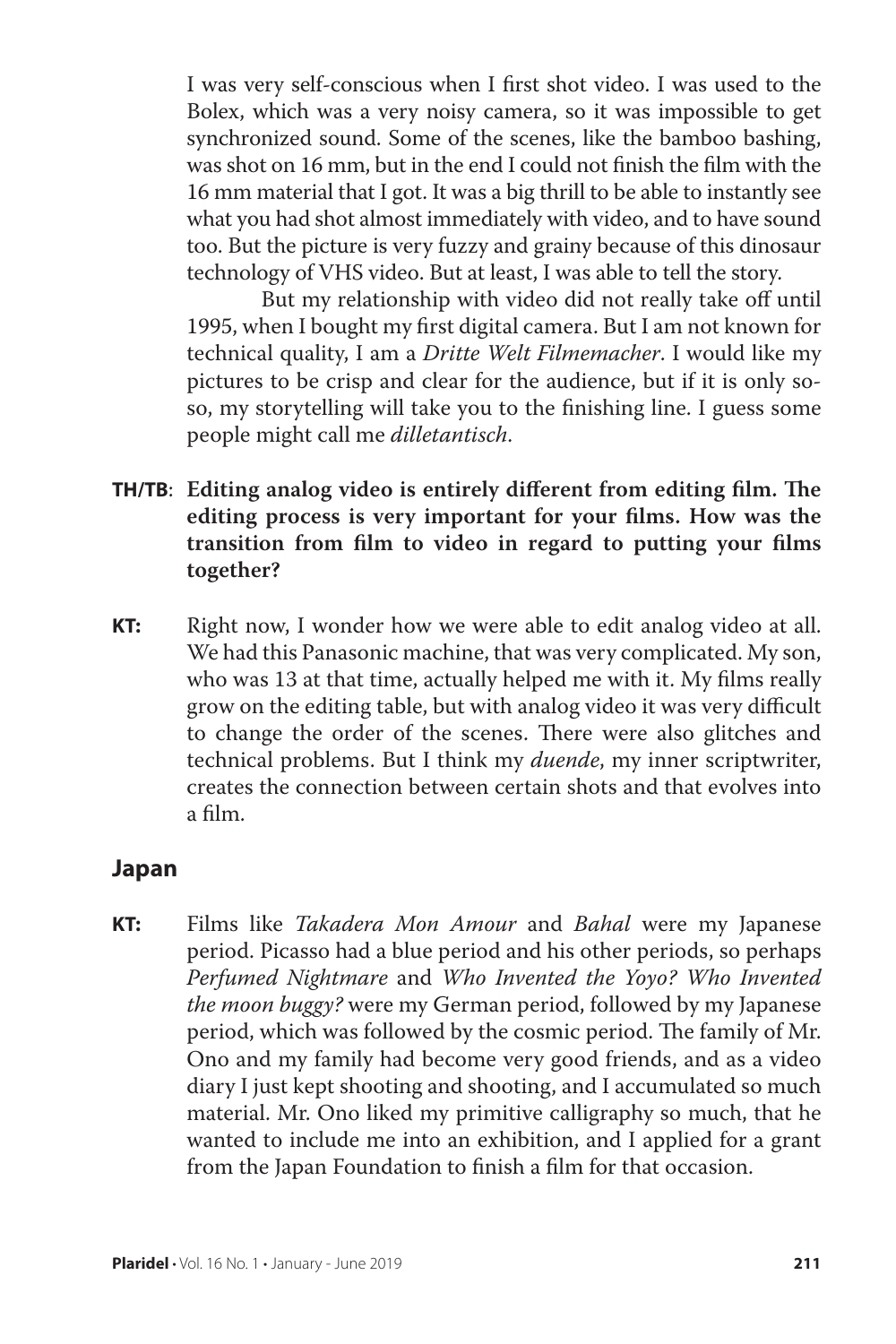## **TH/TB**: **What did the time in Japan mean for you?**

**KT:** It definitely made me a more grounded person. My films are always about my own evolution. This is a film about me as a film maker absorbing another world and understanding another culture.

# **Video Diaries**

**KT:** I used to think that it was the convenience of video that made me do these short video diaries. But all of my films are really diaries. In some of the short videos there are shots that are later recycled in my later, longer works. So one shot from one film gets reharvested and planted in another film. I think in film school they tell you that everything has to be new and original, but for me it's just the most natural thing. That's probably the most personal side of my film making. I am just desperate to tell a story with whatever I have.

> When I worked on *Roofs of the World, Unite!,* my house burned down and I lost a couple of prints of my films. But it also forced me to look at my archive again, and I discovered that I had so many shots of roofs—*der Zwiebelturm* from *Perfumed Nightmare*, the Japanese roof building, and my son in India. I don't know if it worked for the audience, but these shots just came together by association, it was this stream of thought, and all of a sudden, roofs became a topic. Memories came back—oh, I have this memory in this film can!

> Video is less intrusive, video is less aggressive. A lot of times I just hold the camera like this (demonstrates how he holds the camera at hip level), and record everything.

# **The Father of Philippine independent cinema**

- **TH/TB**: What do you think is your influence on the film community of the Philippines?
- **KT:** By cosmic chance, I am now called the Father of Independent Cinema in the Philippines. In the last ten years, a lot of young filmmakers from the Philippines have been making waves, like Lav Diaz, Raja Martin, Lav Diaz. They all call me "Tatay" which means father and is a term of endearment. But I don't think I am really their father because of any cinematic genius or whatever. I just happen to be born 30 years ahead of Raymond Red or Nick Deocampo. But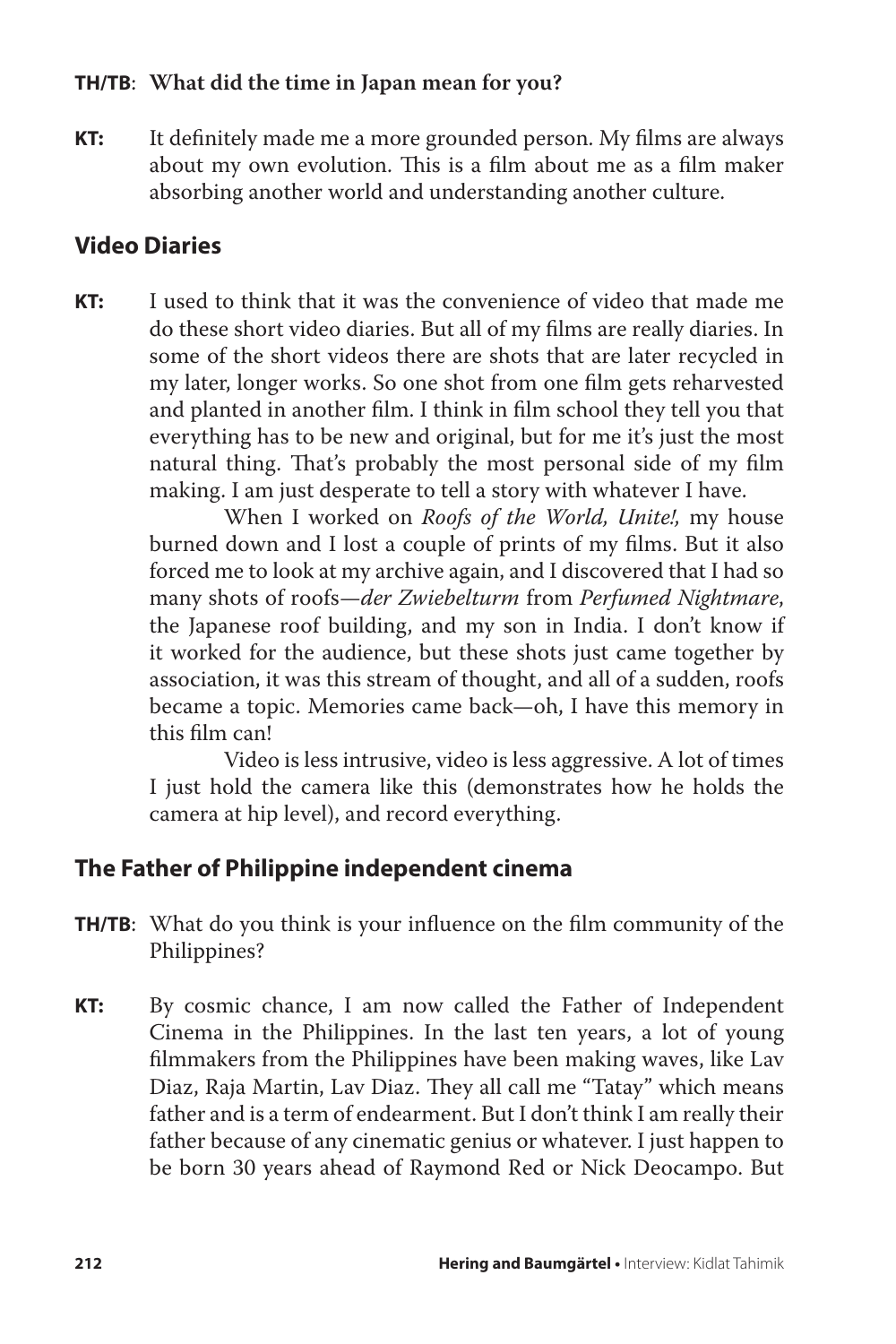yes, it is a following. I would like to have the big audiences that Lino Brocka or Ishmael Bernal or Mike de Leon had, but I think my role is more to be a Tatay to this new generation, who at last might rethink the motto "Time is money" and settle for less, but make films that are more relevant, local stories.

 By the way, in the last couple of years I have been giving out Bamboo Cameras awards to Filipino filmmakers who do really independent work, not the Hollywood formula, sex and violence, but have a real indigenous heart in their films.

#### **TH/TB**: **Is the Bamboo Camera a metaphor for Third World film making?**

**KT:** Maybe because I was working as an economist in Paris I saw the beauty of the flexibility of Bamboo. It is organic, a not a very expensive material, and it can survive even the strongest typhoons. In the Philippines, it is a metaphor for being a survivor. An oak tree is resisting the wind, and then it falls down, while the bamboo can bend and therefore survives the strongest wind.

#### **"Balikbayan Number One"**

# **TH/TB**: **Why did you return to the half-finished film Memories of Overdevelopment?**

**KT:** When we started the film in1979, there was no video, so we were stuck with 16 mm film. But then all my filmmaker friends started to trade in their 16 mm cameras for analogue video cameras, and I was getting left behind. I refused video for many years. I only got my own video camera in 1995.

> I knew I had to come back to film, but how? In 1999, the original Magellan actor died, which created an additional problem. But at that time, I was also almost twice the age that I was in the original film. So I said: To hell with continuity, I wait for the cosmos to finish the film. Sometime in 2010 or 2011, I started to think: Why not reincarnate some of these people some 500 years later and have them meet at the Baguio Flower Festival—which is autobiographical, because we live there.

> In 2012 I had four mini retrospectives in the USA, and on my way home I had a 20 hour flight via the Pacific—which was of course much faster than Magellan's 99-day voyage. I went straight to Baguio, another six hour bus ride, and then to Hapao, where I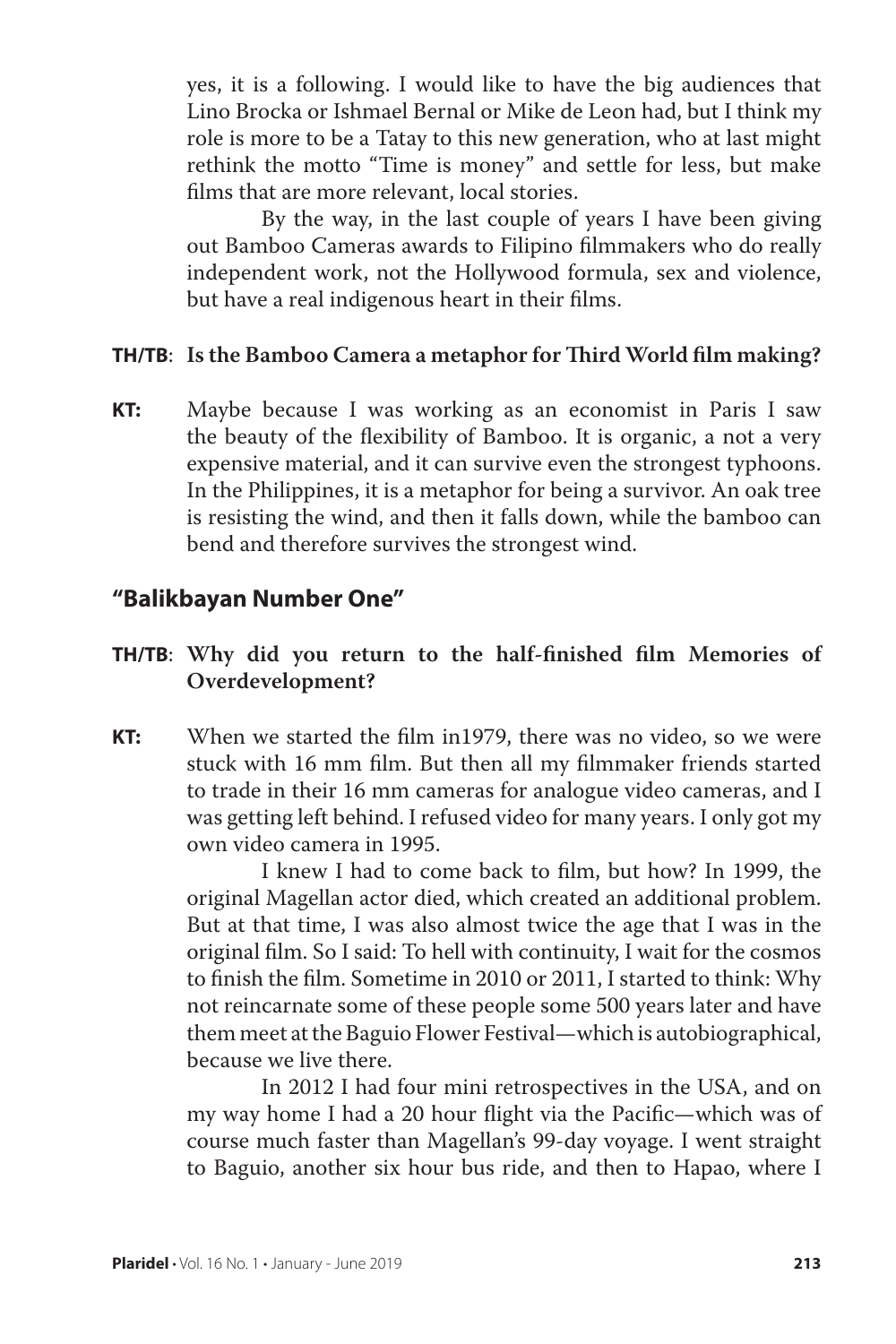wanted to film my son Kawayan who was doing a community art project. And when I was filming in that village, this figure with a heavy beard and long hair passed through my shot. It was Kawayan, and it hit me: "Ah, Magellan!" I had found somebody to reincarnate Magellan looking for a white-haired Enrique, played by me. That was in November 2012, and in November 2013, we started to shoot our first scenes. In 2014, I showed a first version, *Redux II*, in Singapore, which ended where it says "The End" But the film still did not feel finished, so I added more material, some of it shot with an iPhone, that a Korean student had given me.

## **TH/TB**: **Now there is version III of the film. Do you think you will ever get to finish the film?**

**KT:** I might continue it in my next lifetime. So if you want to buy tickets ... When I shot the 16 mm material I also wanted to show Enrique as an economic animal, as a *Gastarbeiter.* So he works as a woodcarver, he works for the king as a baby sitter for the princess, and he models for Hieronymus Bosch. I wanted to show him as the economic asset he is for his master.

> Originally, *Redux* had a fairly conventional narrative structure, with a story arc and a climax and all of that. The new material was meant to be a ten minute epilogue to the original film. But then I just kept playing and playing, and it just kept growing and growing. And I realized: "Hey, I've shot so many things related to Magellan film," and it started coming in little by little. I would discover another video essay, and once I let go, I said "Okay, just bring them in, and see where it goes." There I started looking at some old, old footage, like the shots of the two rocks that look like turtles. I shot that in Indonesia.

> I was still not finished in early January 8, 2015, when I got this email from the Berlinale: "We closed our selection already before Christmas, but we saw your Vimeo-Link and we want the film to be finished in two weeks for the festival." I said: "Yeah, yeah, we'll finish it in time." In those two weeks I still kept adding things like my mother's statement. The biggest thing that I was having quarrels abut with everybody was whether I should put the Third World party scene in the editing room in. Everybody was like: "Hey, we're already near the climax of the film! Everybody wants to rest and go home! Why are you adding that?" But I took that risk.